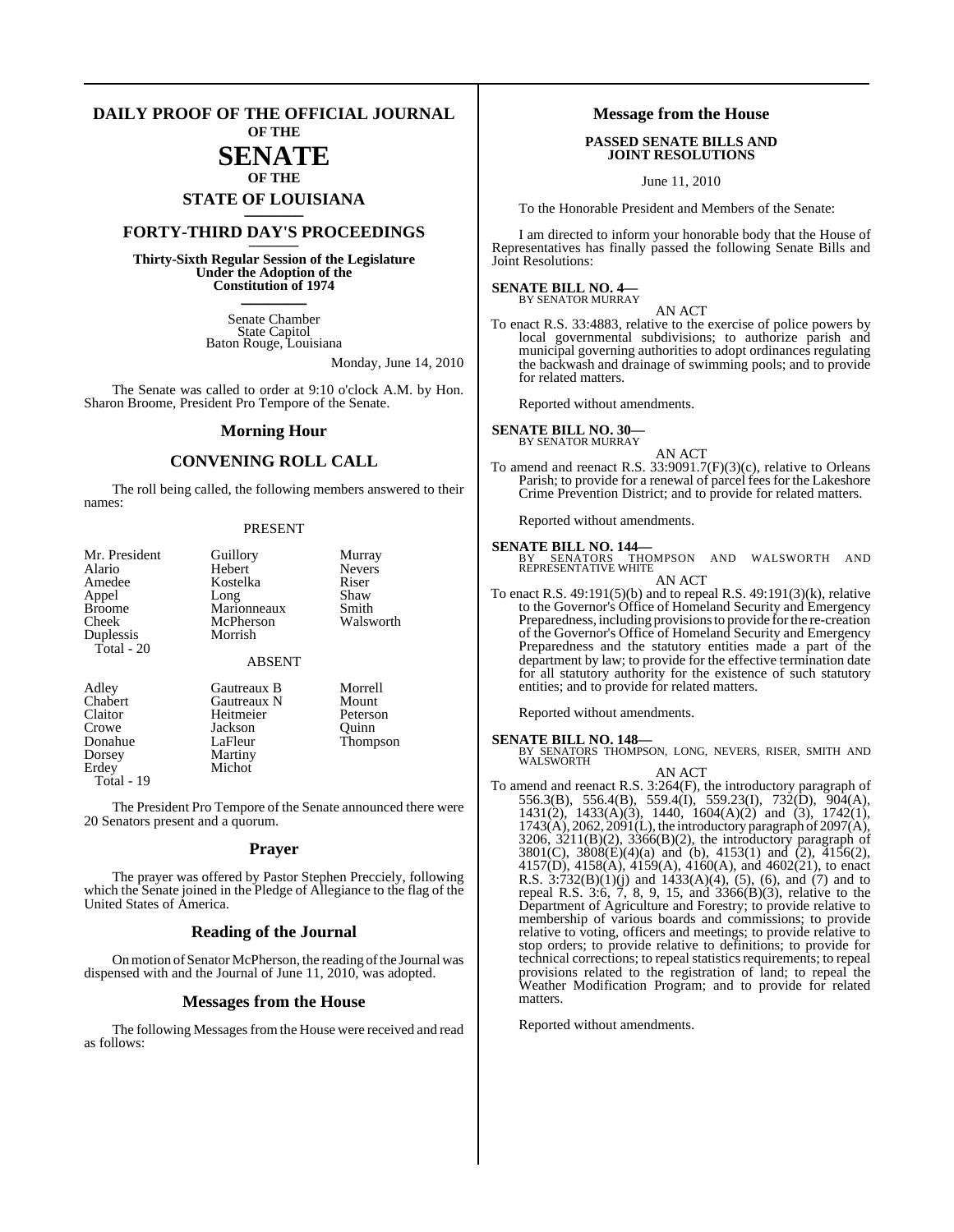# **Page 2 SENATE 43rd DAY'S PROCEEDINGS**

## June 14, 2010

### **SENATE BILL NO. 149—**

BY SENATORS THOMPSON, LONG, NEVERS, RISER, SMITH AND WALSWORTH AN ACT

To amend and reenact R.S. 3:4201(12) and 4203 and to enact R.S. 3:4201(22), relative to slaughtering livestock; to provide for the definition of the "Federal Humane Methods of Livestock Slaughter Act"; to provide relative to humane methods of slaughter; to require inspections of slaughtering establishments; and to provide for related matters.

Reported without amendments.

### **SENATE BILL NO. 156—** BY SENATOR MURRAY

## AN ACT

To enact R.S. 13:2152.3, relative to qualifications of certain judges; to provide with respect to the qualifications for judges of the First and Second City Court of the city of New Orleans; to provide for an effective date; and to provide for related matters.

Reported without amendments.

### **SENATE BILL NO. 201—** BY SENATOR DUPLESSIS

AN ACT

To amend and reenact R.S. 33:9091.15(F)(3)(c), relative to Orleans Parish; to provide for renewal elections of parcel fees for the Oak Island Neighborhood Improvement District; and to provide for related matters.

Reported without amendments.

### **SENATE BILL NO. 202—** BY SENATOR DUPLESSIS

AN ACT

To amend and reenact R.S. 33:9080.3(F)(3)(c), relative to Orleans Parish; to provide for renewal elections of parcel fees for the Lakewood East Security and Neighborhood Improvement District; and to provide for related matters.

Reported without amendments.

### **SENATE BILL NO. 276—** BY SENATOR HEITMEIER

AN ACT

To enact R.S. 33:1448.3, relative to payment of group insurance premiums for retired sheriffs and deputy sheriffs; to create the Plaquemines Parish Retired Employees' Insurance Fund; to provide relative to eligible retired sheriffs and retired deputy sheriffs; to provide for the total amount of principal and earnings; to provide for limitations on withdrawals; to provide limitations of investments; to provide for membership and election of advisory board; and to provide for related matters.

Reported without amendments.

### **SENATE BILL NO. 512—** BY SENATOR MURRAY

### AN ACT

To amend and reenact R.S. 33:4085(A), relative to the Sewerage and Water Board of New Orleans; to increase the limit under which the board may perform construction work for its public systems; to provide for an effective date; and to provide for related matters.

Reported without amendments.

### **SENATE BILL NO. 572—**

BY SENATOR CLAITOR AN ACT

To enact R.S. 13:918, relative to clerks of court; to provide for the duties of clerks of court; to provide for the disbursement of funds in the registry of the court; to provide for accrued interest; and to provide for related matters.

Reported without amendments.

# **SENATE BILL NO. 691—** BY SENATORS WALSWORTH AND THOMPSON

AN ACT

To amend and reenact R.S. 33:9039.52(A)(2) and (7) and to enact R.S. 33:9039.52(A)(8) and (9), relative to composition of the Northeast Louisiana Film Commission; to provide for changes in membership; and to provide for related matters.

Reported without amendments.

### **SENATE BILL NO. 59—** BY SENATOR GUILLORY

AN ACT

To enact R.S. 33:130.302(K), relative to the St. Landry Parish Economic and Industrial Development District; to prohibit elected officials from serving on the district's board of commissioners; and to provide for related matters.

Reported without amendments.

### **SENATE BILL NO. 8—** BY SENATOR ADLEY

AN ACT

To amend and reenact R.S. 13:783(D)(7), relative to expenses of the clerk's office; to authorize the clerk of the district court in Red River Parish to receive an automobile expense allowance; and to provide for related matters.

Reported without amendments.

### **SENATE BILL NO. 84—**

BY SENATOR B. GAUTREAUX AN ACT

To amend and reenact R.S. 11:1903(C)(2), (D), and (E), relative to the Parochial Employees' Retirement System of Louisiana; to provide with respect to continuing liability of a participating employer which terminates its agreement for coverage of employees; to provide relative to interest rates on delinquent amounts owed to the system; to provide for an effective date; and to provide for related matters.

Reported without amendments.

### **SENATE BILL NO. 119—**

BY SENATOR B. GAUTREAUX AN ACT

To amend and reenact R.S. 11:1939, 2011, and 2014(C), and to repeal R.S. 11:1903(H) and 2012(D), relative to the Parochial Employees' Retirement System; to provide relative to plans within the system; to provide for funding of such plans; to provide for proper contributions for funding purposes; to provide relative to the funds to which system assets are credited; to provide for interest and penalties; to provide for an effective date; and to provide for related matters.

Reported without amendments.

# **SENATE BILL NO. 166—** BY SENATOR WALSWORTH

AN ACT

To repeal Chapter 8 of Title 29 of the Louisiana Revised Statues of 1950, comprised of R.S. 29:751, relative to homeland security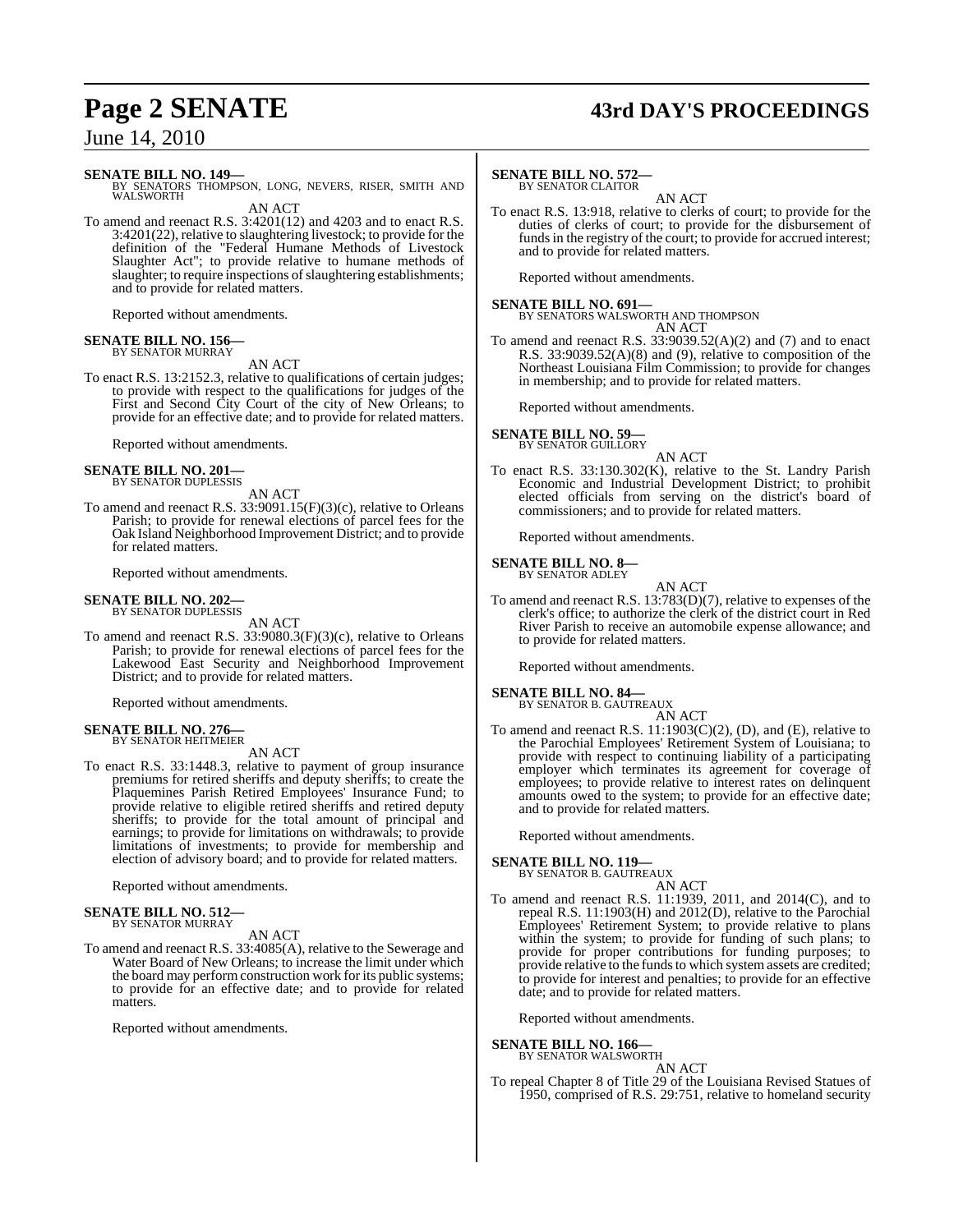# **43rd DAY'S PROCEEDINGS Page 3 SENATE**

# June 14, 2010

and emergency preparedness; to repeal the Southern Regional Homeland Security and Emergency Preparedness Management Assistance Compact; and to provide for related matters.

Reported without amendments.

### **SENATE BILL NO. 476—** BY SENATOR N. GAUTREAUX

AN ACT

To amend and reenact R.S. 44:36(D), relative to public records; to provide relative to public bodies; to reduce the time required for the Department of Public Safety and Corrections to retain records regarding adult offenders; and to provide for related matters.

Reported without amendments.

### **SENATE BILL NO. 487—** BY SENATOR NEVERS

AN ACT

To enact R.S. 49:191(4)(f) and to repeal R.S. 49:191(3)(o), relative to the Department of Education, including provisionsto provide for the re-creation of the Department of Education and the statutory entities made a part of the department by law; to provide for the effective termination date for all statutory authority for the existence of such statutory entities; and to provide for related matters.

Reported without amendments.

### **SENATE BILL NO. 490—** BY SENATOR NEVERS

AN ACT

To enact R.S. 17:183.3(B)(3), relative to high school career options; to provide relative to certain examinations administered to students pursuing a career major curriculum and a career diploma; to require that construction of end-of-course examination questions reflect course content and method of instruction; and to provide for related matters.

Reported without amendments.

### **SENATE BILL NO. 493—** BY SENATOR NEVERS

AN ACT

To repeal R.S. 17:2005, relative to the Louisiana Community and Technical College System; to delete certain duplicative and outdated reporting requirements relative to postsecondary vocational-technical schools; and to provide for related matters.

Reported without amendments.

### **SENATE BILL NO. 538—** BY SENATOR NEVERS

AN ACT

To amend and reenact R.S. 17:3126(D)(2), 3128(A) and (B)(1), 3130(A) and (B)(1)(a), and 3351(A)(introductory paragraph), relative to postsecondary education; to provide with respect to the powers, duties, and functions of the Board of Regents and the postsecondary education management boards; and to provide for related matters.

Reported without amendments.

### **SENATE BILL NO. 732—**

BY SENATOR HEBERT AND REPRESENTATIVE KLECKLEY AN ACT

To enact R.S. 22:1880, relative to health insurance; to provide for balance billing disclosure; to provide for definitions; to provide with respect to health insurance issuer, facility, and facilitybased physician disclosure; and to provide for related matters.

Reported without amendments.

### **SENATE BILL NO. 757—**

BY SENATOR WALSWORTH

AN ACT To amend and reenact R.S. 22:1266(A)(1)(b), relative to automobile insurance policies; to provide with respect to a policy insuring multiple automobiles; and to provide for related matters.

Reported without amendments.

**SENATE BILL NO. 641—**

BY SENATORS MORRELL AND HEBERT AND REPRESENTATIVE **LEGER** 

AN ACT

To enact 33:41, relative to a local government authority; to provide that certain contracts are void and unenforceable; to impose a duty upon the local government authority; to provide for an effective date; and to provide for related matters.

Reported without amendments.

**SENATE BILL NO. 687** 

BY SENATOR HEBERT AN ACT

To amend and reenact R.S. 45:200.4, relative to public carrier vehicle insurance; to increase the minimum amount of insurance for property damage; and to provide for related matters.

Reported without amendments.

**SENATE BILL NO. 713—** BY SENATOR NEVERS

AN ACT

To enact R.S. 17:1814, relative to postsecondary education; to provide limitation ofliability for breaches of certain confidential student information submitted to the Board of Regents by nonpublic postsecondary educational institutions; and to provide for related matters.

Reported without amendments.

### **SENATE BILL NO. 96—** BY SENATOR MORRISH

AN ACT

To amend and reenact R.S. 40:2852, relative to judicial agency referral residential facilities; to provide for inspection and certification of judicial agency referral residential facilities; to provide for accreditation; and to provide for related matters.

Reported without amendments.

**SENATE BILL NO. 192—**<br>BY SENATORS MOUNT, CHEEK, NEVERS, SHAW AND WALSWORTH<br>AND REPRESENTATIVES BALDONE, BURFORD, HENRY BURNS,<br>CARMODY, CORTEZ, DOWNS, EDWARDS, GUILLORY, GUINN,<br>HENRY, HILL, HOFFMANN, KATZ, LORUSSO, NOWLIN, AND WILLIAMS

### AN ACT

To enact R.S. 46:1429, relative to child care facilities and childplacing agencies; to provide with respect to licensure; to provide for an exception for certain religious organizations; and to provide for related matters.

Reported without amendments.

# **SENATE BILL NO. 525—** BY SENATOR MURRAY

AN ACT

To amend and reenact R.S. 47:1520(A)(1)(e), relative to electronic filing of tax returns; to authorize the Secretary of the Department of Revenue to require electronically filed returns and reports by professional athletic teams and professional athletes for the administration of the Sports Facility Assistance Fund; to provide for an effective date; and to provide for related matters.

Reported without amendments.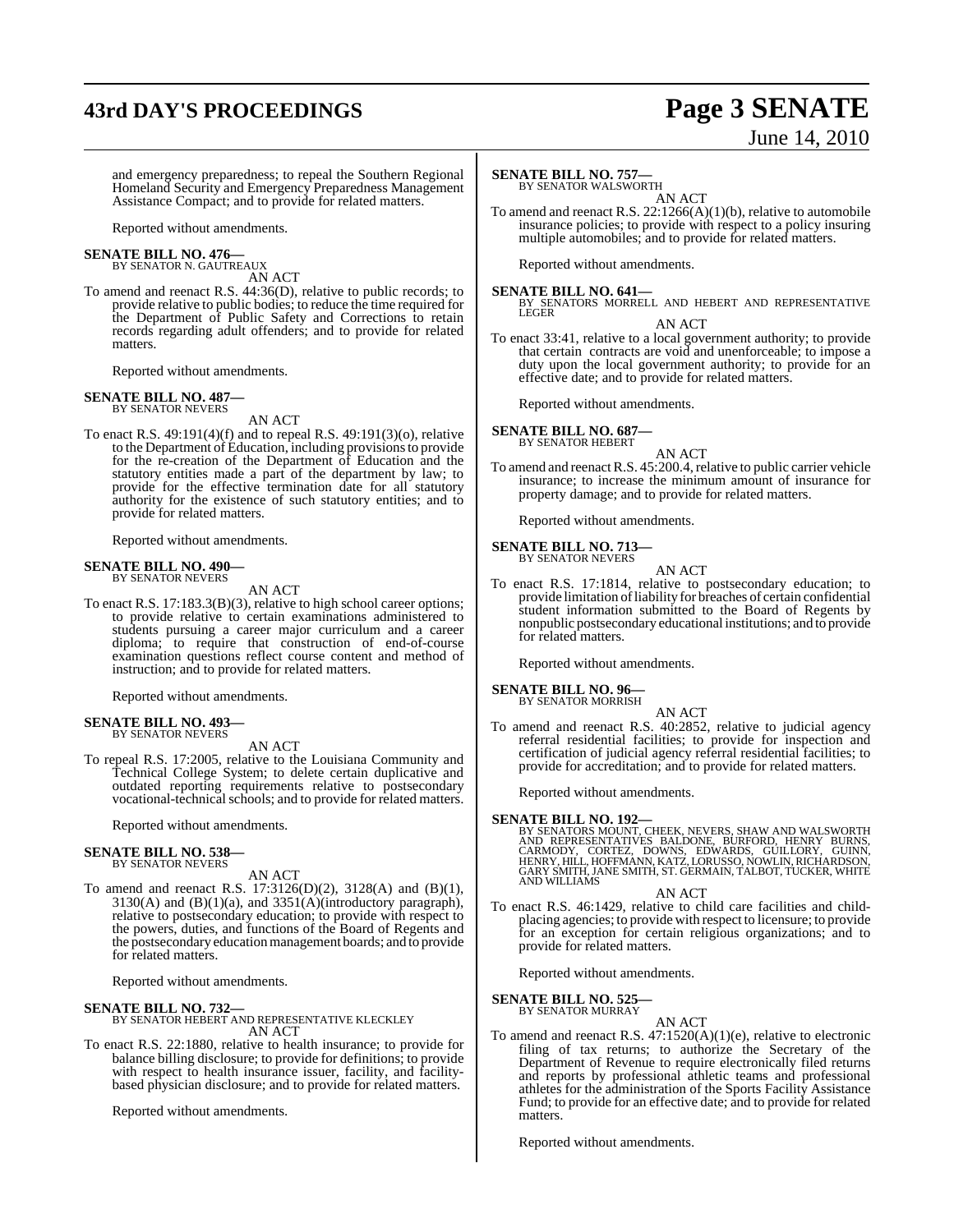# **Page 4 SENATE 43rd DAY'S PROCEEDINGS**

June 14, 2010

### **SENATE BILL NO. 778—** BY SENATOR LAFLEUR

AN ACT

To enact R.S. 39:1426(D), relative to the sale of general obligation bonds by political subdivisions; to provide for conditions of such sales; and to provide for related matters.

Reported without amendments.

### **SENATE BILL NO. 411—** BY SENATOR CHAISSON

### AN ACT

To enact R.S. 48:36, relative to the Department of Transportation and Development; to provide for topographic mapping responsibilities; to authorize the department to develop and maintain a statewide digital geospatial database; to provide for the adoption of rules; and to provide for related matters.

Reported without amendments.

### **SENATE BILL NO. 648—** BY SENATOR HEBERT

AN ACT

To amend and reenact R.S. 37:3392(1) and (3), relative to real estate appraisers; to require real estate appraisers to consider energy efficiency aspects when assigning value to certain property; and to provide for related matters.

Reported without amendments.

# **SENATE BILL NO. 234—** BY SENATOR HEITMEIER

AN ACT To amend and reenact R.S. 15:451, relative to confession evidence in a criminal proceeding; to make technical corrections; and to provide for related matters.

Reported without amendments.

**SENATE BILL NO. 282—** BY SENATOR HEITMEIER AND REPRESENTATIVE KATZ AN ACT

To amend and reenact Code of Criminal Procedure Art. 401(A)(5), relative to qualifications of jurors; to provide for persons who have been convicted of a felony but not received a pardon by the governor; and to provide for related matters.

Reported without amendments.

### **SENATE BILL NO. 385—** BY SENATOR CLAITOR

AN ACT

To enact R.S. 33:9097.8, relative to East Baton Rouge Parish; to create the Broadmoor Crime Prevention and Improvement District; to provide for the purpose, governance, and powers and duties of the district; to provide with respect to the levy of an ad valorem tax within the district; and to provide for related matters.

Reported without amendments.

### **SENATE BILL NO. 393—** BY SENATOR CLAITOR

AN ACT

To enact R.S. 33:9097.8, relative to crime prevention and improvement districts; to create the Shenandoah Estates Crime Prevention and Improvement District in East Baton Rouge Parish; to provide for the powers and duties of the district and its

board of commissioners; to provide for a parcel fee; to provide with respect to termination of the district; and to provide for related matters.

Reported without amendments.

Respectfully submitted, ALFRED W. SPEER Clerk of the House of Representatives

## **Privilege Report of the Legislative Bureau**

June 14, 2010

To the President and Members of the Senate:

I am directed by your Legislative Bureau to submit the following report:

The following bills are approved as to construction and duplication. We advise and suggest the following amendments to the engrossed bills.

### **HOUSE BILL NO. 308— BY REPRES**

| SENTATIVE LORUSSO |        |
|-------------------|--------|
|                   | AN ACT |

To amend and reenact R.S.  $33:9091.1$  (D)(1)(c), (d), (e), and (f) and (3) and  $(F)(2)(a)$  and (3) and to repeal R.S. 33:9091.1  $(D)(1)(g)$ and (h), relative to the Lakeview Crime Prevention District; to provide for appointments to the board of commissioners; to provide term limits for board members; to provide filing requirements for board members; to provide for elections relative to the levy and the renewal of a parcel fee in the district; to remove certain restrictions on renewing the fee; to provide a maximum term for renewal of the fee; and to provide for related matters.

Reported with amendments.

### **LEGISLATIVE BUREAU AMENDMENTS**

Amendments proposed by Legislative Bureau to Reengrossed House Bill No. 308 by Representative Lorusso

### AMENDMENT NO. 1

In Senate Committee Amendment No.5 proposed by the Senate Committee on Local and Municipal Affairs and adopted by the Senate on June 11, 2010, delete line 16 and on line 17, change "(3)" to ""(3)"

### **HOUSE BILL NO. 389—**

BY REPRESENTATIVE LEGER

AN ACT To amend and reenact R.S. 33:4071(A) and to repeal R.S. 33:4072, relative to Orleans Parish; to provide relative to the sewerage and water board of New Orleans; to change the membership of the board; to provide relative to the terms and removal of board members; and to provide for related matters.

Reported without amendments.

### **HOUSE BILL NO. 402—**

BY REPRESENTATIVE PEARSON AN ACT

To enact R.S. 17:3123.1, relative to the Board of Regents; to provide for live broadcasts over the Internet of meetings of the board and its committees; to provide for recording and archiving of such broadcasts; to provide for public access to such archived meetings; to provide a special effective date; and to provide for related matters.

Reported without amendments.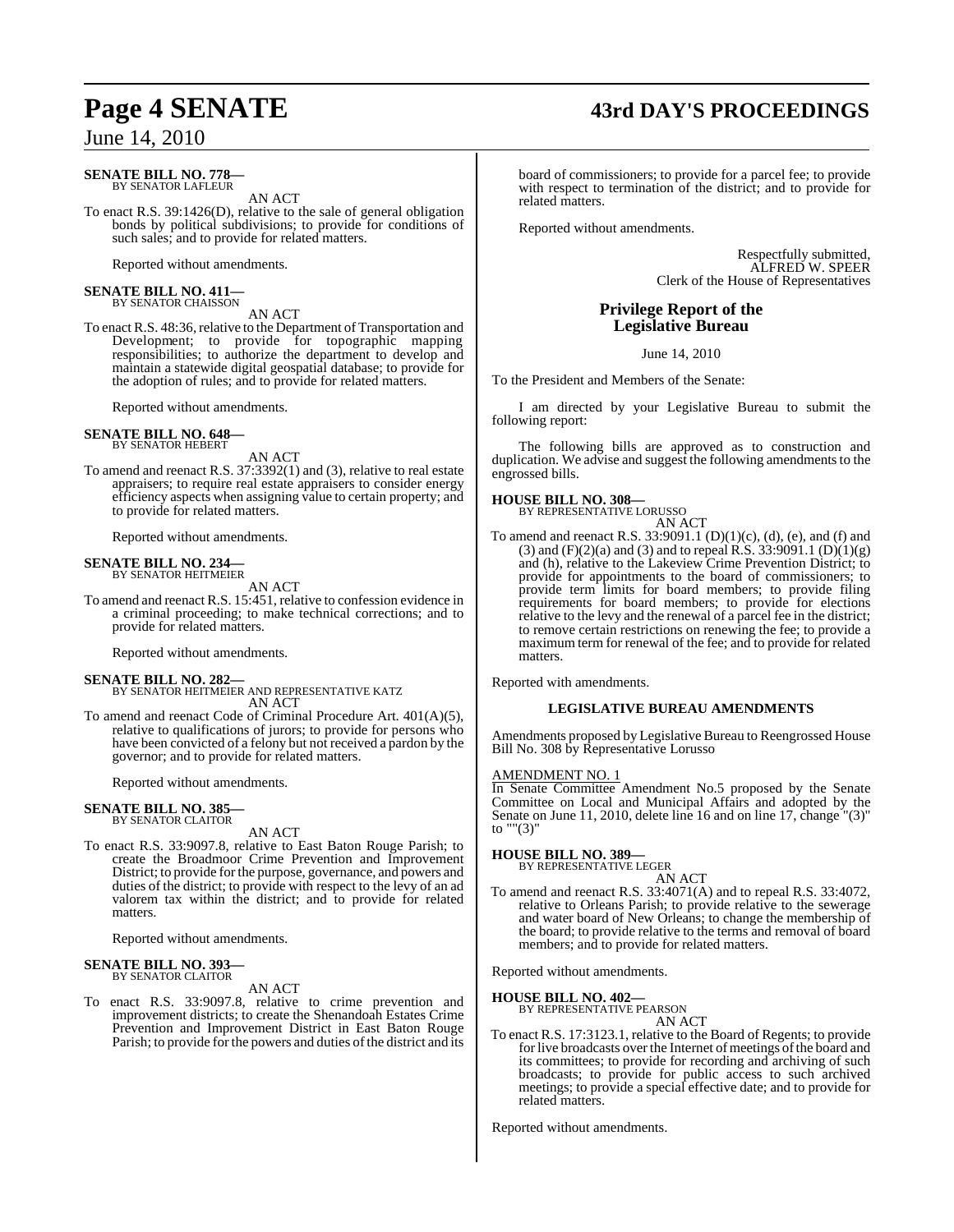# **43rd DAY'S PROCEEDINGS Page 5 SENATE**

# June 14, 2010

### **HOUSE BILL NO. 403—**

BY REPRESENTATIVE PEARSON AN ACT

To enact R.S. 17:3.1, relative to meetings of the State Board of Elementary and Secondary Education; to provide for live broadcasts over the Internet of meetings of the board and its committees; to provide for the recording and archiving of meetings of the board and committees; to provide for public access to such archived meetings; to provide a special effective date; and to provide for related matters.

Reported without amendments.

### **HOUSE BILL NO. 421—**

BY REPRESENTATIVE MICHAEL JACKSON

AN ACT

To amend and reenact R.S. 17:221(B), relative to school attendance by certain students; to provide relative to the authority of a city, parish, or other local public school board to deny admission or readmission to school of certain students; to provide limitations; to delete provisions relative to a pilot program regarding school attendance; to provide an effective date; and to provide for related matters.

Reported without amendments.

### **HOUSE BILL NO. 522—**

BY REPRESENTATIVE GIROD JACKSON AN ACT

To amend and reenact R.S. 38:2225.2.1(A)(3), relative to public contracts; to extend the time relative to the utilization of designbuild contracts under certain circumstances; and to provide for related matters.

Reported without amendments.

### **HOUSE BILL NO. 527—**

BY REPRESENTATIVES SAM JONES, ARMES, ARNOLD, BALDONE,<br>BARROW, BILLIOT, TIM BURNS, BURRELL, CARMODY, CARTER,<br>DIXON,DOERGE, EDWARDS, GISCLAIR, GUILLORY, GUINN, HARDY,<br>HILL, MICHAEL JACKSON, LABRUZZO, LAFONTA, MCVEA, MILLS,<br>M GERMAIN, THIERRY, AND WOOTON

AN ACT

To enact Chapter 21-B of Title 25 of the Louisiana Revised Statutes of 1950, to be comprised of R.S. 25:931 through 943, and R.S. 36:209(Q), relative to cemeteries in the state of Louisiana; to establish the Louisiana Historic Cemetery Preservation Program within the Department of Culture, Recreation and Tourism, office of cultural development, division of archaeology; to provide for program requirements and exemptions; to provide for unlawful acts and penalties for violations; to authorize the department to institute civil proceedings for violations of program requirements; to create the Louisiana Historic Cemetery Trust Fund in the state treasury and to provide for the use of the proceeds thereof; to create an advisory board to oversee the fund; and to provide for related matters.

Reported with amendments.

### **LEGISLATIVE BUREAU AMENDMENTS**

Amendments proposed by Legislative Bureau to Reengrossed House Bill No. 527 by Representative Sam Jones

AMENDMENT NO. 1 On page 5, line 5, change "8:676(7)" to "8:676(A)(7)"

### **HOUSE BILL NO. 540—** BY REPRESENTATIVE GISCLAIR

AN ACT To enact R.S.  $38:301(C)(1)(b)(iii)$ ,  $(2)(h)$ , and  $(4)$ , relative to the South Lafourche Levee District; to provide relative to the appropriation of property by the district; to provide relative to notification of property owners; to provide relative to challenges

to an appropriation or compensation paid for appropriated property; and to provide for related matters.

Reported without amendments.

### **HOUSE BILL NO. 636—** BY REPRESENTATIVE GISCLAIR

AN ACT

To enact R.S. 47:820.5.6, relative to exemptions from tolls on the Tomey J. Doucet Bridge; to provide for the exemptions from tolls for certain vehicles; and to provide for related matters.

Reported without amendments.

## **HOUSE BILL NO. 687—**

BY REPRESENTATIVE SMILEY AN ACT

To amend and reenact R.S. 32:123(E)(1), relative to motor vehicle traffic regulations; to increase the penalties for operators of motor vehicles cited for failure to yield the right-of-way; to provide for criminal penalties; and to provide for related matters.

Reported without amendments.

### **HOUSE BILL NO. 713—**

BY REPRESENTATIVES CHAMPAGNE, BARRAS, AND SAM JONES AN ACT

To enact R.S. 38:291(AA), relative to levee districts; to create the Iberia Parish Levee, Hurricane, and Conservation District; to provide for jurisdictional limits; to provide for a board of commissioners, to provide for appointment of commissioners, terms of office, and determination of domicile; and to provide for related matters.

Reported without amendments.

# **HOUSE BILL NO. 836—** BY REPRESENTATIVE WOOTON

AN ACT

To enact R.S. 17:1818, relative to certain donations to higher education institutions; to require public academic degreegranting institutions to disclose certain information about gifts received from foreign governments, legal entities, or persons; to provide for procedures and enforcement; to provide for rules; and to provide for related matters.

Reported without amendments.

### **HOUSE BILL NO. 861—**

BY REPRESENTATIVE ARNOLD

AN ACT To amend and reenact R.S. 40:1846(B)(3)(f), relative to refrigerants; to authorize the use of a safe alternative to liquefied petroleum gasin motor vehicle air conditioning systems; and to provide for related matters.

Reported without amendments.

# **HOUSE BILL NO. 923—** BY REPRESENTATIVE LEGER

AN ACT

To enact R.S. 17:100.10(H), relative to the Public School Facilities Financing Act; to provide with respect to the Recovery School District; to provide for use of outside legal counsel for certain purposes; and to provide for related matters.

Reported without amendments.

### **HOUSE BILL NO. 955—**

BY REPRESENTATIVE LEGER AN ACT

To amend and reenactR.S. 33:4720.55(D)(2) and 4720.56(20) and to enact R.S. 33:4720.56(21), relative to the New Orleans Redevelopment Authority; to provide relative to the membership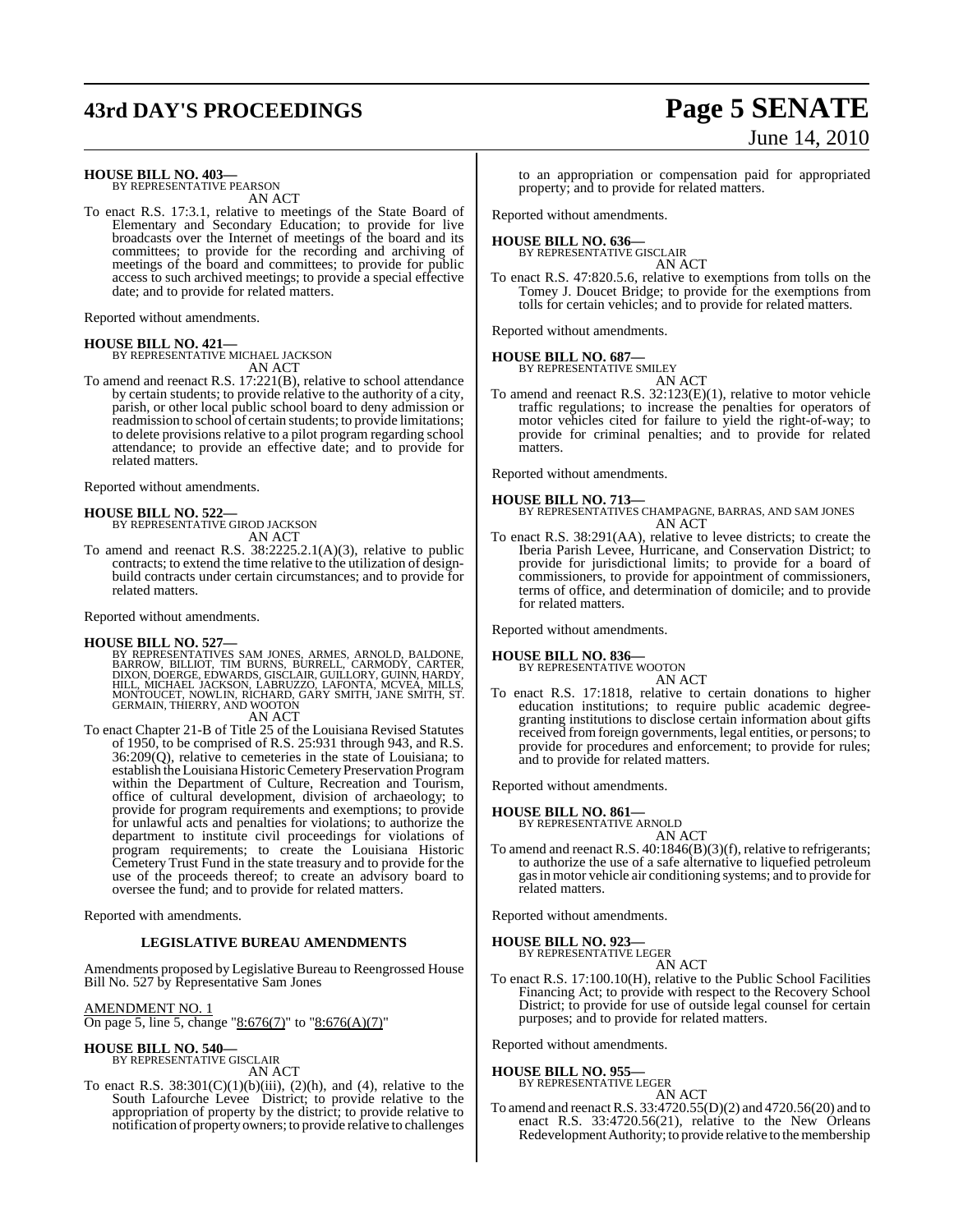# **Page 6 SENATE 43rd DAY'S PROCEEDINGS**

## June 14, 2010

of the governing board; to provide relative to the powers and duties of the authority; and to provide for related matters.

Reported with amendments.

### **LEGISLATIVE BUREAU AMENDMENTS**

Amendments proposed by Legislative Bureau to Reengrossed House Bill No. 955 by Representative Leger

### AMENDMENT NO. 1

In Senate Committee Amendment No.6 proposed by the Senate Committee on Local and Municipal Affairs and adopted by the Senate on June 11, 2010, on page 2, line 2, change "Sudistricts" to "Subdistricts"

### AMENDMENT NO. 2

On page 1, line 2, following "33:4720.55" and before "and" change  $T(D)(2)$ " to  $T(D)(introductory paragraph)$  and  $(2)$ "

### AMENDMENT NO. 3

On page 1, line 10, following "33:4720.55" and before "and" change  $T(D)(2)$ " to  $T(D)$ (introductory paragraph) and (2)"

### **HOUSE BILL NO. 1000—**

BY REPRESENTATIVE WADDELL AN ACT

To enact R.S.  $17:3048.1(B)(5)$ , relative to eligible schools for the use of Taylor Opportunity Program for Students Opportunity, Performance, and Honors awards; to provide relative to the use of such an award by a student to pursue specified skill or occupational training at certain schools having a valid and current certificate of registration issued by the Louisiana State Board of Cosmetology and proprietary schools having a valid and current license issued by the Board of Regents; to provide conditions; to provide relative to award amounts atsuch schools; to provide limitations; to provide effectiveness; to provide an effective date; and to provide for related matters.

Reported without amendments.

# **HOUSE BILL NO. 1055—** BY REPRESENTATIVE RICHMOND

AN ACT

To amend and reenact R.S. 17:221(I) and R.S. 36:649(D), to enact R.S. 17:1871(B)(8) and 3217.1(D), and to repeal R.S. 17:14, relative to adult education; to provide for the school attendance of certain students in adult education programs; to eliminate the division of adult and community education within the Department of Education; to transfer the responsibility for the provision of adult education programs from the State Board of Elementary and Secondary Education to the Board of Supervisors of Community and Technical Colleges and to provide with respect thereto; to provide for the powers, duties, and functions of the Board of Supervisors of Community and Technical Colleges; to provide for an effective date of such transfer; and to provide for related matters.

Reported without amendments.

**HOUSE BILL NO. 1069—** BY REPRESENTATIVES MICHAEL JACKSON, AUBERT, HENRY BURNS, DIXON, DOERGE, DOWNS, GISCLAIR, GUINN, HILL, SAM JONES, MONTOUCET, AND NORTON AN ACT

To amend and reenact R.S. 48:1671(A), (B), and (C)(1), relative to the Southern Rapid Rail Transit Compact; to add the state of Texas to the compact; to provide for representation on the Southern High-Speed Rail Commission; and to provide for related matters.

Reported without amendments.

### **HOUSE BILL NO. 1141—**

BY REPRESENTATIVE LANDRY AN ACT

To amend and reenact R.S. 17:195(A) and to enact R.S. 17:192.1, relative to school nutrition programs; to require certain public school governing authorities to implement procedures relative to denying meals to students during school hours; to provide relative to the documentation and reporting of such denials; to prohibit school employees from disclosing certain information relative to a student's inability to pay for meals and to provide for related penalties; and to provide for related matters.

Reported without amendments.

### **HOUSE BILL NO. 1193—** BY REPRESENTATIVE RICHMOND

AN ACT

To amend and reenact R.S. 40:1321(A), relative to special identification cards; to allow persons seventeen years of age to obtain a special identification card without a parental signature; and to provide for related matters.

Reported without amendments.

**HOUSE BILL NO. 1195—** BY REPRESENTATIVE LITTLE AND SENATOR WALSWORTH AN ACT

To amend and reenact Paragraph (6) of Section 5 of Act No. 253 of the 1952 Regular Session of the Legislature, as amended by Act No. 540 of the 1954 Regular Session of the Legislature, and Act No. 16 of the 1968 1<sup>st</sup> Extraordinary Session of the Legislature; Paragraph (15) of Section 5 of Act No. 253 of the 1952 Regular Session of the Legislature; and Section 6 of Act No. 253 of the 1952 Regular Session ofthe Legislature, as amended by Act No. 127 of the 1987 Regular Session of the Legislature, relative to the city of Bastrop; to provide relative to the powers and duties of the city; to remove certain restrictions; to provide relative to penalties for the violation of city ordinances; and to provide for related matters.

Reported without amendments.

### **HOUSE BILL NO. 1215—**

BY REPRESENTATIVE BARROW

AN ACT To enact R.S. 33:2740.70.1, relative to East Baton Rouge Parish; to create the Southern University Planning District within the parish; to provide relative to the boundaries, purpose, governance, and plans of the district; to provide relative to the powers and duties of the district; and to provide for related matters.

Reported without amendments.

### **HOUSE BILL NO. 1285—**

BY REPRESENTATIVE MCVEA

AN ACT To enact R.S. 47:463.141 and R.S. 56:10(B)(14), relative to special prestige license plates; to provide for the creation, issuance, and design of the "Rare and Endangered Species" license plate; to create the "Rare and Endangered Species Account"; to provide for fees and the requirement of fees to be deposited into the "Rare and Endangered Species Fund"; to provide for the promulgation ofrules and regulations; and to provide for related matters.

Reported without amendments.

# **HOUSE BILL NO. 1317—** BY REPRESENTATIVE BILLIOT

AN ACT

To enact R.S. 48:21(C), relative to functions of the Department of Transportation and Development; to authorize the Department of Transportation and Development to allow state agencies the option to utilize the department to construct, maintain, improve, and repair roads surrounding state offices and other facilities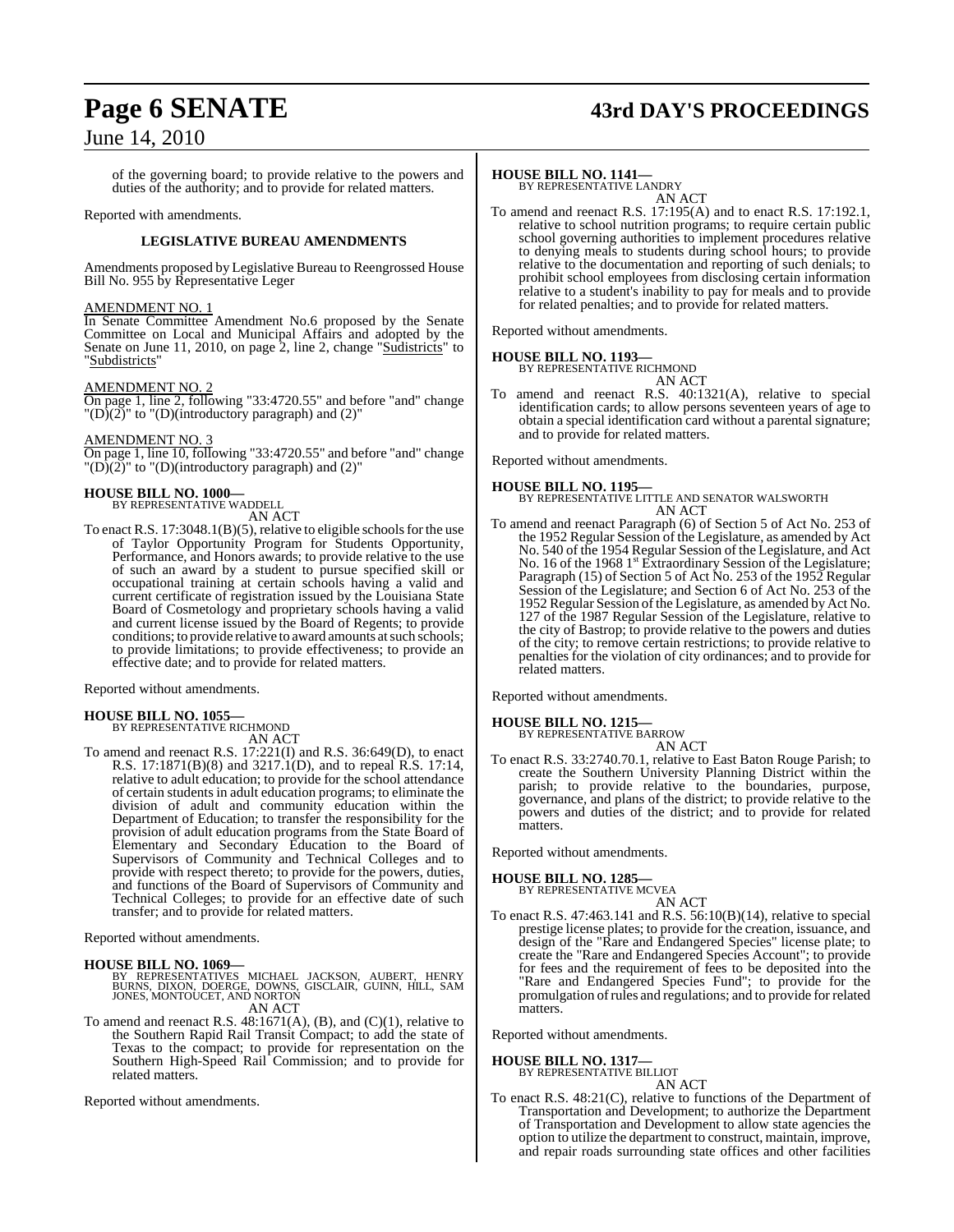# **43rd DAY'S PROCEEDINGS Page 7 SENATE**

# June 14, 2010

when the agency provides monies for such work to be performed; to provide for certain conditions; and to provide for related matters.

Reported without amendments.

### **HOUSE BILL NO. 1325—** BY REPRESENTATIVE RICHMOND

AN ACT

To amend and reenact R.S. 48:1656(23), relative to the Regional Transit Authority; to provide for the general powers of the Regional Transit Authority; to provide a limitation of liability to certain entities; to provide for definitions; and to provide for related matters.

Reported without amendments.

### **HOUSE BILL NO. 1376—**

BY REPRESENTATIVES HINES, ABRAMSON, AUSTIN BADON, HENRY<br>BURNS, TIM BURNS, CARTER, HARDY, HAZEL, HOWARD,<br>LABRUZZO, LANDRY, LORUSSO, PEARSON, POPE, JANE SMITH, AND<br>TEMPLET

AN ACT

To amend and reenact R.S. 17:158(A), relative to the transportation of students by local school boards to certain elementary and secondary schools; to authorize a local school board to transport to school any student who resides one mile or less from the school; to provide conditions and limitations; to provide an effective date; and to provide for related matters.

Reported without amendments.

# **HOUSE BILL NO. 1396—** BY REPRESENTATIVE BURRELL

AN ACT

To enact R.S. 17:440.1, relative to school employees; to require first aid training for public school employees; to provide for policies adopted by each city, parish, and other local public school board relative to such requirement; and to provide for related matters.

Reported without amendments.

# **HOUSE BILL NO. 1414—** BY REPRESENTATIVE TUCKER

AN ACT

To amend and reenact R.S. 40:600.4(A)(1) and (5) and 600.6(A)(4)(a) and to enact R.S. 40:600.5(H) and 600.6(E), relative to the Louisiana Housing Finance Agency; to provide for changes to the board of commissioners; to provide for legislative oversight; to provide for annual reporting; and to provide for related matters.

Reported without amendments.

### **HOUSE BILL NO. 1449—** BY REPRESENTATIVE FANNIN

AN ACT

To enact R.S. 9:1103, relative to the right of riparian owners; to provide for the assignment of rights to access the running waters of the state; to provide for the transfer for agricultural and aquacultural use by public entities; to prohibit fees charged by the state; and to provide for related matters.

Reported without amendments.

## **HOUSE BILL NO. 1481— (Substitute for House Bill No. 1025 by Representative Landry)**<br>BY REPRESENTATIVE LANDRY

AN ACT

To amend and reenact R.S. 17:416.7, relative to school boards; to require school boards to notify parents prior to implementing new school uniform policies or changing existing school uniform policies; to provide for exceptions; and to provide for related matters.

Reported without amendments.

### **HOUSE BILL NO. 1487— (Substitute for House Bill No. 1128 by Representative Leger)** BY REPRESENTATIVE LEGER

AN ACT

To amend and reenactR.S.17:3981(4), 3982(A)(1)(a), 3983(A)(3)(c), and 3991(B)(14) and to enact R.S. 3991(B)(24) and 3996(B)(24) and (25), relative to charter schools; to provide relative to the duties and responsibilities of the State Board of Elementary and Secondary Education when reviewing and approving a proposed charter; to provide relative to the duties and responsibilities of a local school board when reviewing and approving a proposed charter; to provide relative to charter requirements; to provide relative to certain exemptions granted charter schools from statutory mandates or other statutory requirements that are applicable to public schools; to provide effective dates; and to provide for related matters.

Reported without amendments.

# **HOUSE BILL NO. 1490— (Substitute for HouseBill No. 200 by**

**Representative Connick)**<br>BY REPRESENTATIVES CONNICK, GISCLAIR, LABRUZZO, LIGI,<br>LOPINTO, LORUSSO, AND TALBOT AND SENATOR QUINN AN ACT

To enact R.S. 38:2212.8 and Chapter 24 of Title 39 of the Louisiana Revised Statutes of 1950, to be comprised of R.S. 39:2181 and 2182, relative to procurement; to allow for the prohibition of certain convicted felons from participating in the contract and procurement process; and to provide for related matters.

Reported without amendments.

## **HOUSE BILL NO. 1491— (Substitute for House Bill No. 1399 by Representative Downs)** BY REPRESENTATIVE DOWNS

AN ACT

To amend and reenact R.S. 17:3048.1(A)(1)(e)(introductory paragraph), (iii), (vi), (viii), (xiii), and (xiii), relative to academic standards for a Taylor Opportunity Program for Students award; to provide relative to the high school core curriculum requirements for certain students to be eligible for an Opportunity, Performance, or Honors award; to provide applicability; to provide effectiveness; to provide an effective date; and to provide for related matters.

Reported without amendments.

Respectfully submitted, ROB MARIONNEAUX Chairman

### **Adoption of Legislative Bureau Report**

On motion of Senator Marionneaux, the Legislative Bureau amendments were adopted and the Bills and Joint Resolutions were read by title and passed to a third reading.

### **Senate Resolutions on Second Reading, Subject to Call**

## **Called from the Calendar**

Senator Marionneaux asked that Senate Resolution No. 92 be called from the Calendar.

### **SENATE RESOLUTION NO. 92—**

BY SENATOR MARIONNEAUX A RESOLUTION

To designate Saturday, May 29, 2010 as "Shady Grove High School Class of 1980 Day".

On motion of Senator Marionneaux the resolution was read by title and adopted.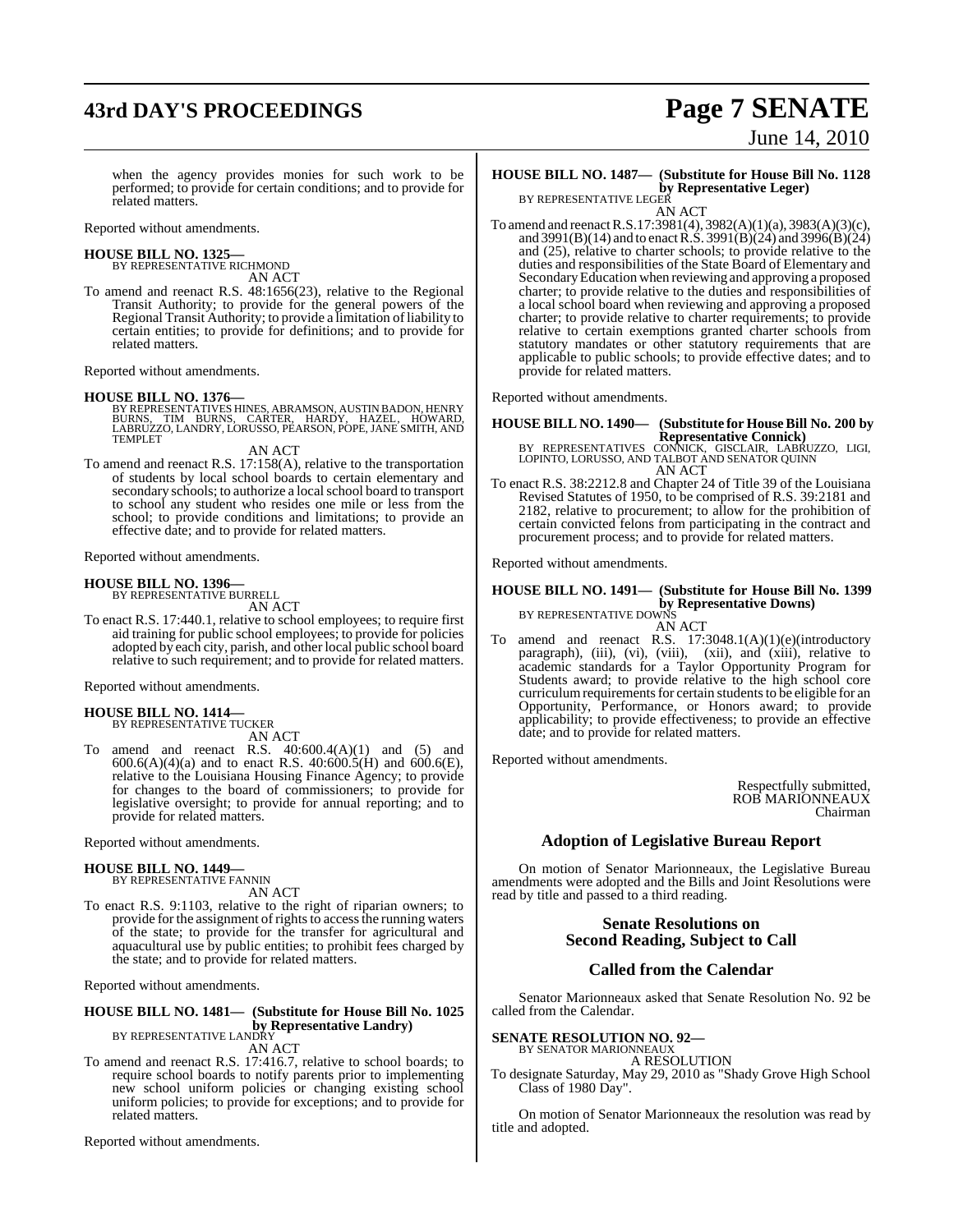### **Reports of Committees**

The following reports of committees were received and read:

### **REPORT OF COMMITTEE ON**

### **JUDICIARY C**

Senator Yvonne Dorsey, Chairman on behalf of the Committee on Judiciary C, submitted the following report:

### June 11, 2010

To the President and Members of the Senate:

I am directed by your Committee on Judiciary C to submit the following report:

# **HOUSE BILL NO. 377—** BY REPRESENTATIVE WOOTON

AN ACT

To amend and reenact R.S. 14:134.1(A) and to enact R.S. 14:134.1(C), relative to malfeasance in office; to provide with respect to malfeasance in office involving prohibited sexual conduct; and to provide for related matters.

Reported favorably.

Respectfully submitted, YVONNE DORSEY Chairman

### **REPORT OF COMMITTEE ON**

### **REVENUE AND FISCAL AFFAIRS**

Senator Robert M. Marionneaux, Jr., Chairman on behalf of the Committee on Revenue and Fiscal Affairs, submitted the following report:

### June 11, 2010

To the President and Members of the Senate:

I am directed by your Committee on Revenue and Fiscal Affairs to submit the following report:

**HOUSE BILL NO. 2—** BY REPRESENTATIVES GREENE AND FANNIN AN ACT

To provide with respect to the capital outlay budget and the capital outlay program for state government, state institutions, and other public entities; to provide for the designation of projects and improvements; to provide for the financing thereof making appropriations from certain sources; and to provide for related matters.

Reported with amendments.

# **HOUSE BILL NO. 3—** BY REPRESENTATIVE GREENE

AN ACT

To enact the Omnibus Bond Authorization Act of 2010, relative to the implementation of a five-year capital improvement program; to provide for the repeal of certain prior bond authorizations; to provide for new bond authorizations; to provide for authorization and sale of such bonds by the State Bond Commission; and to provide for related matters.

Reported favorably.

Respectfully submitted, ROBERT M. MARIONNEAUX, JR. Chairman

# **Page 8 SENATE 43rd DAY'S PROCEEDINGS**

### **Rules Suspended**

Senator Marionneaux asked for and obtained a suspension of the rules to take up House Bills and Joint Resolutions just reported by Committees.

### **House Bills and Joint Resolutions on Second Reading Reported by Committees**

### **HOUSE BILL NO. 2—**

BY REPRESENTATIVES GREENE AND FANNIN AN ACT

To provide with respect to the capital outlay budget and the capital outlay programforstate government,state institutions, and other public entities; to provide for the designation of projects and improvements; to provide for the financing thereof making appropriations from certain sources; and to provide for related matters.

Reported with amendments by the Committee on Revenue and Fiscal Affairs.

### **SENATE COMMITTEE AMENDMENTS**

Amendments proposed by Senate Committee on Revenue and Fiscal Affairs to Re-Re-Reengrossed House Bill No. 2 by Representative Greene

### AMENDMENT NO. 1

On page 5, at the end of line 4, insert the following:

"The dollar amount of the portion of the projects described as Department of Economic Development, Mega-Project Site Preparation, Planning and Construction (Statewide) and LSU Health Sciences Center Health Care Services Division, University Medical Center in New Orleans (Orleans) moved from Priority 5 to a higher priority shall be deducted from the state portion of the cash line of credit capacity for projects in any fiscal year."

### AMENDMENT NO. 2

On page 7, between lines 7 and 8, insert the following:

"Priority 2 \$ 1,500,000"

### AMENDMENT NO. 3

On page 9, line 23, after "(Orleans)" and before "and Act" insert "and Act 2 of 2004 for Department of Education Delgado Community College, New Orleans Mathematics and Science School, Planning and Construction (\$750,000 Local Match) (Orleans); and Act 27 of 2006 for Department of Education Delgado Community College, New Orleans Mathematics and Science School, Planning and Construction (\$750,000 Local Match) (Orleans);"

### AMENDMENT NO. 4

On page 9, delete line 60, and on page 10, delete lines 1 and 2, and insert "(Orleans); and Act 45 of 1996 for LSU"

### AMENDMENT NO. 5

On page 10, delete line 34, and insert the following:

"(East Baton Rouge)  $$14,344,360"$ AMENDMENT NO. 6

# On page 11, delete line 42, and insert the following:

 $\text{Total}$   $\$$  28,153,108"

### AMENDMENT NO. 7

On page 11, between lines 47 and 48, insert the following: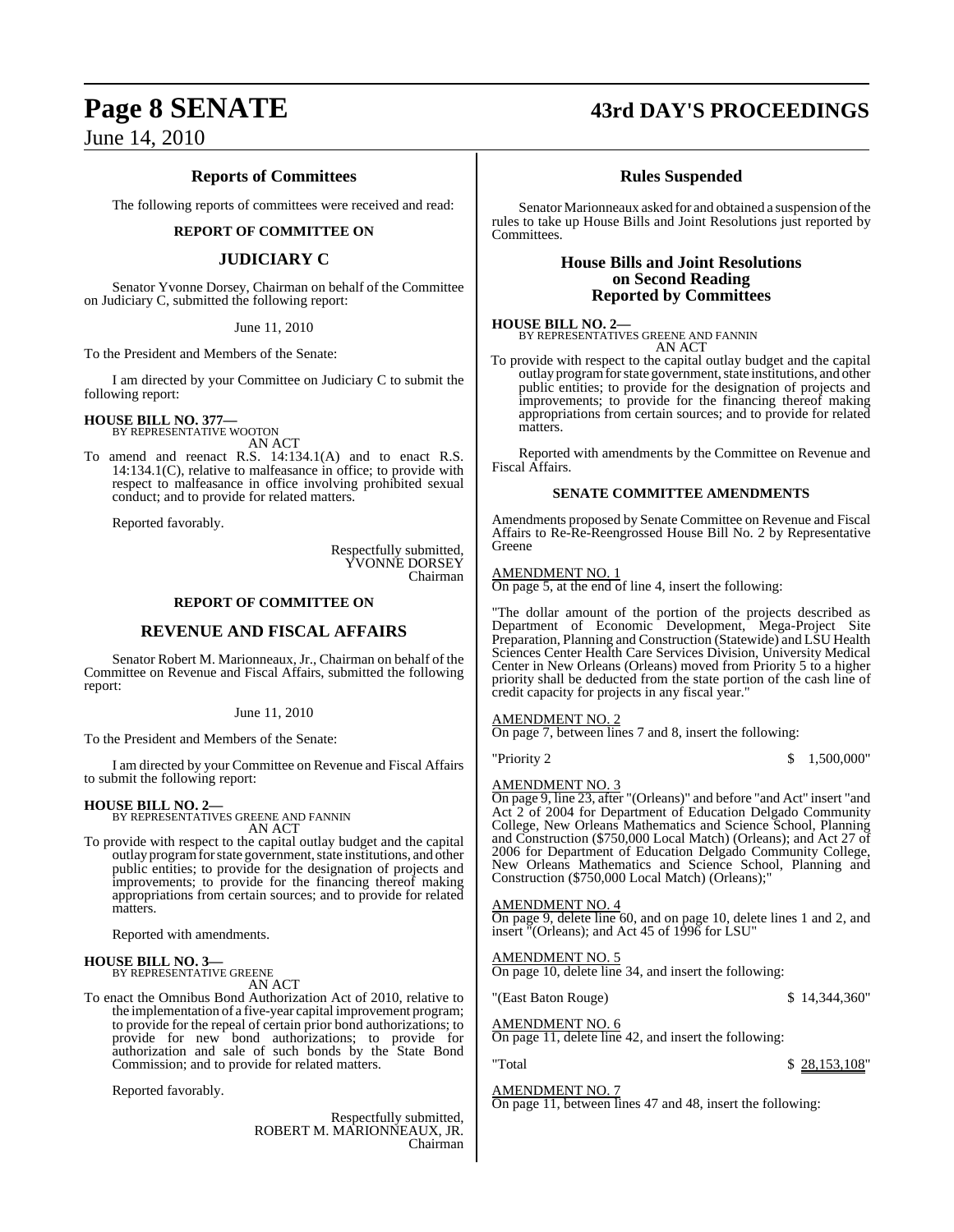# **43rd DAY'S PROCEEDINGS Page 9 SENATE** June 14, 2010

| "Provided, however, the scope of this appropriation is deemed to also<br>include a study of the feasibility of consolidating state office space in<br>Shreveport into a central downtown location in accordance with HCR | <b>AMENDMENT NO. 18</b><br>On page 19, between lines 14 and 15, insert the following:                          |
|--------------------------------------------------------------------------------------------------------------------------------------------------------------------------------------------------------------------------|----------------------------------------------------------------------------------------------------------------|
| 202 of 2009, prior to proceeding with the mechanical and electrical<br>renovations.                                                                                                                                      | "(17) Longfellow Evangeline State Historic Site, RV Campground,<br>Planning and Construction<br>(St. Martin)   |
| AM <u>ENDMENT NO. 8</u><br>On page 12, delete lines 5 and 6, and insert the following:                                                                                                                                   | Payable from General Obligation Bonds<br>250,000"<br>S<br>Priority 2                                           |
| "Priority 2<br>2,750,000<br>\$<br>Priority 5<br>5,750,000"                                                                                                                                                               | <b>AMENDMENT NO. 19</b><br>On page 20, between lines 30 and 31, insert the following:                          |
| AMENDMENT NO. 9<br>On page 13, at the beginning of line 45 delete, $\degree$ ( ) and insert<br>"(1986)"                                                                                                                  | "(30) City Park Splash Park, Planning and Construction<br>(Orleans)                                            |
| AMENDMENT NO. 10<br>On page 15, between lines 29 and 30, insert the following:                                                                                                                                           | Payable from General Obligation Bonds                                                                          |
| "Provided that \$8,500,000 of this appropriation shall be used for                                                                                                                                                       | Priority 5<br>1,000,000                                                                                        |
| improvements to the Hornets training center."                                                                                                                                                                            | <b>AMENDMENT NO. 20</b><br>On page 20, delete line 49, and insert the following:                               |
| <u>AMENDMENT NO. 11</u><br>On page 16, delete line 7, and insert the following:                                                                                                                                          | "Priority 2<br>\$<br>300,000"                                                                                  |
| 300,000<br>"Priority 1<br>Տ<br>Տ<br>Տ<br>Priority 2<br>100,000                                                                                                                                                           | AMENDMENT NO. 21<br>On page 21, between lines 16 and 17, insert the following:                                 |
| Priority 5<br>100,000<br>500,000"<br>Total                                                                                                                                                                               | "(50) Hooper Road Extension Study<br>(East Baton Rouge, Livingston)                                            |
| AMENDMENT NO. 12<br>On page 16, delete line 27, and insert the following:                                                                                                                                                | Payable from General Obligation Bonds<br>Priority 2<br>\$<br>100,000                                           |
| "Priority 1<br>210,000<br>Priority <sup>2</sup><br>50,000<br>Total<br>260,000"                                                                                                                                           | \$<br>Priority 5<br>900,000<br>Total<br>.000.000"                                                              |
| AMENDMENT NO. 13<br>On page 17, delete lines 10 and 11, and insert the following:                                                                                                                                        | AMENDMENT NO. 22<br>On page 26, between lines 24 and 25, insert the following:                                 |
| "Priority 2<br>1,512,000                                                                                                                                                                                                 | "(1987) Juban Road (LA 1026) Widening (I-12 to US 190)<br>(Livington)                                          |
| Priority 5<br>7,743,000<br>62,825,000"<br>Total                                                                                                                                                                          | Payable from General Obligation Bonds<br>Priority 2<br>S<br>800,000                                            |
| <u>AMENDMENT NO. 14</u><br>On page 18, delete line 10, and insert the following:                                                                                                                                         | Pending approval of capital outlay budget request pursuant to the                                              |
| "Priority 5<br>\$65,000,000"                                                                                                                                                                                             | provisions of R.S. $39:112."$<br>AMENDMENT NO. 23                                                              |
| <b>AMENDMENT NO. 15</b><br>On page 18, delete line 21, and insert the following:                                                                                                                                         | On page 26, at the beginning of line 25 delete, $\lbrack$ ( $\lbrack$ ) and insert<br>"(1976)"                 |
| 2,500,000<br>"Priority 1<br>Priority <sup>2</sup><br>500,000<br>Total<br>3,000,000"                                                                                                                                      | <b>AMENDMENT NO. 24</b><br>On page 26, at the beginning of line 33 delete, $"$ ( $"$ )" and insert<br>"(1977)" |
| <b>AMENDMENT NO. 16</b><br>On page 18, between lines 37 and 38, insert the following:                                                                                                                                    | <u>AMENDMENT NO. 25</u><br>On page 26, at the beginning of line 39 delete, $"$ ( $"$ )" and insert<br>"(1890)" |
| "() Louisiana Digital Computer Facility, Planning and Construction<br>(East Baton Rouge)                                                                                                                                 | <u>AMENDMENT NO. 26</u><br>On page 27, at the beginning of line 1 delete, $"$ ( $"$ )" and insert              |
| Payable from General Obligation Bonds<br>\$<br>6,000,000<br>Priority 5                                                                                                                                                   | "(1975)"                                                                                                       |
| Pending submittal and approval of capital outlay budget request<br>pursuant to the provision of R.S. 39:112."                                                                                                            | <b>AMENDMENT NO. 27</b><br>On page 27, between lines 7 and 8, insert the following:                            |
| <u>AMENDMENT NO. 17</u><br>On page 18, delete line 45, and insert the following:                                                                                                                                         | "() Island Road (LA 413) Reconstruction from LA 414 South to LA<br>414 North<br>(Pointe Coupee)                |
| 6,900,000<br>"Priority 1<br>\$<br>\$<br>Priority 5<br>800,000<br>Total<br>.700.000"                                                                                                                                      |                                                                                                                |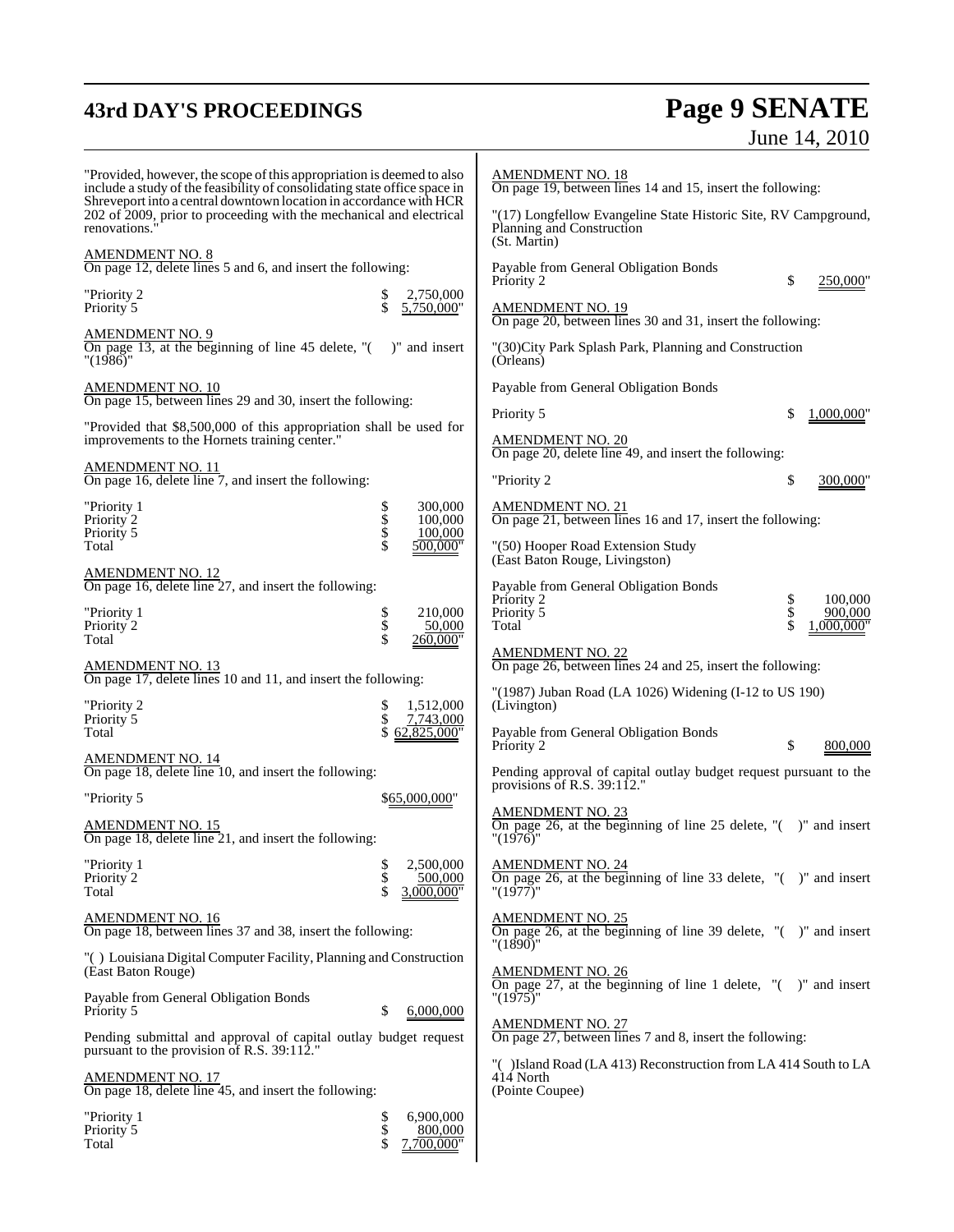# **Page 10 SENATE 43rd DAY'S PROCEEDINGS**

June 14, 2010

| Payable from General Obligation Bonds<br>Priority 2                                                                                     | \$<br>1,000,000                         | <b>AMENDMENT NO. 37</b><br>On page 50, delete line 40, and insert the following:                |          |                         |
|-----------------------------------------------------------------------------------------------------------------------------------------|-----------------------------------------|-------------------------------------------------------------------------------------------------|----------|-------------------------|
| Priority 5<br>Total                                                                                                                     | \$<br>5,500,000<br>6,500,000"           | "Succinic Acid Biorefinery, Planning and Construction"                                          |          |                         |
| Pending submittal and approval of a capital outlay budget request<br>pursuant to the provisions of R.S. 39:112."                        |                                         | <b>AMENDMENT NO. 38</b><br>On page 51, between lines 27 and 28, insert the following:           |          |                         |
| AMENDMENT NO. 28<br>On page 28, delete lines 42 and 43, and insert the following:                                                       |                                         | "(227) St. John the Baptist Parish Airport Runway Extension<br>(St. John The Baptist)           |          |                         |
| "Priority 5<br>Total                                                                                                                    | \$<br>1,975,000<br>\$<br>.390.000"      | Payable from General Obligation Bonds<br>Priority 2                                             | \$       | 575,000"                |
| <u>AMENDMENT NO. 29</u><br>On page 37, between lines 1 and 2, insert the following:                                                     |                                         | AMENDMENT NO. 39<br>On page 52, between lines 21 and 22, insert the following:                  |          |                         |
| "16/512OFFICE OF THE SECRETARY                                                                                                          |                                         | "(238) Land Acquisition for New Slip Construction at Mermentau                                  |          |                         |
| (145) Louisiana State Police and Wildlife and Fisheries Enforcement<br>Training Academy - Emergency Facility, Planning and Construction |                                         | River Harbor Terminal District, Planning and Construction<br>(Acadia)                           |          |                         |
| (East Baton Rouge)                                                                                                                      |                                         | Payable from General Obligation bonds<br>Priority 2                                             | \$       | 25,000"                 |
| Payable from General Obligation Bonds<br>Priority 2                                                                                     | \$<br>600,000"                          | <b>AMENDMENT NO. 40</b><br>On page 52, delete lines 45 and 46, and insert the following:        |          |                         |
| <b>AMENDMENT NO. 30</b><br>On page 38, delete lines 48 through 50, and insert the following:                                            |                                         | "Priority 1                                                                                     |          | 4,000,000               |
| "Priority 2                                                                                                                             | 1,250,000<br>\$                         | Priority 5                                                                                      |          | 18,000,000"             |
| Priority 5<br>Total                                                                                                                     | \$<br>8,750,000<br>10,000,000"          | AMENDMENT NO. 41<br>On page 53, delete line 17, and insert the following:                       |          |                         |
| <u>AMENDMENT NO. 31</u><br>On page 42, delete line 25, and insert the following:                                                        |                                         | "Priority 1<br>Priority 2                                                                       | \$<br>\$ | 250,000<br>100,000      |
| "Priority 1                                                                                                                             | 3,000,000<br>\$                         | Priority 5<br>Total                                                                             |          | 1,000,000<br>1,350,000" |
| Priority 5<br>Total                                                                                                                     | \$<br>750,000<br>3,750,000"             | <b>AMENDMENT NO. 42</b><br>On page 53, between lines 28 and 29, insert the following:           |          |                         |
| AMENDMENT NO. 32<br>On page 44, between lines 16 and 17, insert the following:                                                          |                                         | "(246) Improvements of Ascension Parish Lamar Dixon Expo Center,<br>Planning and Construction   |          |                         |
| "Priority 2<br>Priority 5                                                                                                               | 4,600,000<br>\$<br>\$<br>5,680,000"     | (Ascension)                                                                                     |          |                         |
| AMENDMENT NO. 33<br>On page 44, delete line 22 and insert the following:                                                                |                                         | Payable from General Obligation Bonds<br>Priority 2                                             | \$       | 100,000"                |
| "Total                                                                                                                                  | \$12,400,000"                           | <b>AMENDMENT NO. 43</b><br>On page 53, between lines 28 and 29, insert the following:           |          |                         |
| <b>AMENDMENT NO. 34</b><br>On page 48, delete line 45, and insert the following:                                                        |                                         | "(247) Oak Grove Community and Recreational Center, Planning and<br>Construction<br>(Ascension) |          |                         |
| "Priority 1<br>Priority <sub>2</sub>                                                                                                    | 850,000<br>100,000                      | Payable from General Obligation Bonds                                                           |          |                         |
| Priority 5<br>Total                                                                                                                     | Տ<br>Տ<br>Տ<br>Տ<br>500,000<br>450,000" | Priority 2                                                                                      | \$       | 150,000"                |
| <u>AMENDMENT NO. 35</u><br>On page 49, delete line 11, and insert the following:                                                        |                                         | <b>AMENDMENT NO. 44</b><br>On page 53, between lines 33 and 34, insert the following:           |          |                         |
| "Priority 1                                                                                                                             | 12,000,000<br>\$                        | "(1745) Lowery Community Park, Planning and Construction<br>(Ascension)                         |          |                         |
| Priority 5<br>Total                                                                                                                     | \$<br>11,000,000<br>23,000,000"         | Payable from General Obligation Bonds<br>Priority 2                                             | \$       | 10,000"                 |
| <b>AMENDMENT NO. 36</b><br>On page 50, between lines 30 and 31, insert the following:                                                   |                                         | <b>AMENDMENT NO. 45</b><br>On page 55, delete lines 48 and 49, and insert the following:        |          |                         |
| "Land Acquisition and Other Improvements,"                                                                                              |                                         | "Priority 2                                                                                     |          | 100,000                 |
|                                                                                                                                         |                                         | Priority 5<br>Total                                                                             | \$       | 1,000,000<br>2.000.000" |
|                                                                                                                                         |                                         |                                                                                                 |          |                         |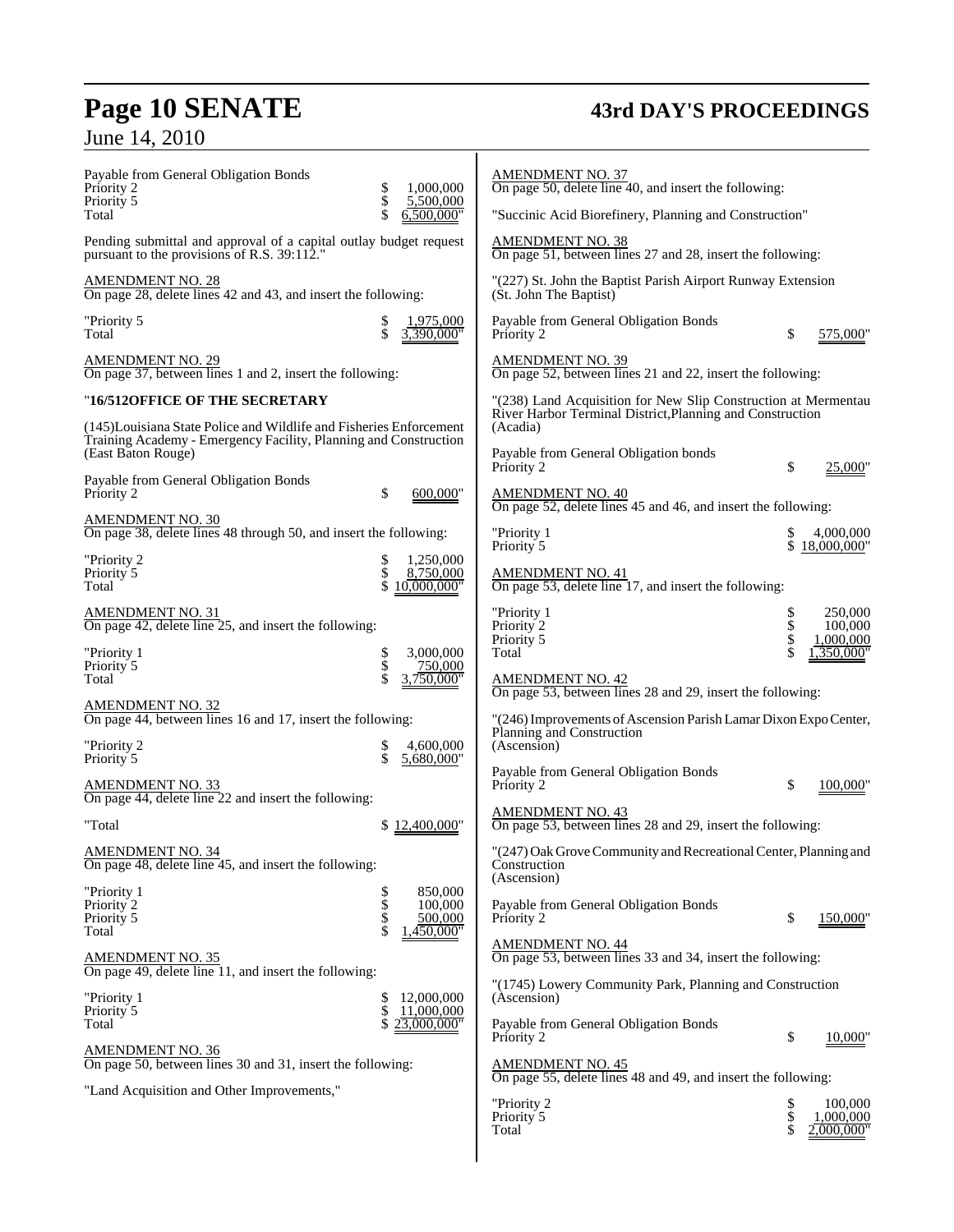# **43rd DAY'S PROCEEDINGS Page 11 SENATE** June 14, 2010

| <b>AMENDMENT NO. 46</b><br>On page 56, between lines 10 and 11, insert the following:                                                                    |                                  | <b>AMENDMENT NO. 54</b><br>On page 59, between lines 14 and 15, insert the following:                                                                                      |                                  |
|----------------------------------------------------------------------------------------------------------------------------------------------------------|----------------------------------|----------------------------------------------------------------------------------------------------------------------------------------------------------------------------|----------------------------------|
| "50/J11 CALDWELL PARISH                                                                                                                                  |                                  | "(297) 18th Street Drainage Improvements, Edenhorn Avenue Phase<br>2 (18th Street to West Esplande Avenue Canal)                                                           |                                  |
| (278) Parish Detention Facility Construction, Planning and<br>Construction<br>(Caldwell)                                                                 |                                  | (Jefferson)<br>Payable from General Obligation Bonds                                                                                                                       |                                  |
| Payable from General Obligation Bonds<br>Priority 2<br>\$                                                                                                | 150,000"                         | Priority 2<br><u>AMENDMENT NO. 55</u>                                                                                                                                      | \$<br>150,000"                   |
| <b>AMENDMENT NO. 47</b><br>On page 57, delete line 29, and insert the following:                                                                         |                                  | On page 59, between lines 33 and 34, insert the following:<br>"(314) Canal No. 5 Concrete Lining Airport Road to Williams                                                  |                                  |
| "Priority 1<br>\$<br>Priority <sup>2</sup>                                                                                                               | 4,200,000<br>100,000             | Boulevard<br>(Jefferson)                                                                                                                                                   |                                  |
| \$<br>\$<br>Priority 5<br>Total                                                                                                                          | 2,700,000<br>7,000,000"          | Payable from General Obligation Bonds<br>Priority 2                                                                                                                        | \$<br>100,000"                   |
| <b>AMENDMENT NO. 48</b><br>On page 57, delete line 40, and insert the following:                                                                         |                                  | <b>AMENDMENT NO. 56</b><br>On page 59, between lines 38 and 39, insert the following:                                                                                      |                                  |
| "Priority 1<br><b>Տ</b><br>Տ<br>Priority 2<br>Total                                                                                                      | 50,000<br>50,000<br>100.000"     | "(316) Carol Sue Avenue Drainage Improvements, Planning and<br>Construction<br>(Jefferson)                                                                                 |                                  |
| <b>AMENDMENT NO. 49</b><br>On page 57, between lines 40 and 41, insert the following:                                                                    |                                  | Payable from General Obligation Bonds<br>Priority 2<br>Priority 5                                                                                                          | \$<br>300,000<br>\$<br>1,500,000 |
| "(286) Union Church Road Improvements, Planning and Construction<br>(Franklin)                                                                           |                                  | Total                                                                                                                                                                      | .800.000'                        |
| Payable from General Obligation Bonds<br>Priority 2<br>\$                                                                                                | 45,000"                          | <b>AMENDMENT NO. 57</b><br>On page 60, delete lines 8 and 9, and insert the following:                                                                                     |                                  |
| <b>AMENDMENT NO. 50</b><br>On page 58, between lines 1 and 2, insert the following:                                                                      |                                  | "Priority 2<br>Total                                                                                                                                                       | \$<br>150,000<br>\$<br>300.000'  |
| "(292) Sewerage - US Highway 90, Planning and Construction<br>(Iberia)                                                                                   |                                  | <b>AMENDMENT NO. 58</b><br>On page 60, delete line 45, and insert the following:                                                                                           |                                  |
| Payable from General Obligation Bonds<br>\$<br>Priority 2                                                                                                | 485,000                          | "(373) Ames Boulevard Widening from Two Lanes to Three Lanes<br>between Barataria Boulevard and Bayou Boeuf Drive (2.0 miles)<br>with Installation of Subsurface Drainage" |                                  |
| Payable from the balance of General Obligation Bond<br>proceeds previously allocated by the authority of Act 20                                          |                                  | <b>AMENDMENT NO. 59</b><br>On page 60, delete line 48, and insert the following:                                                                                           |                                  |
| of 2009 for Highway 675 Widening Project,<br>Planning and Construction (Iberia), and Act 2 of 2004<br>for Bedminster Bioconversion Solid Waste Facility, |                                  | "Priority 2                                                                                                                                                                | \$<br>1,500,000                  |
| Planningand Construction (Local Match Required)<br>(Iberia)                                                                                              | 150,000                          | <b>AMENDMENT NO. 60</b><br>On page 61, delete line 4, and insert the following:                                                                                            |                                  |
| \$<br>\$<br>Total                                                                                                                                        | 635,000"                         | "Priority 1<br>Priority 2                                                                                                                                                  | \$<br>100,000<br>\$<br>125,000   |
| <b>AMENDMENT NO. 51</b><br>On page 58, delete lines 7 through 11                                                                                         |                                  | Total<br><b>AMENDMENT NO. 61</b>                                                                                                                                           | \$<br>:25.000'                   |
| <b>AMENDMENT NO. 52</b><br>On page 59, delete line $6$ , and insert the following:                                                                       |                                  | On page 61, delete line 24, and insert the following:<br>"Priority 1                                                                                                       | \$<br>300,000                    |
| "Priority 1<br>Տ<br>Տ<br>Տ<br>Priority 2<br>Total                                                                                                        | 1,500,000<br>275,000<br>775.000" | Priority 2<br>Total                                                                                                                                                        | \$<br>\$<br>50,000<br>350,000'   |
| <u>AMENDMENT NO. 53</u>                                                                                                                                  |                                  | <b>AMENDMENT NO. 62</b><br>On page 61, between lines 47 and 48, insert the following:                                                                                      |                                  |
| On page 59, delete line 7, and insert the following:<br>"(1880) Medical Center, Real Estate"                                                             |                                  | "(378) Rail Loading Facility at The Agri-Industrial Park at Lacassine,<br>Planning and Construction<br>(Jefferson Davis)                                                   |                                  |
|                                                                                                                                                          |                                  | Payable from General Obligation Bonds<br>Priority 2                                                                                                                        | \$<br>1,800,000"                 |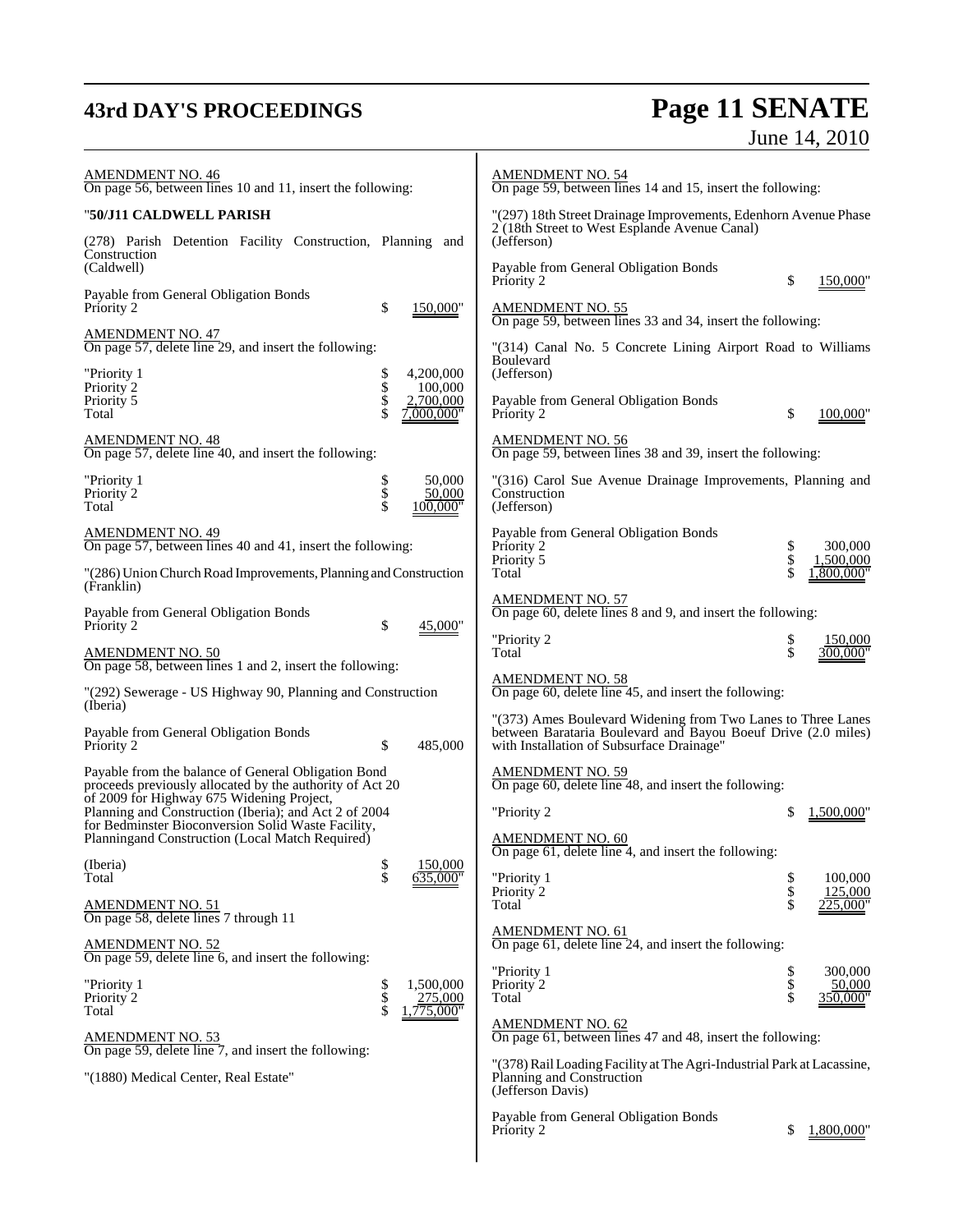# **Page 12 SENATE 43rd DAY'S PROCEEDINGS**

June 14, 2010

| <u>AMENDMENT NO. 63</u><br>On page $62$ , delete line 10, and insert the following:                        |                |                     | Payable from General Obligation Bonds<br>Priority 2                                   | \$<br>\$       | 75,000                         |
|------------------------------------------------------------------------------------------------------------|----------------|---------------------|---------------------------------------------------------------------------------------|----------------|--------------------------------|
| "Priority 2                                                                                                | \$             | 2,755,000"          | Priority 5<br>Total                                                                   | \$             | 300,000<br>375.000"            |
| <b>AMENDMENT NO. 64</b><br>On page 62, delete line 15, and insert the following:                           |                |                     | <b>AMENDMENT NO. 74</b><br>On page 64, between lines 35 and 36, insert the following: |                |                                |
| "Total                                                                                                     | \$             | 4,048,315"          | "(424) Woodland Highway and Bridge Widening                                           |                |                                |
| <b>AMENDMENT NO. 65</b><br>On page 62, at the end of line 36, insert the following:                        |                |                     | (Plaquemines)<br>Payable from General Obligation Bonds<br>Priority 5                  | \$             | 250,000'                       |
| "and Site Improvements"                                                                                    |                |                     |                                                                                       |                |                                |
| <b>AMENDMENT NO. 66</b><br>On page 62, delete lines 40 and 41, and insert the following:                   |                |                     | <b>AMENDMENT NO. 75</b><br>On page 64, between lines 36 and 37, insert the following: |                |                                |
| "Priority 2                                                                                                | s<br>\$        | 75,000<br>150,000"  | "(425) Regional Fence Line Monitoring Project<br>(Pointe Coupee)                      |                |                                |
| Total<br><b>AMENDMENT NO. 67</b><br>On page 62, delete line 47, and insert the following:                  |                |                     | Payable from General Obligation Bonds<br>Priority 2                                   | \$             | 100,000                        |
| "(387) Emergency Generators at the Health Unit, Public Works<br>Building, and Fire Districts 6, 7, and 10" |                |                     | AMENDMENT NO. 76<br>On page 64, between lines 36 and 37, insert the following:        |                |                                |
| <b>AMENDMENT NO. 68</b><br>On page 62, after line 50, insert the following:                                |                |                     | "(426) False River Regional Airport New Terminal Facilities<br>(Pointe Coupee)        |                |                                |
| "(391) Cook Road Extension Economic Development<br>Corridor (Pete's Highway Frontage Road)<br>(Livingston) |                |                     | Payable from General Obligation Bonds<br>Priority 2                                   | \$             | 100,000"                       |
| Payable from General Obligation Bonds                                                                      |                |                     | <b>AMENDMENT NO. 77</b><br>On page 64, delete line 45, and insert the following:      |                |                                |
| Priority 2<br>Priority 5                                                                                   | \$<br>\$<br>\$ | 75,000<br>1,000,000 | "Priority 1                                                                           | \$             | 250,000                        |
| Total                                                                                                      |                | .075.000"           | Priority 2<br>Total                                                                   | \$<br>Ś        | 260,000<br>510.000"            |
| <b>AMENDMENT NO. 69</b><br>On page 63, delete line 4, and insert the following:                            |                |                     | <b>AMENDMENT NO. 78</b><br>On page 68, delete line 50, and insert the following:      |                |                                |
| "Priority 1<br>Priority 2                                                                                  | Տ<br>Տ<br>Տ    | 25,000<br>50,000    | "Priority 1                                                                           | \$             | 230,000                        |
| Total                                                                                                      |                | 75,000"             | Priority 2<br>Total                                                                   | \$<br>\$       | 150,000<br>380.000"            |
| <b>AMENDMENT NO. 70</b><br>On page 63, delete lines 32 through 34, and insert the following:               |                |                     | <b>AMENDMENT NO. 79</b><br>On page 69, delete line $42$ , and insert the following:   |                |                                |
| "Priority 1                                                                                                | \$             | 745,000"            | "Priority 1                                                                           | \$             | 260,000                        |
| <b>AMENDMENT NO. 71</b><br>On page 64, delete line 23, and insert the following:                           |                |                     | Priority 2<br>Total                                                                   | \$             | 120,000<br>380,000"            |
| "Priority 1<br>Priority 2                                                                                  | \$             | 790,000<br>100,000  | <b>AMENDMENT NO. 80</b><br>On page 70, line 31, delete the following:                 |                |                                |
| Total                                                                                                      | \$<br>\$       | 890,000"            | "Planning and"                                                                        |                |                                |
| <b>AMENDMENT NO. 72</b><br>On page 64, between lines 31 and 32, insert the following:                      |                |                     | <u>AMENDMENT NO. 81</u>                                                               |                |                                |
| "(413) Belle Chasse Library, Planning and Construction<br>(Plaquemines)                                    |                |                     | On page 70, delete line 34, and insert the following:<br>"Priority 2                  | \$             | 970,000                        |
| Payable from General Obligation Bonds<br>Priority 5                                                        | \$             | 250,000"            | Priority 5<br>Total                                                                   | \$             | ,000,000<br>.970.000           |
| AMENDMENT NO. 73<br>On page 64, between lines 31 and 32, insert the following:                             |                |                     | <b>AMENDMENT NO. 82</b><br>On page 71, delete line 28, and insert the following:      |                |                                |
| "(415) Parish Sports Complex, Planning and Construction<br>(Plaquemines)                                   |                |                     | "Priority 1<br>Priority 2<br>Total                                                    | \$<br>\$<br>\$ | 180,000<br>100,000<br>280.000" |
|                                                                                                            |                |                     |                                                                                       |                |                                |

 $\overline{\phantom{a}}$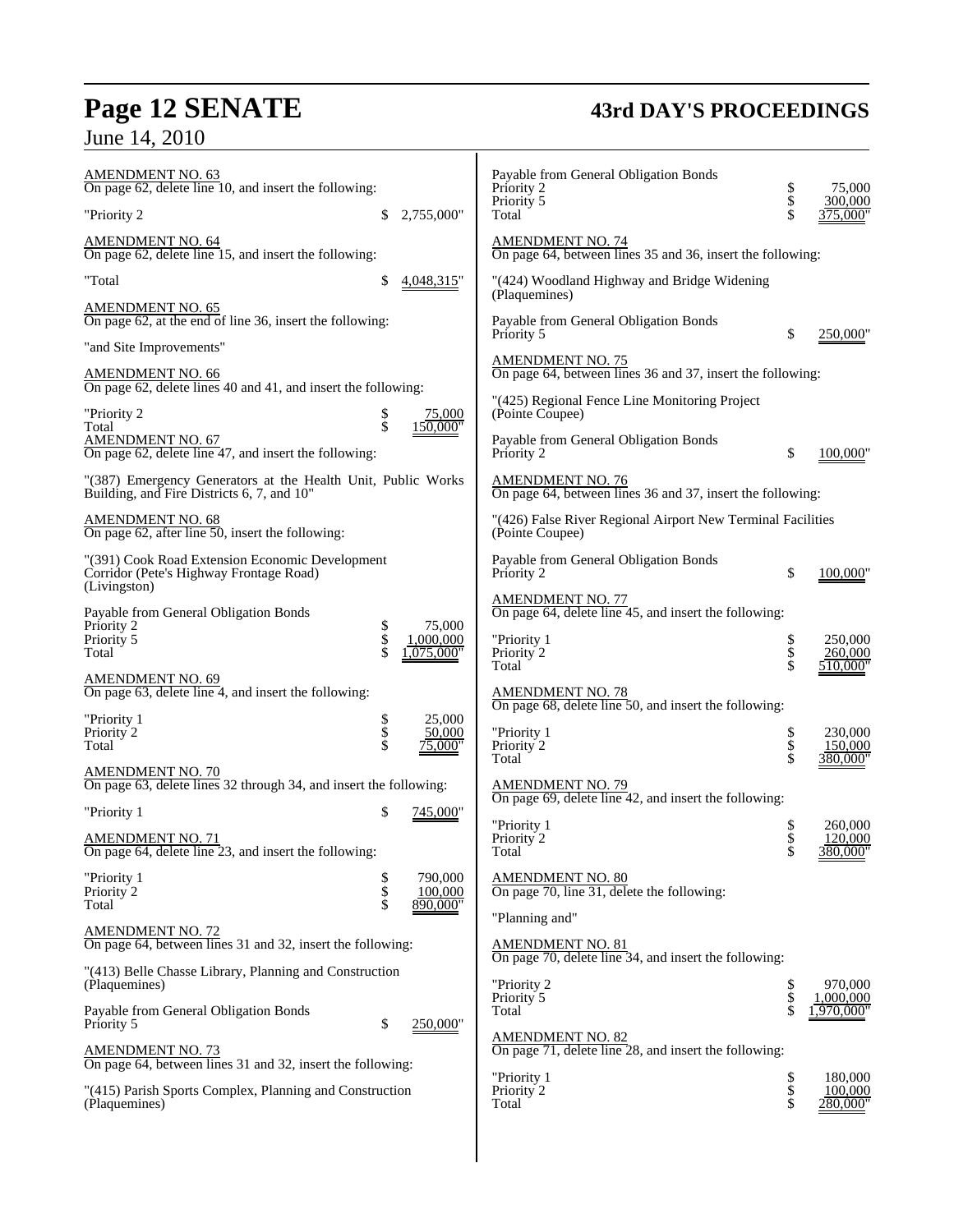# **43rd DAY'S PROCEEDINGS Page 13 SENATE** June 14, 2010

| <b>AMENDMENT NO. 83</b><br>On page 71, delete lines 32 and 33, and insert the following:                                         |                                 |                    | <b>AMENDMENT NO. 93</b><br>On page 77, delete line 5, and insert the following:                                                                                                    |                |                                |
|----------------------------------------------------------------------------------------------------------------------------------|---------------------------------|--------------------|------------------------------------------------------------------------------------------------------------------------------------------------------------------------------------|----------------|--------------------------------|
| "Priority 1<br>Priority 5                                                                                                        | \$<br>\$                        | 550,000<br>25,000" | "Priority 1<br>Priority 2<br>Total                                                                                                                                                 | \$             | 400,000<br>50,000<br>450,000"  |
| <u>AMENDMENT NO. 84</u><br>On page 72, delete line 15, and insert the following:                                                 |                                 |                    | <b>AMENDMENT NO. 94</b>                                                                                                                                                            |                |                                |
| "Priority 2                                                                                                                      | \$                              | 185,000"           | On page $77$ , after line $46$ , insert the following:                                                                                                                             |                |                                |
| AMENDMENT NO. 85<br>On page 72, between lines 16 and 17, insert the following:                                                   |                                 |                    | "50/M33 BRUSLY<br>(512) New Police Department Headquarters and Sub-District #2 Fire                                                                                                |                |                                |
| "(483) Webster Parish Courthouse Annex Planning and Construction<br>(Webster)                                                    |                                 |                    | Station<br>(West Baton Rouge)                                                                                                                                                      |                |                                |
| Payable from General Obligation Bonds<br>Priority 2                                                                              | \$                              | 140,000"           | Payable from General Obligation Bonds<br>Priority 2<br>Priority 5<br>Total                                                                                                         | \$<br>\$       | 100,000<br>430.000<br>530.000" |
| <b>AMENDMENT NO. 86</b><br>On page 72, delete line 32, and insert the following:                                                 |                                 |                    | <b>AMENDMENT NO. 95</b>                                                                                                                                                            |                |                                |
| "Priority 2<br>Priority 5<br>Total                                                                                               | \$<br>10,000,000<br>12,263,000" | 2,263,000          | On page 78, delete line 45, and insert the following:<br>"Priority 1<br>Priority <sup>2</sup><br>Total                                                                             | \$<br>\$<br>\$ | 625,000<br>75,000<br>700.000"  |
| AMENDMENT NO. 87<br>On page 73, between lines 20 and 21, insert the following:                                                   |                                 |                    | <b>AMENDMENT NO. 96</b>                                                                                                                                                            |                |                                |
| "(489) Abbeville Drainage Improvements, Riverside Drive<br>Subdivision, Planning and Construction<br>(Vermilion)                 |                                 |                    | On page 79, between lines 12 and 13, insert the following:<br>"50/M51 COLLINSTON                                                                                                   |                |                                |
| Payable from General Obligation Bonds<br>Priority 2                                                                              | \$                              | 90,000"            | (519) Collinston Community Center Renovation, Planning and<br>Construction<br>(Morehouse)                                                                                          |                |                                |
| <b>AMENDMENT NO. 88</b><br>On page 73, between lines 20 and 21, insert the following:                                            |                                 |                    | Payable from General Obligation Bonds                                                                                                                                              |                |                                |
| "(491) Abbeville Drainage Improvements, E. Lafayette and S.<br>Louisiana Intersection, Planning and Construction<br>(Vermilion)  |                                 |                    | Priority 2<br><b>AMENDMENT NO. 97</b><br>On page 79, delete line 32, and insert the following:                                                                                     | \$             | 50,000'                        |
| Payable from General Obligation Bonds<br>Priority 2                                                                              | \$                              | 70,000"            | "Priority 1<br>Priority 2<br>Total                                                                                                                                                 | \$<br>\$<br>\$ | 160,000<br>50,000<br>210.000'  |
| <b>AMENDMENT NO. 89</b><br>On page 73, between lines 20 and 21, insert the following:                                            |                                 |                    | <b>AMENDMENT NO. 98</b>                                                                                                                                                            |                |                                |
| "(492) Abbeville Drainage Improvements, Robert Wells and Wildcat<br>Drive, Planning and Construction<br>(Vermilion)              |                                 |                    | On page 79, between lines 32 and 33, insert the following:<br>(525) Parkerson Avenue Redevelopment, La. Highway 13,<br>Implementation of the Historic Parkerson Avenue Master Plan |                |                                |
| Payable from General Obligation Bonds<br>Priority 2                                                                              | \$                              | 75,000"            | Payable from General Obligation Bonds<br>(Acadia)                                                                                                                                  |                |                                |
| <b>AMENDMENT NO. 90</b><br>On page 73, between lines 20 and 21, insert the following:                                            |                                 |                    | Priority 2                                                                                                                                                                         | \$             | 50,000"                        |
| "(493) Abbeville Drainage Improvements, Cedar Street Storm Water<br>Protection Barrier, Planning and Construction<br>(Vermilion) |                                 |                    | <b>AMENDMENT NO. 99</b><br>On page 80, delete line 19, and insert the following:<br>"Priority 1                                                                                    |                | 100,000                        |
| Payable from General Obligation Bonds                                                                                            |                                 |                    | Priority 2<br>Total                                                                                                                                                                | \$<br>\$<br>\$ | 400,000<br>500.000'            |
| Priority 2<br><b>AMENDMENT NO. 91</b>                                                                                            | \$                              | 45,000"            | <u>AMENDMENT NO. 100</u><br>On page 80, delete line 26, and insert the following:                                                                                                  |                |                                |
| On page 74, line 10, change "(East Feliciana)" to "(Rapides)"                                                                    |                                 |                    | "Priority 1                                                                                                                                                                        | \$<br>\$       | 450,000                        |
| <b>AMENDMENT NO. 92</b><br>On page 76, delete lines 15 through 26                                                                |                                 |                    | Priority 2<br>Total                                                                                                                                                                | \$             | 50,000<br>500,000              |
|                                                                                                                                  |                                 |                    |                                                                                                                                                                                    |                |                                |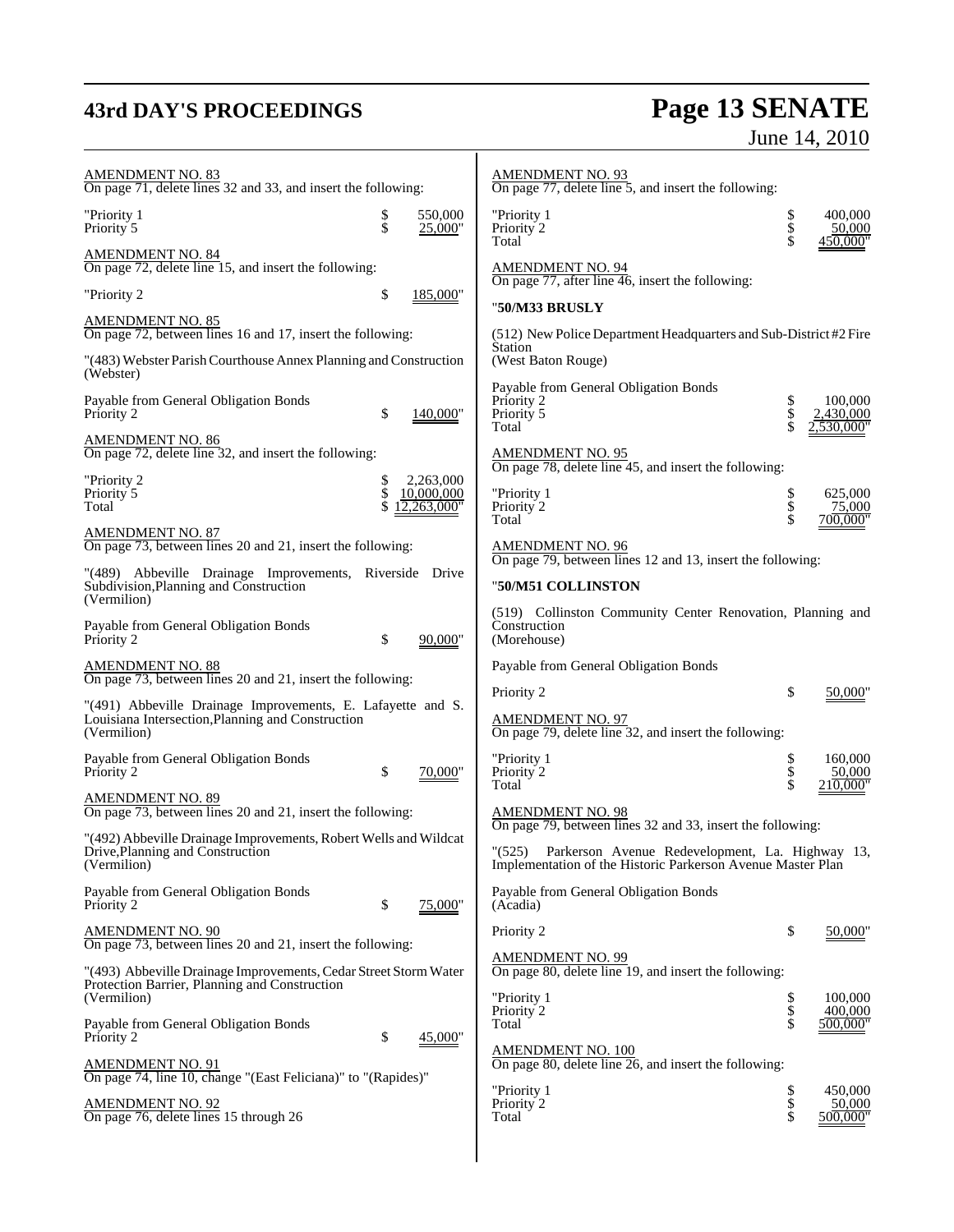# **Page 14 SENATE 43rd DAY'S PROCEEDINGS**

| AMENDMENT NO. 101<br>On page 80, between lines 33 and 34, insert the following:                         |                  |                                           | <u>AMENDMENT NO. 110</u><br>On page 84, delete line $26$ , and insert the following:                              |                |                               |
|---------------------------------------------------------------------------------------------------------|------------------|-------------------------------------------|-------------------------------------------------------------------------------------------------------------------|----------------|-------------------------------|
| "(531) Multipurpose Citizens Center and Evacuation Shelter,<br>Planning and Construction<br>(Ascension) |                  |                                           | "Real Estate Acquisition, Equipment and Interior Infrastructure,<br>Landscaping, Planning, and Construction"      |                |                               |
| Payable from General Obligation Bonds<br>Priority 2                                                     | \$               | 100,000"                                  | <b>AMENDMENT NO. 111</b><br>On page 85, between lines 7 and 8, insert the following:                              |                |                               |
| <b>AMENDMENT NO. 102</b>                                                                                |                  |                                           | "50/MC1 HARAHAN                                                                                                   |                |                               |
| On page 82, delete line 11, and insert the following:<br>"Priority 1                                    |                  | 30,000                                    | (562) Magnolia Boulevard Drainage, Planning and Construction<br>West Magnolia to Jefferson Highway<br>(Jefferson) |                |                               |
| Priority 2<br>Total                                                                                     | ծ<br>Տ           | 10,000<br>40.000"                         | Payable from General Obligation Bonds<br>Priority 2                                                               | \$             | 75,000'                       |
| <b>AMENDMENT NO. 103</b><br>On page 82, delete lines 37 and 38, and insert the following:               |                  |                                           | <b>AMENDMENT NO. 112</b><br>On page 85, between lines 19 and 20, insert the following:                            |                |                               |
| "Priority 2<br>Total                                                                                    | Տ<br>Տ           | 100,000<br>400.000"                       | "50/MC9 HOMER                                                                                                     |                |                               |
| AMENDMENT NO. 104<br>On page 82, after line $47$ , insert the following:                                |                  |                                           | (570) Town Hall Roof Replacement, Planning and Construction<br>(Claiborne)                                        |                |                               |
| "50/M99 GILBERT                                                                                         |                  |                                           | Payable from General Obligation Bonds<br>Priority 2                                                               | \$             | 50,000"                       |
| (1794) Gilbert Elevated Water Storage Tank Repair, Planning and<br>Construction<br>(Franklin)           |                  |                                           | <u>AMENDMENT NO. 113</u><br>On page 85, delete line $\overline{24}$ , and insert the following:                   |                |                               |
| Payable from General Obligation Bonds<br>Priority 2                                                     | \$               | 50,000"                                   | "Priority 1<br>Priority 2                                                                                         | \$<br>\$<br>\$ | 500,000<br>50,000<br>550.000' |
| <u>AMENDMENT NO. 105</u><br>On page 82, after line $47$ , insert the following:                         |                  |                                           | Total<br>AMENDMENT NO. 114                                                                                        |                |                               |
| "50/MA3 GOLDEN MEADOW                                                                                   |                  |                                           | On page 85, delete line 47, and insert the following:                                                             |                |                               |
| (1795) Multi-Purpose Building, Planning and Construction<br>(Lafourche)                                 |                  |                                           | "Priority 1<br>Priority 2<br>Total                                                                                | \$<br>\$       | 750,000<br>25,000<br>775,000' |
| Payable from General Obligation Bonds<br>Priority 2                                                     | \$               | 150,000"                                  | AMENDMENT NO. 115<br>On page 86, delete line $6$ , and insert the following:                                      |                |                               |
| AMENDMENT NO. 106<br>On page 83, delete lines 21 and 22, and insert the following:                      |                  |                                           | "Priority 1<br>Priority 2<br>Total                                                                                | \$             | 225,000<br>25,000<br>50.000   |
| "Priority 2<br>Total                                                                                    | \$<br>\$         | 30,000<br>40.000"                         | <b>AMENDMENT NO. 116</b>                                                                                          |                |                               |
| <u>AMENDMENT NO. 107</u><br>On page 84, delete line 6, and insert the following:                        |                  |                                           | On page 86, between lines 7 and 8, insert the following:<br>"(575) Lafitte Seafood Festival Pavilion              |                |                               |
| "Priority 1<br>Priority 5<br>Total                                                                      | \$<br>\$         | 150,000<br>500,000<br>650,000"            | (Jefferson)<br>Payable from General Obligation Bonds<br>Priority 2                                                | \$             | 250,000"                      |
| AMENDMENT NO. 108<br>On page 84, delete line 10, and insert the following:                              |                  |                                           | <b>AMENDMENT NO. 117</b><br>On page 86, between lines 32 and 33, insert the following:                            |                |                               |
| "Priority 1<br>Priority 5                                                                               | Տ<br>Տ<br>Տ      | 150,000<br>500,000                        | "50/ME3 JENA                                                                                                      |                |                               |
| Total<br><u>AMENDMENT NO. 109</u>                                                                       |                  | 650,000"                                  | (1085) Revitalization of Downtown Area, Planning and Construction<br>(LaSalle)                                    |                |                               |
| On page 84, delete line 14, and insert the following:                                                   |                  |                                           | Payable from General Obligation Bonds<br>Priority 2                                                               | \$             | 15,000"                       |
| "Priority 1<br>Priority <sup>2</sup><br>Priority 5<br>Total                                             | Տ<br>Տ<br>Տ<br>Տ | 100,000<br>100,000<br>200,000<br>400,000" |                                                                                                                   |                |                               |
|                                                                                                         |                  |                                           |                                                                                                                   |                |                               |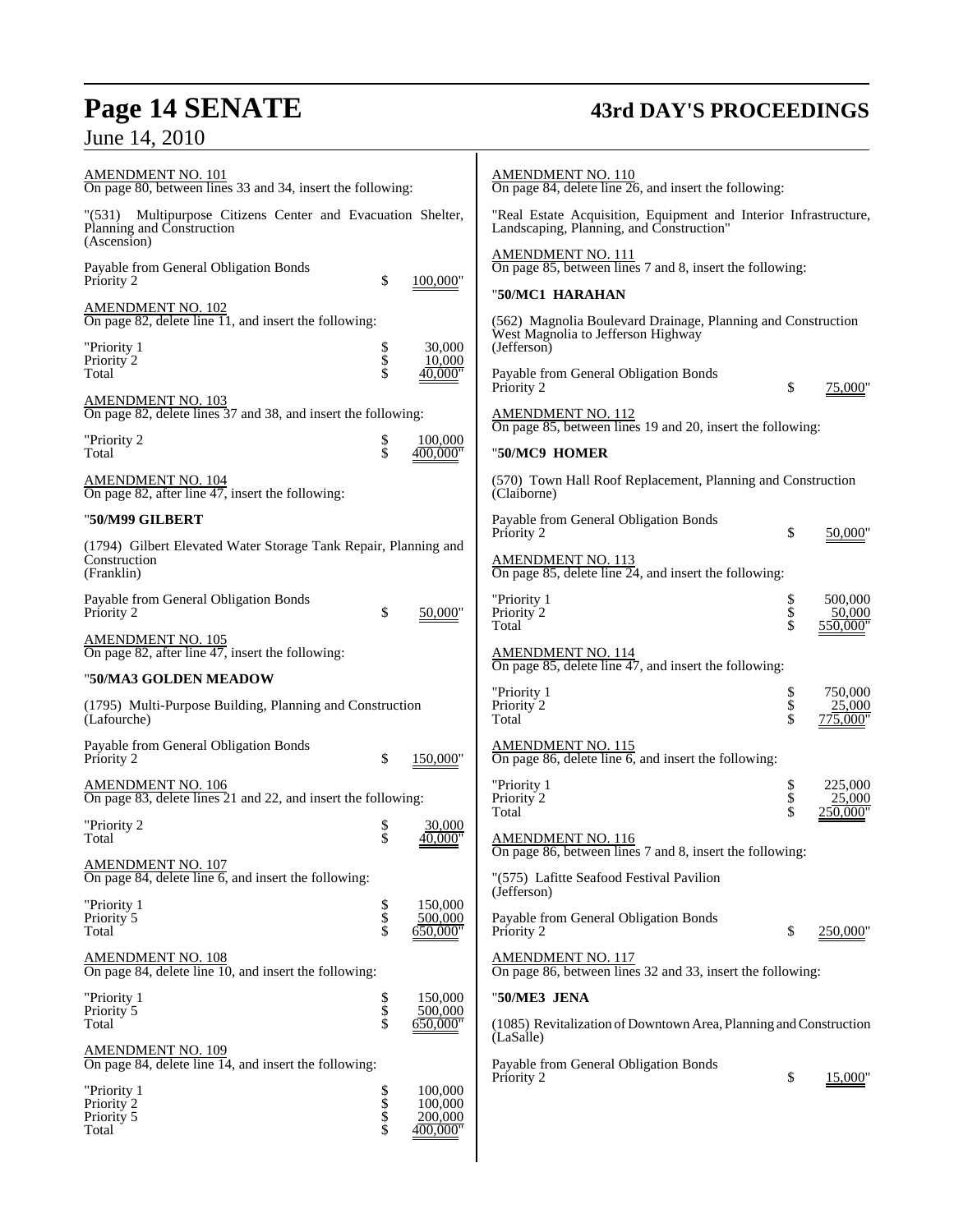# **43rd DAY'S PROCEEDINGS**

# **Page 15 SENATE**<br>June 14, 2010

| <b>AMENDMENT NO. 118</b><br>On page 86, delete line 43, and insert the following:                                                                                                                                        |                |                                    | <b>AMENDMENT NO. 128</b><br>On page 95, delete line 16, and insert the following:        |                |                                   |
|--------------------------------------------------------------------------------------------------------------------------------------------------------------------------------------------------------------------------|----------------|------------------------------------|------------------------------------------------------------------------------------------|----------------|-----------------------------------|
| "Priority 1<br>Priority 5<br>Total                                                                                                                                                                                       | Տ<br>Տ<br>Տ    | 450,000<br>1,000,000<br>4,450,000" | "Priority 1<br>Priority 2<br>Total                                                       | \$<br>\$       | 420,000<br>25,000<br>445,000"     |
| AMENDMENT NO. 119<br>On page 87, delete line 10, and insert the following:                                                                                                                                               |                |                                    | <u>AMENDMENT NO. 129</u><br>On page 95, delete line 20, and insert the following:        |                |                                   |
| "Priority 1<br>Priority 2<br>Total                                                                                                                                                                                       | \$<br>\$<br>\$ | 200,000<br>75.000<br>275,000"      | "Priority 1<br>Priority 2<br>Total                                                       | \$<br>\$<br>\$ | 5,000<br>20.000<br>$.000^{\circ}$ |
| AMENDMENT NO. 120<br>On page 87, delete lines 43 through 47                                                                                                                                                              |                |                                    | AMENDMENT NO. 130<br>On page 95, between lines 20 and 21, insert the following:          |                |                                   |
| AMENDMENT NO. 121<br>On page 88, delete lines 9 through 12, and insert the following:                                                                                                                                    |                |                                    | "50/MN3 PINEVILLE                                                                        |                |                                   |
| "(1091) Highway 28 and 171 Sewer and Water Extension<br>(Vernon)                                                                                                                                                         |                |                                    | Pinecrest Roadway/Sidewalk Improvements,<br>Construction<br>(Rapides)                    | Planning       | and                               |
| Payable from General Obligation Bonds<br>Priority 1                                                                                                                                                                      | \$             | 435,000                            | Payable from General Obligation Bonds<br>Priority 2                                      | \$             | 310,000"                          |
| Payable from General Obligation Bonds previously<br>allocated from Act 20 of 2009 for the Leesville Municipal                                                                                                            |                |                                    | AMENDMENT NO. 131<br>On page 95, between lines 25 and 26, insert the following:          |                |                                   |
| Complex, including City Hall, Emergency Response and<br>Judicial Center (Vernon)<br>Total                                                                                                                                | Տ<br>\$        | 360,000<br>795,000"                | "(664) Water System Distribution Improvements, Planning and<br>Construction<br>(Bossier) |                |                                   |
| AMENDMENT NO. 122<br>On page 89, delete line 34, and insert the following:                                                                                                                                               |                |                                    | Payable from General Obligation Bonds<br>Priority 2                                      | \$             | 160,000"                          |
| "Priority 1<br>Priority 5<br>Total                                                                                                                                                                                       | \$<br>Տ        | 350,000<br>250,000<br>600.000"     | <b>AMENDMENT NO. 132</b><br>On page 95, delete line 36, and insert the following:        |                |                                   |
| AMENDMENT NO. 123<br>On page 91, delete lines 9 and 10, and insert the following:                                                                                                                                        |                |                                    | "Priority 1<br>Priority 2<br>Total                                                       | \$<br>\$       | 50,000<br>90,000<br>40,000'       |
| "Priority 2<br>Priority 5<br>Total                                                                                                                                                                                       | Տ<br>Տ<br>Տ    | 50,000<br>500,000<br>3.650.000"    | <b>AMENDMENT NO. 133</b><br>On page 95, delete line 41, and insert the following:        |                |                                   |
| AMENDMENT NO. 124<br>On page 91, delete lines 34 and 35, and insert the following:                                                                                                                                       |                |                                    | "Priority 1<br>Priority 2<br>Total                                                       | \$             | 415,000<br>160,000<br>575,000'    |
| "Priority 1<br>Priority 5                                                                                                                                                                                                | \$<br>\$       | 500,000<br>500,000"                | <b>AMENDMENT NO. 134</b><br>On page 96, between lines 8 and 9, insert the following:     |                |                                   |
| <b>AMENDMENT NO. 125</b><br>On page 93, delete lines 39 through 42                                                                                                                                                       |                |                                    | "50/MO2 PORT ALLEN                                                                       |                |                                   |
| <u>AMENDMENT NO. 126</u><br>On page 94, delete line 15, and insert the following:                                                                                                                                        |                |                                    | (670) New Water Well at Avenue D<br>(West Baton Rouge)                                   |                |                                   |
| "Priority 1<br>Priority 2<br>Total                                                                                                                                                                                       | Տ<br>Տ<br>Տ    | 125,000<br>50,000<br>175,000"      | Payable from General Obligation Bonds<br>Priority 2<br>Priority 5<br>Total               | \$<br>\$       | 100,000<br>690,000<br>790,000'    |
| <u>AMENDMENT NO. 127</u><br>On page 94, delete line 47, and insert the following:                                                                                                                                        |                |                                    | <b>AMENDMENT NO. 135</b>                                                                 |                |                                   |
| "Priority 1                                                                                                                                                                                                              | \$             | 150,000                            | On page 97, delete line $6$ , and insert the following:<br>"Priority 1                   | \$             | 75.000                            |
| Payable from the balance of General Obligation<br>Bond proceeds previously allocated by the authority of<br>Act 2 of 2004 for General Improvements to St. Martin<br>Parish Parks and Recreation Facilities, Planning and |                |                                    | Priority 2<br>Total                                                                      | \$<br>\$       | 50,000<br>.25,000'                |
| Construction (St. Martin)<br>Total                                                                                                                                                                                       | \$<br>\$       | 50,000<br>200,000'                 |                                                                                          |                |                                   |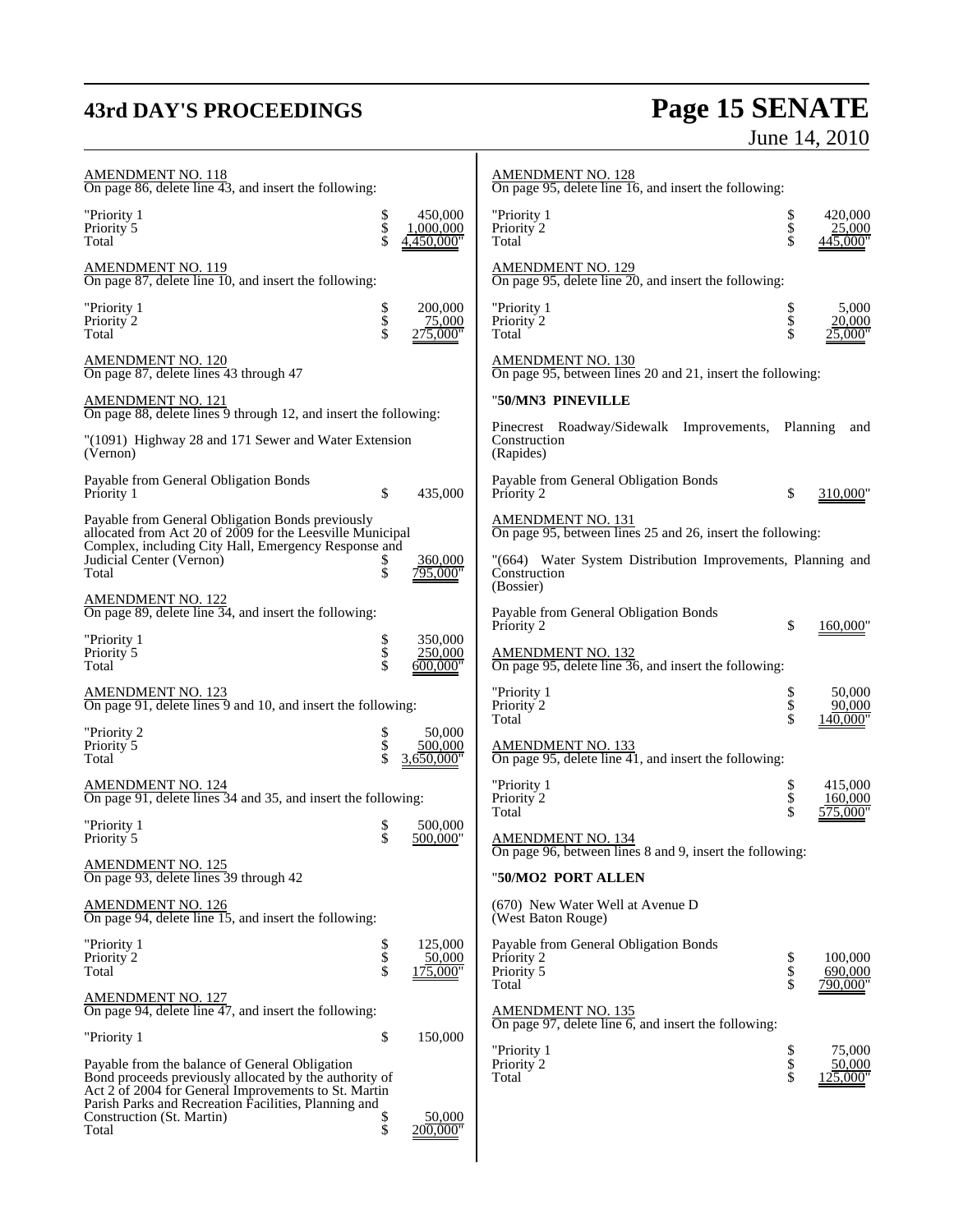# **Page 16 SENATE 43rd DAY'S PROCEEDINGS**

| <u>AMENDMENT NO. 136</u><br>On page 97, between lines 19 and 20, insert the following:                                        | <b>AMENDMENT NO. 144</b><br>On page 100, delete lines 39 and 40, and insert the following:                                                                              |
|-------------------------------------------------------------------------------------------------------------------------------|-------------------------------------------------------------------------------------------------------------------------------------------------------------------------|
| "(681) Sewer System Rehabilitation and Improvement, Planning and<br>Construction<br>(West Feliciana)                          | "Priority 2<br>105,000<br>205,000"<br>Total                                                                                                                             |
| Payable from General Obligation Bonds<br>\$<br>Priority 2<br>35,000"                                                          | <b>AMENDMENT NO. 145</b><br>On page 101, delete line 30, and insert the following:                                                                                      |
| <u>AMENDMENT NO. 137</u><br>On page 97, delete line $\overline{23}$ , and insert the following:                               | "Priority 2<br>950,000<br>\$<br>\$<br>Priority 5<br>740,000<br>690.000"<br>Total                                                                                        |
| 250,000<br>"Priority 1<br>\$<br>\$<br>\$<br>360,000<br>Priority 5<br>610,000"<br>Total                                        | <b>AMENDMENT NO. 146</b><br>On page 101, between lines 30 and 31, insert the following:                                                                                 |
|                                                                                                                               | "50/MT6 TICKFAW                                                                                                                                                         |
| AMENDMENT NO. 138<br>On page 98, delete line 35, and insert the following:<br>"Priority 1<br>700,000<br>100,000<br>Priority 2 | (721) Wastewater Collection System Improvements Planning,<br>Engineering, Construction, Lift Station Improvements<br>and<br><b>Emergency Generators</b><br>(Tangipahoa) |
| Priority 5<br>100,000<br>800,000"<br>Total                                                                                    | Payable from General Obligation Bonds<br>Priority 2<br>\$<br>25,000"                                                                                                    |
| AMENDMENT NO. 139<br>On page 98, after line 50, insert the following:                                                         | <b>AMENDMENT NO. 147</b><br>On page $102$ , delete line 6, and insert the following:                                                                                    |
| "(1968) Shreveport Arts Center Replacement, Planning, Construction<br>and Equipment<br>(Caddo)                                | "Priority 1<br>250,000<br><b>ծ</b><br>Տ<br>50,000<br>Priority 2<br>Total<br>300.000"                                                                                    |
| Payable from General Obligation Bonds<br>Priority 2<br>S<br>760,000                                                           | AMENDMENT NO. 148<br>On page 102, between lines 11 and 12, insert the following:                                                                                        |
| Pending approval of capital outlay budget request pursuant to the<br>provisions of R.S. 39:112."                              | "50/MV1 WELSH                                                                                                                                                           |
| AMENDMENT NO. 140<br>On page 99, between lines 10 and 11, insert the following:                                               | (728) Relocation of City Hall to Historical Water and Power Plant<br>Building, Planning and Construction<br>(Jefferson Davis)                                           |
| "(699)<br>Wastewater Collection Improvements, Planning and<br>Construction<br>(Webster)                                       | Payable from General Obligation Bonds<br>Priority 2<br>\$<br>100,000"                                                                                                   |
| Payable from General Obligation Bonds<br>Priority 2<br>\$<br>100,000"                                                         | <b>AMENDMENT NO. 149</b><br>On page 102, delete line 32, and insert the following:                                                                                      |
| AMENDMENT NO. 141<br>On page 99, between lines 32 and 33, insert the following:                                               | "Priority 2<br>150,000"                                                                                                                                                 |
| "(703) City Barn Flood Gates, Planning and Construction<br>(St. Tammany)                                                      | <b>AMENDMENT NO. 150</b><br>On page 105, between lines 38 and 39, insert the following:                                                                                 |
|                                                                                                                               | "50/N13 CHENNAULT INDUSTRIAL AIRPARK AUTHORITY                                                                                                                          |
| Payable from General Obligation Bonds<br>\$<br>Priority 2<br>25,000"                                                          | (1840)<br>Multi-Purpose Building, Planning and Construction<br>$(S1, 825, 000$ Local Match)                                                                             |
| <b>AMENDMENT NO. 142</b><br>On page 100, delete line 14, and insert the following:                                            | (Calcasieu)                                                                                                                                                             |
| "Priority 1<br>\$<br>Տ<br>150,000<br>250,000<br>Priority 2<br>Total<br>400,000"                                               | Payable from General Obligation Bonds<br>225,000<br>Priority 2<br>Տ<br>Տ<br>Տ<br>Priority 5<br>500,000<br>Total<br>725,000"                                             |
|                                                                                                                               |                                                                                                                                                                         |
| AMENDMENT NO. 143<br>On page 100, delete line 33, and insert the following:                                                   | The capital outlay budget request for this project was submitted after<br>the November 1st deadline, but it has received approval pursuant to                           |
| "Priority 1<br>\$<br>100,000<br>$\frac{1}{3}$<br>Priority 2<br>10,000<br>Total<br>110,000"                                    | the provisions of R.S. 39:112."<br><b>AMENDMENT NO. 151</b><br>On page 106, between lines 15 and 16, insert the following:                                              |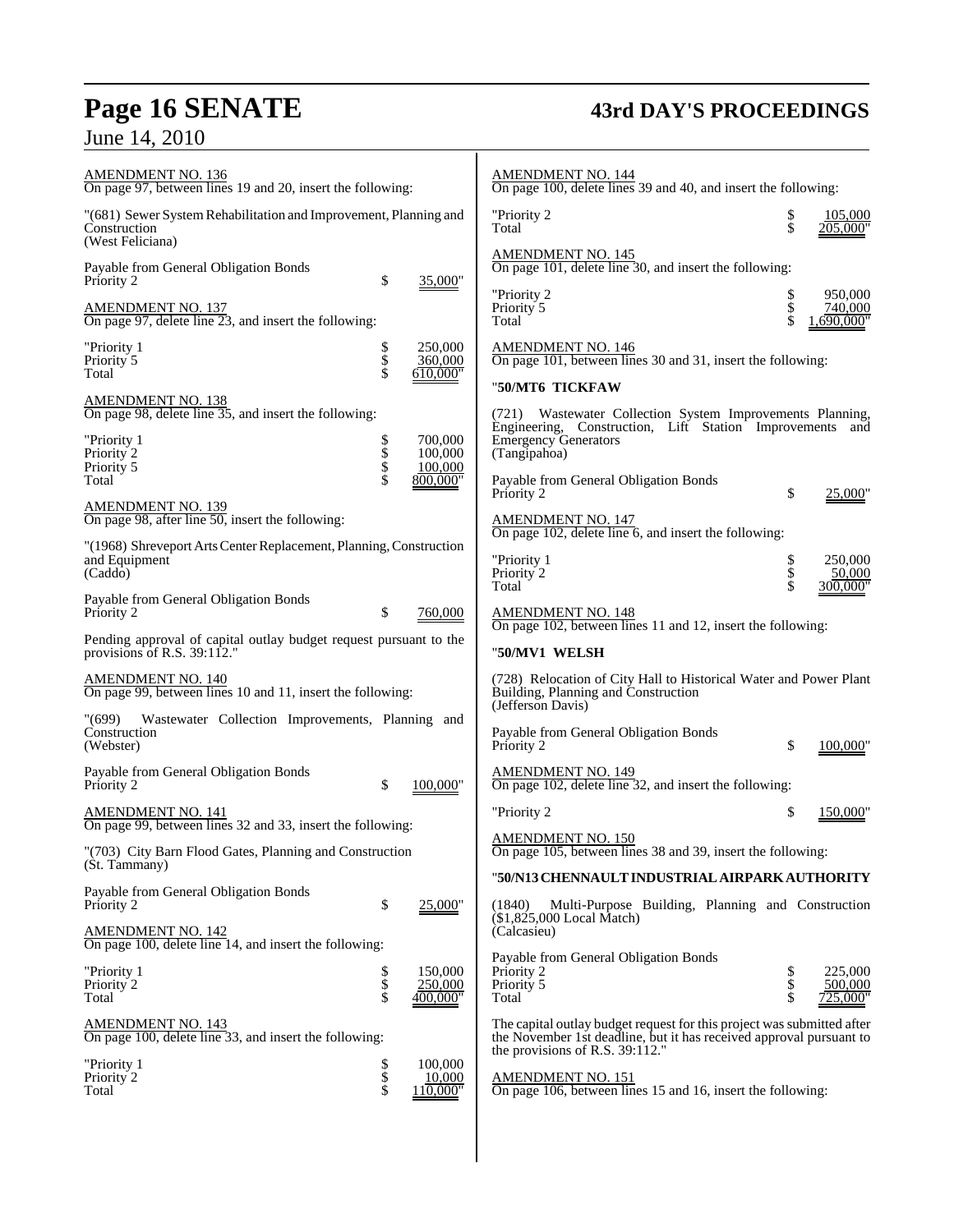# **43rd DAY'S PROCEEDINGS Page 17 SENATE** June 14, 2010

| "50/N51  NEW ORLEANS JAZZ AND<br><b>HERITAGE FOUNDATION</b>                                                                                      |                    |                                             | <b>AMENDMENT NO. 160</b><br>On page 115, delete line 14, and insert the following:                                                                                                       |                                                                |
|--------------------------------------------------------------------------------------------------------------------------------------------------|--------------------|---------------------------------------------|------------------------------------------------------------------------------------------------------------------------------------------------------------------------------------------|----------------------------------------------------------------|
| (757) The Jazz and Heritage Center Renovation and Addition<br>(Orleans)                                                                          |                    |                                             | "Priority 1<br>\$<br>Priority 2<br>\$<br>Total                                                                                                                                           | \$<br>250,000<br>25,000<br>$27\overline{5,000}$ "              |
| Payable from General Obligation Bonds<br>Priority 2                                                                                              | \$                 | 175,000"                                    | <b>AMENDMENT NO. 161</b><br>On page 115, delete line 18, and insert the following:                                                                                                       |                                                                |
| <b>AMENDMENT NO. 152</b><br>On page 106, delete line 20, and insert the following:                                                               |                    |                                             | "Priority 1                                                                                                                                                                              | \$<br>420,000                                                  |
| "Priority 1<br>Priority 2<br>Priority 5<br>Total                                                                                                 | Տ<br>Տ<br>Տ<br>Տ   | 75,000<br>490,000<br>1,250,000<br>,815,000" | \$<br>Priority 2<br>\$<br>Total<br><b>AMENDMENT NO. 162</b><br>On page 116, delete line 39, and insert the following:                                                                    | 25,000<br>445,000"                                             |
| <b>AMENDMENT NO. 153</b><br>On page 107, delete line 19, and insert the following:                                                               |                    |                                             | \$<br>"Priority 1<br>Priority 2<br>Priority 5                                                                                                                                            | 50,000<br>\$<br>\$<br>100,000<br>1,000,000                     |
| "Priority 1<br>Priority 2<br>Total                                                                                                               | ծ<br>Տ             | 250,000<br>100,000<br>350,000"              | Total<br><b>AMENDMENT NO. 163</b><br>On page 117, delete lines 9 through 19, and insert the following:                                                                                   | 150,000"                                                       |
| <b>AMENDMENT NO. 154</b><br>On page 107, delete line 25, and insert the following:                                                               |                    |                                             | "Priority 1<br>Priority 2                                                                                                                                                                | \$<br>150,000<br>\$<br>70,000                                  |
| "Priority 1<br>Priority 5<br>Total                                                                                                               | P<br>$\frac{1}{3}$ | 375,000<br>1,000,000<br>375,000"            | \$<br>Total<br><b>AMENDMENT NO. 164</b>                                                                                                                                                  | 220.000"                                                       |
| <b>AMENDMENT NO. 155</b><br>On page 107, after line $\overline{43}$ , insert the following:                                                      |                    |                                             | On page 119, delete line 9, and insert the following:<br>"Development Center, Camp Windy Wood Property, Including<br>Multipurpose Educational Building, Planning, Construction and       |                                                                |
| "50/NAG RECREATION DISTRICT 6, ALLEN PARISH                                                                                                      |                    |                                             | Acquisition"                                                                                                                                                                             |                                                                |
| (763) Recreation Complex Final Phase Eight Lane Track and Oval,<br>Field House and Other Recreational Improvements, Planning and<br>Construction |                    |                                             | <b>AMENDMENT NO. 165</b><br>On page 121, delete line 6, and insert the following:                                                                                                        |                                                                |
| (Allen)<br>Payable from General Obligation Bonds<br>Priority 2                                                                                   | \$                 | 100,000"                                    | "Priority 1<br>Priority 2<br>Priority 5<br>\$<br>Total                                                                                                                                   | \$<br>105,000<br>\$<br>55,000<br>415,000<br>575,000"           |
| <b>AMENDMENT NO. 156</b><br>On page 109, delete line 7, and insert the following:                                                                |                    |                                             | <b>AMENDMENT NO. 166</b><br>On page 122, delete line 13, and insert the following:                                                                                                       |                                                                |
| "Priority 1<br>Priority 2<br>Total                                                                                                               | \$<br>\$           | 850,000<br>400,000<br>250.000"              | "Priority 1<br>Priority 2<br>Total                                                                                                                                                       | \$<br>7.700.000<br>\$<br>50,000<br>750,000"                    |
| <b>AMENDMENT NO. 157</b><br>On page 109, delete line 21, and insert the following:                                                               |                    |                                             | <b>AMENDMENT NO. 167</b><br>On page 122, delete line 29, and insert the following:                                                                                                       |                                                                |
| "Priority 1<br>Priority 2<br>Total                                                                                                               | \$<br>\$<br>\$     | 400,000<br>225,000<br>625,000"              | "Priority 1<br>Priority 2<br>Priority 5<br>Total                                                                                                                                         | \$<br>50,000<br>\$<br>\$<br>200,000<br>1,800,000<br>2,050,000" |
| <b>AMENDMENT NO. 158</b><br>On page 111, between lines 38 and 39, insert the following:                                                          |                    |                                             | <b>AMENDMENT NO. 168</b>                                                                                                                                                                 |                                                                |
| "(1849) South Webster Industrial District Rail Crossing, Planning<br>and Construction<br>(Bossier)                                               |                    |                                             | On page 123, delete lines 1 through 8<br><b>AMENDMENT NO. 169</b><br>On page 123, between lines 8 and 9, insert the following:                                                           |                                                                |
| Payable from General Obligation Bonds<br>Priority 2                                                                                              | \$                 | 100,000"                                    | "Payable from the balance of General Obligation Bond proceeds<br>previously allocated under the authority of Act 2 of 2004 for                                                           |                                                                |
| <b>AMENDMENT NO. 159</b><br>On page 114, delete line 46, and insert the following:                                                               |                    |                                             | Department of Education Delgado Community College, New Orleans<br>Mathematics and Science School, Planning and Construction<br>(\$750,000 Local Match) (Orleans); and Act 27 of 2006 for |                                                                |
| "Priority 1<br>Priority 2<br>Total                                                                                                               | Տ<br>Տ<br>Տ        | 25,000<br>80,000<br>105,000"                | Department of Education Delgado Community College, New Orleans<br>Mathematics and Science School, Planning and Construction<br>(\$750,000 Local Match) (Orleans)<br>Total                | 750,000<br>\$<br>950.000"                                      |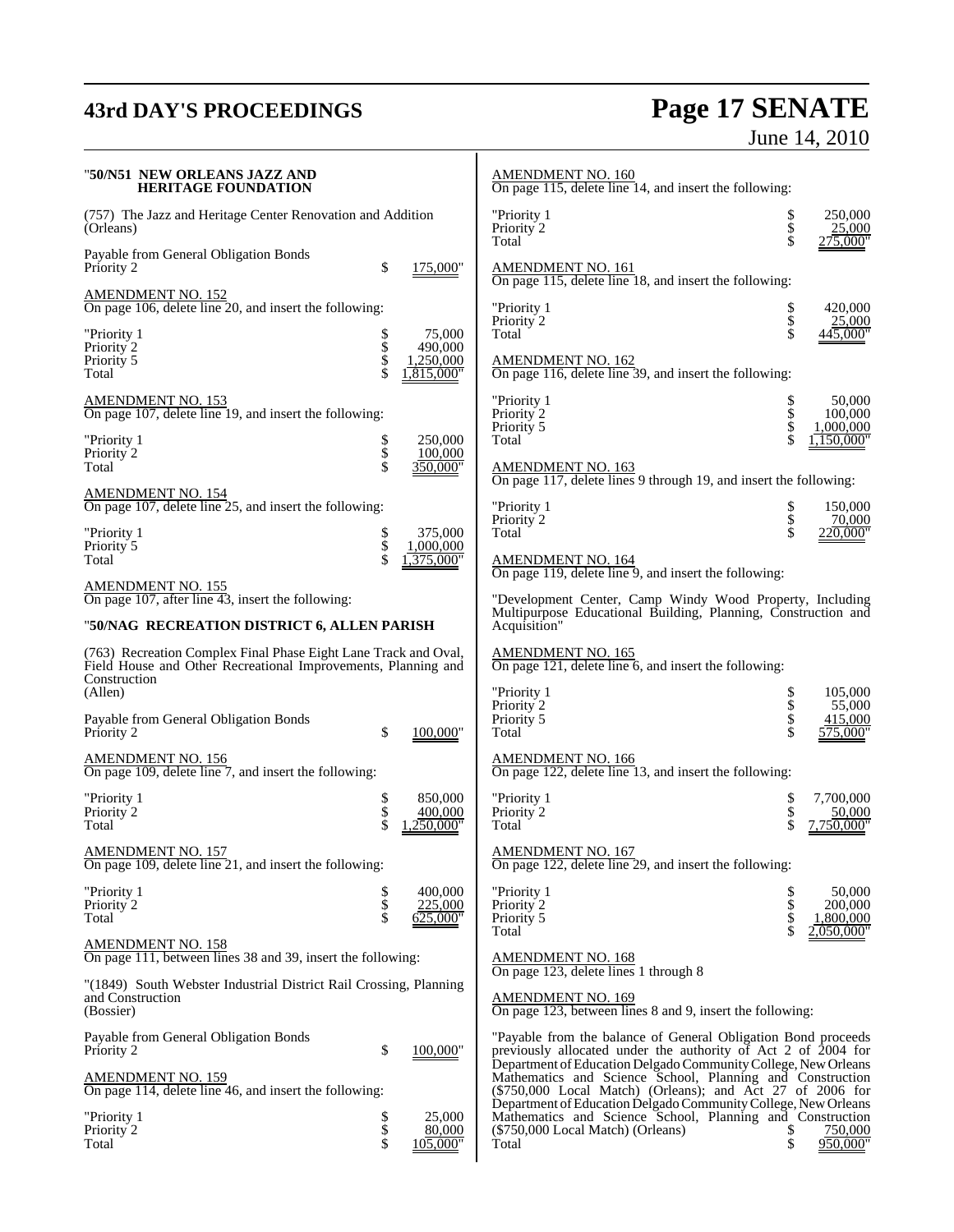# **Page 18 SENATE 43rd DAY'S PROCEEDINGS**

June 14, 2010

| <b>AMENDMENT NO. 170</b><br>On page 124, delete line 20, and insert the following:                       |                |                                           | <b>AMENDMENT NO. 178</b><br>On page 125, delete line 38, and insert the following:                                   |        |                        |
|----------------------------------------------------------------------------------------------------------|----------------|-------------------------------------------|----------------------------------------------------------------------------------------------------------------------|--------|------------------------|
| "Priority 1                                                                                              |                | 350,000<br>150,000                        | "Priority 2                                                                                                          | S      | 375,000"               |
| Priority 2<br>Total                                                                                      | Տ<br>Տ<br>Տ    | 500,000"                                  | <b>AMENDMENT NO. 179</b><br>On page 125, between lines 38 and 39, insert the following:                              |        |                        |
| AMENDMENT NO. 171<br>On page 124, delete line 31, and insert the following:                              |                |                                           | "50/NPA_CENTRAL FIRE PROTECTION DISTRICT #4                                                                          |        |                        |
|                                                                                                          |                |                                           |                                                                                                                      |        |                        |
| "Priority 1<br>Priority 2<br>Priority 5<br>Total                                                         | \$<br>\$<br>\$ | 185,000<br>100,000<br>100,000<br>385,000" | Rescue/Service Vehicle Acquisition for Central Fire<br>(1868)<br><b>Protection District #4</b><br>(East Baton Rouge) |        |                        |
| AMENDMENT NO. 172                                                                                        |                |                                           | Payable from General Obligation Bonds<br>Priority 2                                                                  | \$     | 50,000"                |
| On page 124, between lines 32 and 33, insert the following:                                              |                |                                           | <b>AMENDMENT NO. 180</b>                                                                                             |        |                        |
| "(839) Laptop Computer Investigative Equipment<br>(Jefferson)                                            |                |                                           | On page 125, after line $\overline{46}$ , insert the following:                                                      |        |                        |
| Payable from General Obligation Bonds                                                                    |                |                                           | "50/NPP ALLEN PARISH FIRE DISTRICT 3                                                                                 |        |                        |
| Priority 2                                                                                               | \$             | 75,000"                                   | (1873) Station Expansion, Planning and Construction<br>(Allen)                                                       |        |                        |
| AMENDMENT NO. 173<br>On page 124, after line 44, insert the following:                                   |                |                                           | Payable from General Obligation Bonds<br>Priority 2                                                                  | \$     | 150,000"               |
| "(844) Intelligence Management Equipment<br>(Jefferson)                                                  |                |                                           | <b>AMENDMENT NO. 181</b>                                                                                             |        |                        |
| Payable from General Obligation Bonds                                                                    |                |                                           | On page 126, delete line 6, and insert the following:                                                                |        |                        |
| Priority 2                                                                                               | \$             | 60,000"                                   | "Priority 2                                                                                                          | \$     | 200,000"               |
| <b>AMENDMENT NO. 174</b><br>On page 125, delete lines 2 and 3, and insert the following:<br>"(Jefferson) |                |                                           | <u>AMENDMENT NO. 182</u><br>On page 127, delete line $12$ , and insert the following:                                |        |                        |
|                                                                                                          |                |                                           | "Priority 1                                                                                                          |        | 405,000                |
| Payable from General Obligation Bonds"                                                                   |                |                                           | Priority 2<br>Total                                                                                                  | ծ<br>Տ | 250,000<br>$655,000$ " |
| <u>AMENDMENT NO. 175</u><br>On page 125, between lines 19 and 20, insert the following:                  |                |                                           | AMENDMENT NO. 183                                                                                                    |        |                        |
| "50/NNB PROFESSIONAL SPECIALTIES                                                                         |                |                                           | On page 128, between lines 32 and 33, insert the following:                                                          |        |                        |
| (846) USDA Licensed Veterinary Biologic Facility                                                         |                |                                           | "50/N GENTILLY DEVELOPMENT DISTRICT                                                                                  |        |                        |
| (East Baton Rouge)                                                                                       |                |                                           | (645) Milne Boys Home, Planning and Construction<br>(Orleans)                                                        |        |                        |
| Payable from General Obligation Bonds<br>Priority 2                                                      | \$             | 400,000                                   | Payable from General Obligation Bonds                                                                                |        |                        |
| Priority 5                                                                                               | \$             | 500,000                                   | Priority 1                                                                                                           |        | 600,000                |
| Total                                                                                                    |                | 900,000"                                  | Priority 2<br>Total                                                                                                  | \$     | 100,000<br>$700,000$ " |
| <b>AMENDMENT NO. 176</b><br>On page 125, between lines 19 and 20, insert the following:                  |                |                                           | <b>AMENDMENT NO. 184</b>                                                                                             |        |                        |
| "50/NNL HUNGARIAN SETTLEMENT<br><b>HISTORICAL SOCIETY</b>                                                |                |                                           | On page 128, between lines 32 and 33, insert the following:<br>"50/S59 JEFFERSON PARISH SCHOOL SYSTEM                |        |                        |
|                                                                                                          |                |                                           |                                                                                                                      |        |                        |
| (1862) Hungarian Settlement Historical Museum, Planning and<br>Construction<br>(Livingston)              |                |                                           | () Multipurpose Fine Arts Building Renovation<br>(Jefferson)                                                         |        |                        |
| Payable from General Obligation Bonds                                                                    |                |                                           | Payable from General Obligation Bonds<br>Priority 2                                                                  | S      | 100,000                |
| Priority 2                                                                                               | \$             | 75,000"                                   | Pending submittal and approval of capital outlay budget request                                                      |        |                        |
| <b>AMENDMENT NO. 177</b><br>On page 125, delete line 32, and insert the following:                       |                |                                           | pursuant to the provision of R.S. 39:112."                                                                           |        |                        |
|                                                                                                          |                |                                           | <u>AMENDMENT NO. 185</u>                                                                                             |        |                        |
| "Priority 1<br>Priority 2                                                                                | \$<br>\$<br>\$ | 75,000<br>20,000                          | On page 128, between lines 32 and 33, insert the following:                                                          |        |                        |
| Total                                                                                                    |                | 95,000"                                   |                                                                                                                      |        |                        |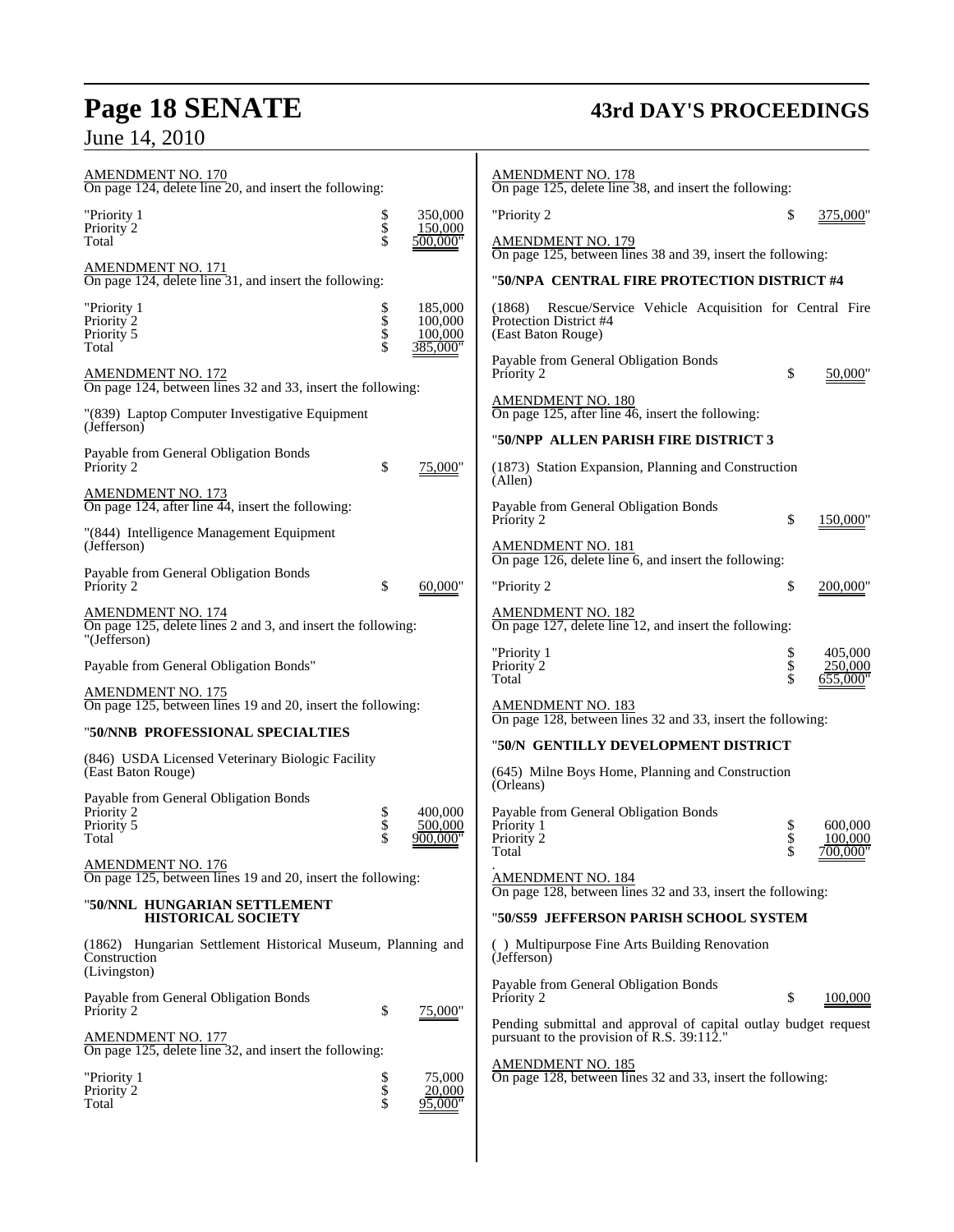# **43rd DAY'S PROCEEDINGS Page 19 SENATE**

### "**50/S39 POINTE COUPEE PARISH SCHOOL BOARD**

(865) Pointe Coupee Parish School Board Central Office Relocation, Renovation and Rebuilding Due to Flooding Caused by Hurricane Gustav (Pointe Coupee)

Payable from General Obligation Bonds Priority 2 <br>
Priority 5 <br>
Total <br>
S 3,225,000<br>
S 3,225,000<br>
S 3,325,000 Priority 5<br>Total



AMENDMENT NO. 186 On page 129, between lines 7 and 8, insert the following:

### "**50/S59 WASHINGTON PARISH SCHOOL BOARD**

(1354) Pine High School, Planning, Acquisitions, Renovations, and **Construction** (Washington)

Payable from General Obligation Bonds Priority 2 \$ 45,000"

### AMENDMENT NO. 187

On page 132, line 28, After "appropriation," and before "the Division", insert, "the Department of Economic Development for the Louisiana Digital Computer Facility, "

### AMENDMENT NO. 188

On page 135, at the end of line 7, insert the following:

"Notwithstanding anything contained in this Act to the contrary or any other provision of law, the scope of the appropriations made in this or any other Capital Outlay Act for the Louisiana 4-H Foundation, Youth Education Development, Camp Windy Wood project, shall be deemed to include planning, construction and acquisition."

### AMENDMENT NO. 189

On page 135, at the end of line 7, insert the following:

"Notwithstanding anything contained in this Act to the contrary or any other provision of law, the scope of the appropriations made in Act 22 of the 2001 Regular Session for the St. Joseph Arts, Inc. for the St.Joseph Regional Cultural Multi-Use Facility, Performing Arts Complex, Planning and Construction project shall be deemed to include renovations and addition to the existing facility."

### AMENDMENT NO. 190

On page 138, line 2, after "agreement." and before "Notwithstanding" insert "Notwithstanding the provisions ofthis Act or any other capital outlay act, contracts may be entered into for the Iberville Parish North Iberville Community Center, Planning and Construction project prior to receipt of funding and prior to execution of a cooperative endeavor agreement."

On motion of Senator Marionneaux, the committee amendment was adopted. The amended bill was read by title and recommitted to the Committee on Finance.

### **Rules Suspended**

Senator Mount asked for and obtained a suspension of the rules to recall House Bill No. 1363 from the Committee on Retirement.

### **HOUSE BILL NO. 1363—**

BY REPRESENTATIVE KLECKLEY AN ACT

To enact R.S. 33:2481.4 and 2541.1, relative to the municipal police civil service; to authorize the municipal governing authority to create the position of deputy chief of police; to provide that the position is in the unclassified service; to provide relative to the appointment, supervision, and discharge of any person in any

# June 14, 2010

such position; to provide relative to the qualifications, duties, and responsibilities for such position; to provide relative to resignation from the position and return to the classified police service; and to provide for related matters.

The bill was read by title and referred to the Legislative Bureau.

### **Reconsideration**

The vote by which House Bill No. 481 failed to pass on Friday, June 11, 2010, was reconsidered.

On motion of Senator McPherson, the bill was read by title and returned to the Calendar, subject to call.

### **Senate Concurrent Resolutions Returned from the House of Representatives with Amendments**

# **SENATE CONCURRENT RESOLUTION NO. 13<br>BY SENATOR N. GAUTREAUX<br>A CONCURRENT RESOLUTION**

To urge and request parish governing authorities to provide markings or striping on parish roads.

The concurrent resolution was read by title. Returned from the House of Representatives with amendments:

### **HOUSE COMMITTEE AMENDMENTS**

Amendments proposed by House Committee on Municipal, Parochial and Cultural Affairs to Original Senate Concurrent Resolution No. 13 by Senator N. Gautreaux

### AMENDMENT NO. 1

On page 1, line 2, after "request" delete the remainder of the line and insert "local municipal and parish governing authorities to provide markings or striping on local municipal and parish"

### AMENDMENT NO. 2

On page 1, line 5, after "requires" and before "authorities" delete "parish" and insert "local municipal and parish"

### AMENDMENT NO. 3

On page 1, line 6, after "on" and before "parish" insert "local municipal and"

### AMENDMENT NO. 4

On page 1, at the end of line 9, insert "local municipal and"

### AMENDMENT NO. 5

On page 1, at the end of line 12, insert "local municipal and"

### AMENDMENT NO. 6

On page 1, line 14, after "markings on" and before "parish" insert "local municipal and"

### AMENDMENT NO. 7

On page 1, line 18, after "request" and before "parish" delete "the" and insert "local municipal and"

### AMENDMENT NO. 8

On page 2, line 1, after "markings on" and before "parish" insert "local municipal and"

### AMENDMENT NO. 9

On page 2, delete line 4 in its entirety and insert "Police Jury Association of Louisiana and the Louisiana Municipal Association and that the associations are hereby requested to make their members aware of its contents."

Senator N. Gautreaux moved to concur in the amendments proposed by the House.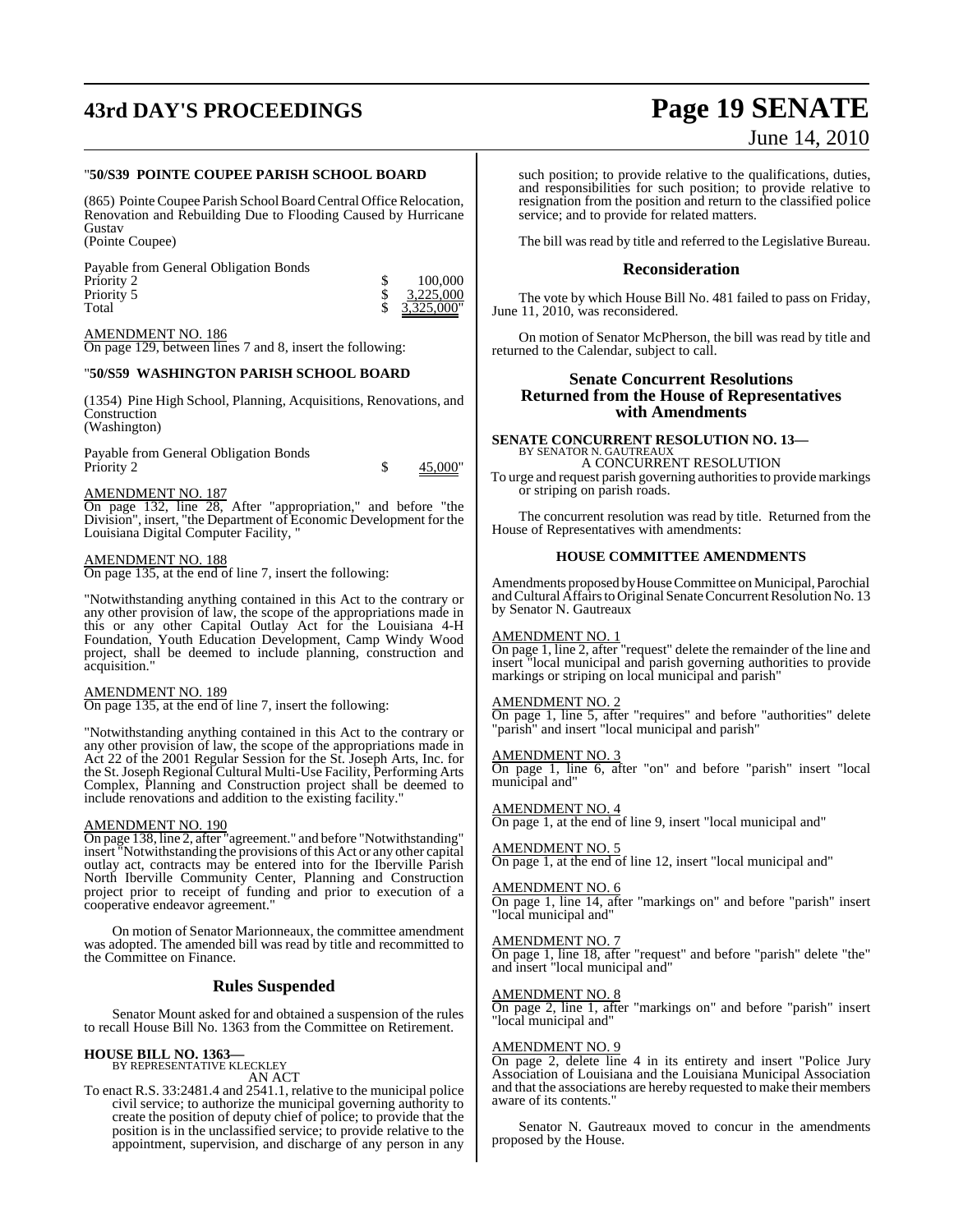## **ROLL CALL**

The roll was called with the following result:

### YEAS

| Mr. President<br>Adley<br>Alario<br>Amedee<br>Appel<br><b>Broome</b><br>Cheek<br>Donahue<br>Dorsey<br>Duplessis<br>Total - 29 | Gautreaux N<br>Guillory<br>Hebert<br>Heitmeier<br>Jackson<br>Kostelka<br>Long<br>Marionneaux<br>McPherson<br>Morrish | Mount<br>Murray<br><b>Nevers</b><br>Peterson<br>Riser<br>Shaw<br>Smith<br><b>Thompson</b><br>Walsworth |
|-------------------------------------------------------------------------------------------------------------------------------|----------------------------------------------------------------------------------------------------------------------|--------------------------------------------------------------------------------------------------------|
|                                                                                                                               | <b>NAYS</b>                                                                                                          |                                                                                                        |
| Total - 0                                                                                                                     | <b>ABSENT</b>                                                                                                        |                                                                                                        |

| Chabert    | Gautreaux B | Morrell |
|------------|-------------|---------|
| Claitor    | LaFleur     | Ouinn   |
| Crowe      | Martiny     |         |
| Erdey      | Michot      |         |
| Total - 10 |             |         |

The Chair declared the amendments proposed by the House were concurred in. Senator N. Gautreaux moved to reconsider the vote by which the amendments were concurred in and laid the motion on the table.

## **SENATE CONCURRENT RESOLUTION NO. 77—** BY SENATOR MCPHERSON AND REPRESENTATIVE KATZ A CONCURRENT RESOLUTION

To direct the Department of Health and Hospitals to investigate, study, and develop a plan or strategy to modernize and improve the state developmental disability centers, focusing particularly on an assessment of the current operation and maintenance of the existing developmental disability centers and the feasibility of replacing those existing facilities, with the resulting plan or strategy detailing how Louisiana can modernize its current facilities to reflect the best practices in care and cost savings for those with developmental disabilities.

The concurrent resolution was read by title. Returned from the House of Representatives with amendments:

### **HOUSE FLOOR AMENDMENTS**

Amendments proposed by Representative Edwards to Original Senate Concurrent Resolution No. 77 by Senator McPherson

### AMENDMENT NO. 1

On page 1, line 5, change "replacing" to "repairing or replacing"

### AMENDMENT NO. 2

On page 1, between lines 17 and 18 insert the following:

WHEREAS, the current developmental disability centers are in need of repairs which have been neglected over the years due to budgetary constraints; and"

### AMENDMENT NO. 3

On page 2, between lines 4 and 5 insert the following:

"WHEREAS, the more economically feasible option could very well be the repairing and modernization of existing facilities; and"

### AMENDMENT NO. 4

On page 2, line 5, change "replacing" to "repairing and replacing"

## AMENDMENT NO. 5

On page 2, line 6, delete "with modern facilities"

# **Page 20 SENATE 43rd DAY'S PROCEEDINGS**

### AMENDMENT NO. 6

On page 2, line 10, change "are not" to "in their present state of disrepair may not be"

### AMENDMENT NO. 7

On page 2, between lines 11 and 12 insert the following:

"WHEREAS, due care and attention must also be give to the needs of the residents, including a recognition that these facilities are home to the residents and oftentimes the only home which they have ever known and to relocate these individuals may cause great stress and trauma to the residents; and"

### AMENDMENT NO. 8

On page 2, line 13, between "cost of" and "building" insert "repairing or"

### AMENDMENT NO. 9

On page 2, line 17, between "from" and "replacing" insert "repairing"

### AMENDMENT NO. 10

On page 2, line 20, delete "modernize and" and insert in lieu thereof "repair, modernize, or"

### AMENDMENT NO. 11

On page 2, line 22, change "replacing" to "repairing or replacing"

### AMENDMENT NO. 12

On page 2, line 23, delete "modernize its current facilities to" and insert in lieu thereof "best serve the residents of the developmental disability centers."

### AMENDMENT NO. 13

On page 2, delete line 24 in its entirety

Senator McPherson moved to concur in the amendments proposed by the House.

### **ROLL CALL**

**VEAS** 

The roll was called with the following result:

|                                                                                                                               | 1 L/ W                                                                                                                             |                                                                                           |
|-------------------------------------------------------------------------------------------------------------------------------|------------------------------------------------------------------------------------------------------------------------------------|-------------------------------------------------------------------------------------------|
| Mr. President<br>Adley<br>Alario<br>Amedee<br>Appel<br><b>Broome</b><br>Cheek<br>Donahue<br>Dorsey<br>Duplessis<br>Total - 29 | Gautreaux N<br>Guillory<br>Hebert<br>Heitmeier<br>Jackson<br>Kostelka<br>Long<br>Marionneaux<br>McPherson<br>Michot<br><b>NAYS</b> | Morrish<br>Mount<br>Murray<br>Peterson<br>Riser<br>Shaw<br>Smith<br>Thompson<br>Walsworth |
| Total - 0<br>Chabert<br>Claitor<br>Crowe<br>Erdey                                                                             | <b>ABSENT</b><br>Gautreaux B<br>LaFleur<br>Martiny<br>Morrell                                                                      | <b>Nevers</b><br>Quinn                                                                    |
| Total - 10                                                                                                                    |                                                                                                                                    |                                                                                           |

The Chair declared the amendments proposed by the House were concurred in. Senator McPherson moved to reconsider the vote by which the amendments were concurred in and laid the motion on the table.

### **Rules Suspended**

Senator Mount asked for and obtained a suspension of the rules to advance to the order of: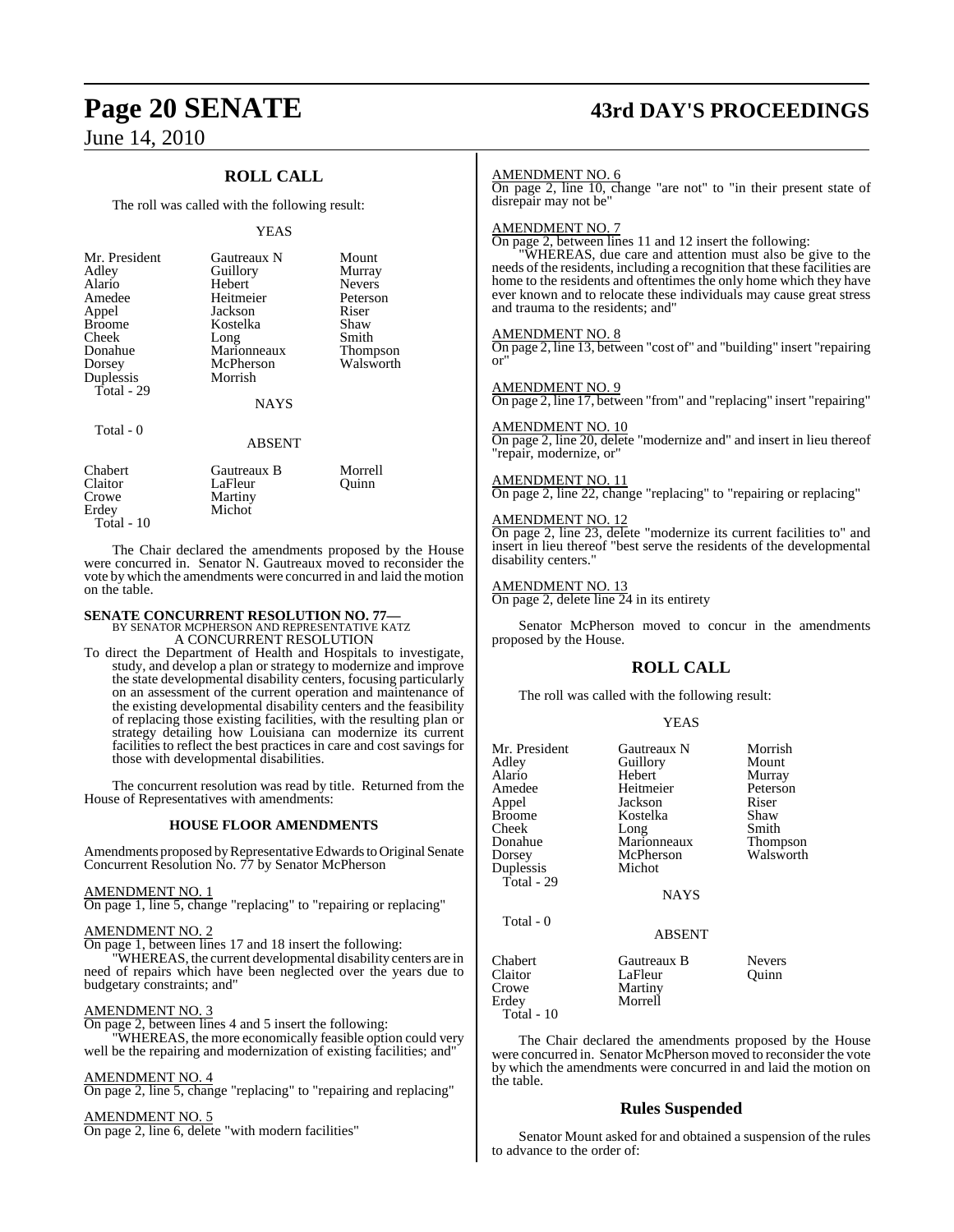# **43rd DAY'S PROCEEDINGS Page 21 SENATE**

# June 14, 2010

### **House Concurrent Resolutions on Third Reading and Final Passage**

## **HOUSE CONCURRENT RESOLUTION NO. 94—** BY REPRESENTATIVE RICHARD A CONCURRENT RESOLUTION

To suspend until sixty days after final adjournment of the 2011 Regular Session of the Legislature of Louisiana the provisions of Part II of Chapter 11-A of Title 37 of the Louisiana Revised Statutes of 1950, relative to Direct Service Workers; to suspend the provisions of Sections 9201 through 9293 of Chapter 92 of Part I of Title 48 of the Louisiana Administrative Code, relative to the Direct Service Worker Registry; and to urge the Department of Health and Hospitals to establish a stakeholder workgroup.

On motion of Senator Mount, the House Concurrent Resolution was read by title and returned to the Calendar, subject to call.

### **HOUSE CONCURRENT RESOLUTION NO. 216—** BY REPRESENTATIVE ROBIDEAUX A CONCURRENT RESOLUTION

To suspend from 12:01 a.m. August 10, 2010, through 11:59 p.m. on August 13, 2010, the provisions of R.S.  $47:841(A)$  and  $(C)$  as it relatesto the excise tax collected on cigars and smoking tobacco by the state when a dealer gives away cigars or smoking tobacco

for advertising or any other purpose whatsoever. On motion of Senator Michot, the House Concurrent Resolution

was read by title and returned to the Calendar, subject to call.

### **House Bills and Joint Resolutions on Third Reading and Final Passage**

# **HOUSE BILL NO. 67—** BY REPRESENTATIVE LOPINTO

Total - 10

AN ACT

To amend and reenact R.S. 40:1236.14 and to enact R.S. 9:2793(C), relative to limitations of liability; to provide a limitation of liability for the use of automated external defibrillators at the scene of an emergency; and to provide for related matters.

The bill was read by title. Senator Donahue moved the final passage of the bill.

### **ROLL CALL**

The roll was called with the following result:

### YEAS

| Adley<br>Alario<br>Amedee<br>Appel<br><b>Broome</b><br>Chabert<br>Cheek<br>Donahue<br>Dorsey<br>Total - 27 | Duplessis<br>Erdey<br>Guillory<br>Hebert<br>Heitmeier<br>Jackson<br>Kostelka<br>Long<br>McPherson<br><b>NAYS</b> | Morrish<br>Mount<br>Murray<br><b>Nevers</b><br>Riser<br>Shaw<br>Smith<br>Thompson<br>Walsworth |
|------------------------------------------------------------------------------------------------------------|------------------------------------------------------------------------------------------------------------------|------------------------------------------------------------------------------------------------|
| Marionneaux<br>Total - 2                                                                                   | Peterson<br><b>ABSENT</b>                                                                                        |                                                                                                |
| Mr. President<br>Claitor<br>Crowe<br>Gautreaux B                                                           | Gautreaux N<br>LaFleur<br>Martiny<br>Michot                                                                      | Morrell<br>Ouinn                                                                               |

The Chair declared the bill was passed and ordered it returned to the House. Senator Donahue moved to reconsider the vote by which the bill was passed and laid the motion on the table.

# **HOUSE BILL NO. 105—** BY REPRESENTATIVE BALDONE

AN ACT

To amend and reenact Code of Criminal Procedure Article  $875(A)(3)$ , relative to presentence investigations; to amend presentence investigation provisions to include defendant's pretrial and post-conviction disciplinary records; and to provide for related matters.

The bill was read by title. Senator Guillory moved the final passage of the bill.

### **ROLL CALL**

The roll was called with the following result:

### YEAS

| Mr. President | Erdey              | Morrish       |
|---------------|--------------------|---------------|
| Adley         | <b>Gautreaux N</b> | Mount         |
| Alario        | Guillory           | Murray        |
| Amedee        | Hebert             | <b>Nevers</b> |
| Appel         | Heitmeier          | Peterson      |
| <b>Broome</b> | Jackson            | Quinn         |
| Chabert       | Kostelka           | Riser         |
| Cheek         | Long               | Shaw          |
| Donahue       | Marionneaux        | Smith         |
| Dorsey        | McPherson          | Thompson      |
| Duplessis     | Michot             | Walsworth     |
| Total - 33    |                    |               |
|               | <b>NAYS</b>        |               |
| Total - 0     |                    |               |
|               | <b>ABSENT</b>      |               |
| Claitor       | Gautreaux B        | Martiny       |
| Crowe         | LaFleur            | Morrell       |

The Chair declared the bill was passed and ordered it returned to the House. Senator Guillory moved to reconsider the vote by which the bill was passed and laid the motion on the table.

Total - 6

**HOUSE BILL NO. 173—**<br>BY REPRESENTATIVES TEMPLET, ANDERS, ARMES, ARNOLD,<br>AUSTIN BADON, BOBBY BADON, BALDONE, BARRAS, BILLIOT,<br>HENRY BURNS, TIM BURNS, BURRELL, CHANDLER, CHANEY,<br>CONNICK, CORTEZ, DIXON, DOERGE, DOVE, DOWNS, AN ACT

To amend and reenact R.S. 40:966(B)(3), (E), and (F) and to enact R.S. 40:964(Schedule I)(C)(32) and 989.2, relative to controlled dangerous substances; to create the crime of the unlawful production, manufacturing, distribution, or possession of a material, compound, mixture, or preparation which contains a prohibited plant; to provide for definitions; to provide for criminal penalties; to provide for exceptions; to add certain hallucinogenic substances to Schedule I; and to provide for related matters.

The bill was read by title. Senator Thompson moved the final passage of the bill.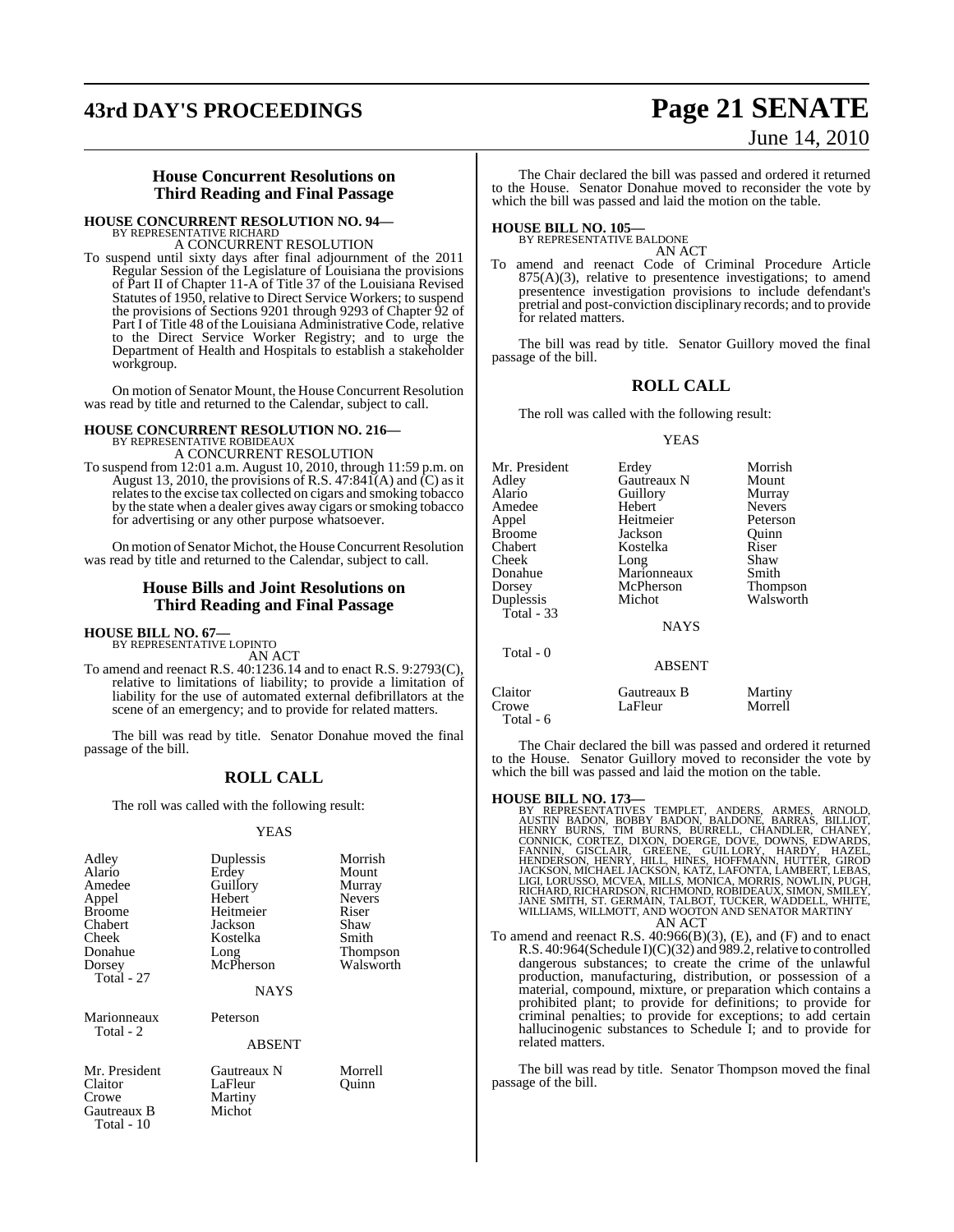## **ROLL CALL**

The roll was called with the following result:

### YEAS

| Adley<br>Alario<br>Amedee<br>Appel<br><b>Broome</b><br>Chabert<br>Cheek<br>Donahue<br>Dorsey<br>Duplessis<br>Erdey<br>Total - 32<br>Total - 0 | Gautreaux N<br>Guillory<br>Hebert<br>Heitmeier<br>Jackson<br>Kostelka<br>Long<br>Marionneaux<br>McPherson<br>Michot<br>Morrish<br><b>NAYS</b> | Mount<br>Murray<br><b>Nevers</b><br>Peterson<br>Ouinn<br>Riser<br>Shaw<br>Smith<br><b>Thompson</b><br>Walsworth |
|-----------------------------------------------------------------------------------------------------------------------------------------------|-----------------------------------------------------------------------------------------------------------------------------------------------|-----------------------------------------------------------------------------------------------------------------|
|                                                                                                                                               | <b>ABSENT</b>                                                                                                                                 |                                                                                                                 |
| Mr. President<br>Claitor<br>Crowe                                                                                                             | Gautreaux B<br>LaFleur<br>Martiny                                                                                                             | Morrell                                                                                                         |

Total - 7

The Chair declared the bill was passed and ordered it returned to the House. Senator Thompson moved to reconsider the vote by which the bill was passed and laid the motion on the table.

# **HOUSE BILL NO. 323—** BY REPRESENTATIVE WILLMOTT

AN ACT

To enact R.S. 9:2800.21, relative to curators; to provide a limitation of liability for certain curators and undercurators for the acts of interdicts; to provide for exceptions; and to provide for related matters.

The bill was read by title. Senator Murray moved the final passage of the bill.

### **ROLL CALL**

The roll was called with the following result:

### YEAS

| Adley<br>Alario<br>Amedee<br>Appel<br><b>Broome</b><br>Chabert<br>Cheek<br>Donahue<br>Dorsey<br>Duplessis | Erdey<br>Guillory<br>Hebert<br>Heitmeier<br>Jackson<br>Kostelka<br>Long<br>McPherson<br>Michot<br>Morrish | Mount<br>Murray<br><b>Nevers</b><br>Peterson<br>Ouinn<br>Riser<br>Shaw<br>Smith<br><b>Thompson</b><br>Walsworth |
|-----------------------------------------------------------------------------------------------------------|-----------------------------------------------------------------------------------------------------------|-----------------------------------------------------------------------------------------------------------------|
| Total - $30$                                                                                              | <b>NAYS</b>                                                                                               |                                                                                                                 |
| Marionneaux<br>Total - 1                                                                                  | ABSENT                                                                                                    |                                                                                                                 |
| Mr. President<br>Claitor<br>Crowe<br>Total - 8                                                            | Gautreaux B<br>Gautreaux N<br>LaFleur                                                                     | Martiny<br>Morrell                                                                                              |

The Chair declared the bill was passed and ordered it returned to the House. Senator Murray moved to reconsider the vote by which the bill was passed and laid the motion on the table.

# **Page 22 SENATE 43rd DAY'S PROCEEDINGS**

### **HOUSE BILL NO. 549—**

BY REPRESENTATIVE BALDONE AN ACT

To enact Code of Criminal Procedure Article 233, relative to criminal procedure; to authorize the use of electronic signatures of offenders; to provide for the collection of electronic signatures; to provide for definitions; and to provide for related matters.

The bill was read by title. Senator Guillory moved the final passage of the bill.

### **ROLL CALL**

The roll was called with the following result:

YEAS

| Adley         | Erdey         | Mount         |
|---------------|---------------|---------------|
| Alario        | Gautreaux N   | Murray        |
| Amedee        | Guillory      | <b>Nevers</b> |
| Appel         | Hebert        | Peterson      |
| Broome        | Heitmeier     | Quinn         |
| Chabert       | Jackson       | Riser         |
| Cheek         | Kostelka      | Shaw          |
| Donahue       | Long          | Smith         |
| Dorsey        | McPherson     | Thompson      |
| Duplessis     | Morrish       | Walsworth     |
| Total - 30    |               |               |
|               | <b>NAYS</b>   |               |
| Total - 0     |               |               |
|               | <b>ABSENT</b> |               |
| Mr. President | Gautreaux B   | Martiny       |
| Claitor       | LaFleur       | Michot        |
| Crowe         | Marionneaux   | Morrell       |
| Total - 9     |               |               |

The Chair declared the bill was passed and ordered it returned to the House. Senator Guillory moved to reconsider the vote by which the bill was passed and laid the motion on the table.

### **Senator Michot in the Chair**

# **HOUSE BILL NO. 917—** BY REPRESENTATIVE WHITE

AN ACT

To enact R.S. 14:230(A)(2)(d) and (e), relative to money laundering; to amend the definition of "funds"; and to provide for related matters.

The bill was read by title. Senator Erdey moved the final passage of the bill.

### **ROLL CALL**

The roll was called with the following result:

YEAS

| Adley      | Gautreaux N | Mount         |
|------------|-------------|---------------|
| Alario     | Guillory    | Murray        |
| Amedee     | Hebert      | <b>Nevers</b> |
| Appel      | Heitmeier   | Peterson      |
| Chabert    | Jackson     | Ouinn         |
| Cheek      | Kostelka    | Riser         |
| Donahue    | Long        | Shaw          |
| Dorsey     | McPherson   | Smith         |
| Duplessis  | Michot      | Thompson      |
| Erdev      | Morrish     | Walsworth     |
| Total - 30 |             |               |

Total - 0

**NAYS**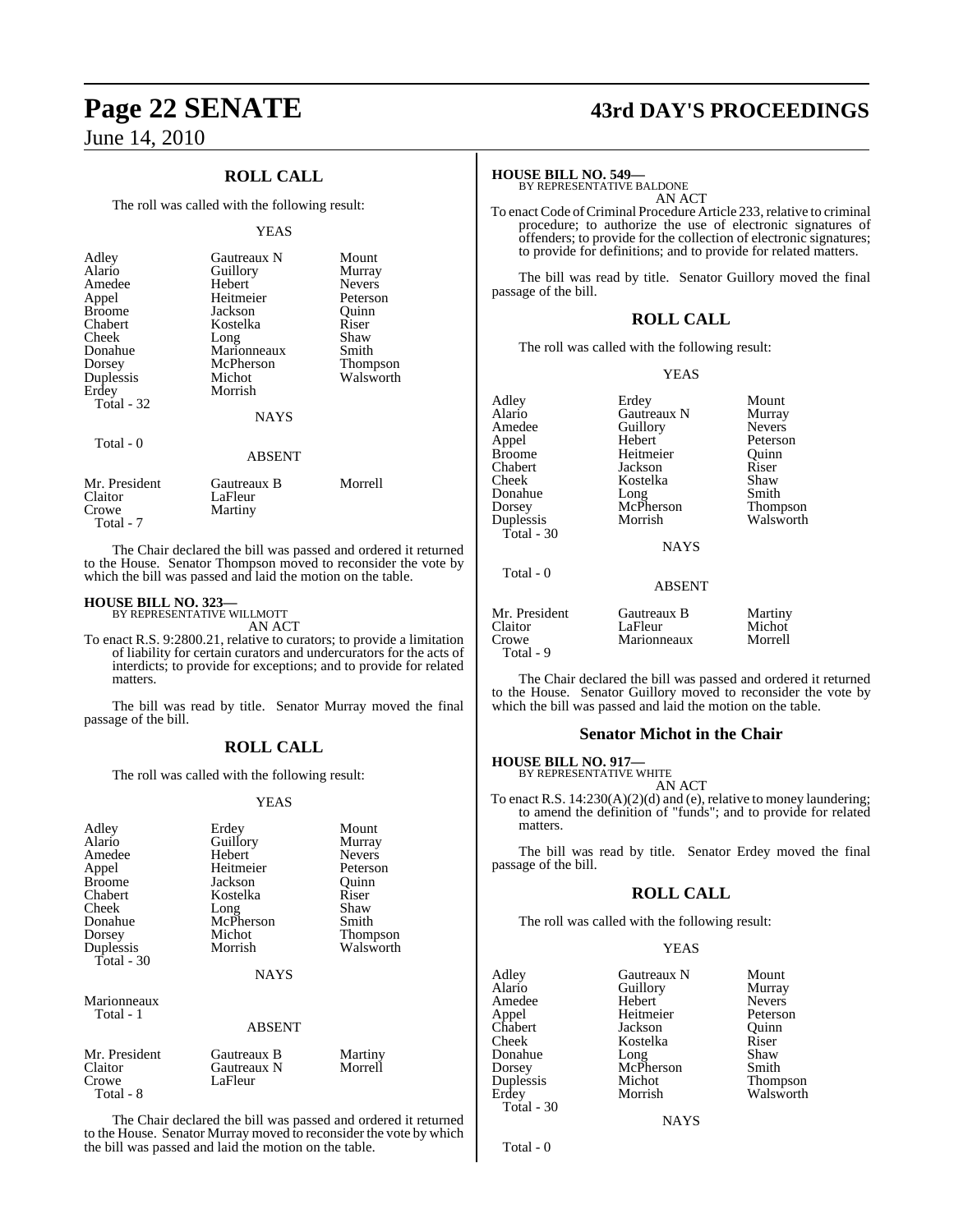# **43rd DAY'S PROCEEDINGS Page 23 SENATE**

### ABSENT

| Mr. President |  |
|---------------|--|
| <b>Broome</b> |  |
| Claitor       |  |
| Total - 9     |  |

Crowe Marionneaux<br>
Gautreaux B Martiny **Gautreaux B** Martiny<br>LaFleur Morrell LaFleur

The Chair declared the bill was passed and ordered it returned to the House. Senator Erdey moved to reconsider the vote by which the bill was passed and laid the motion on the table.

# **HOUSE BILL NO. 940—** BY REPRESENTATIVE MONTOUCET

A JOINT RESOLUTION

Proposing to amend Article I, Section 17(A) of the Constitution of Louisiana, relative to jury trials in criminal cases; to provide for with respect to the waiver of a trial by jury; to provide that a criminal defendant's waiver of a jury trial shall be contingent upon the prosecution's consent and court approval; to provide for submission of the proposed amendment to the electors; and to provide for related matters.

### **Floor Amendments**

Senator Claitor proposed the following amendments.

### **SENATE FLOOR AMENDMENTS**

Amendments proposed by Senator Claitor to Engrossed House Bill No. 940 by Representative Montoucet

### AMENDMENT NO. 1

On page 1, line 5, after "approval;" insert "to provide with respect to jury procedure for capital and non-capital cases;

### AMENDMENT NO. 2

On page 2, line 4, after "attorney." insert the following:

A criminal case in which the punishment may be capital shall be tried before a jury of twelve persons, all of whom must concur to render a verdict. A case in which the punishment is necessarily confinement at hard labor shall be tried before a jury of twelve persons, all of whom must concur to render a verdict. A case in which the punishment may be confinement at hard labor or confinement without hard labor for more than six months shall be tried before a jury of six persons, all of whom must concur to render a verdict. The accused shall have a right to full voir dire examination of prospective jurors and to challenge jurors peremptorily. The number of challenges shall be fixed by law. Except in capital cases, a defendant may knowingly and intelligently waive his right to a trial by jury.

### AMENDMENT NO. 3

On page 2, line 15, after "approves" insert "and provide with respect to jury procedure for capital and non-capital cases, voir dire examination, and waiver of trial by jury"

Senator Claitor moved adoption of the amendments.

Senator Quinn objected.

### **ROLL CALL**

The roll was called with the following result:

### YEAS

Claitor Guillory McPherson<br>Gautreaux B Jackson Murray Gautreaux B Total - 6

**NAYS** 

Adley Dorsey Nevers Alario Duplessis Peterson<br>Amedee Gautreaux N Ouinn Gautreaux N

Appel Hebert Riser Broome Heitmeier Shaw<br>Chabert Kostelka Smith Chabert Kostelka<br>Cheek Long Cheek Long Thompson<br>Crowe Martiny Walsworth Donahue Total - 26

Martiny Walsworth

Michot<br>Morrell

June 14, 2010

### ABSENT

Mr. President Marionneaux Morrish<br>
Erdey Michot LaFleur Total - 7

The Chair declared the amendments were rejected.

### **Floor Amendments**

Senator Claitor proposed the following amendments.

### **SENATE FLOOR AMENDMENTS**

Amendments proposed by Senator Claitor to Engrossed House Bill No. 940 by Representative Montoucet

### AMENDMENT NO. 1

On page 1, line 5, after "approval;" insert "to provide with respect to joinder of offenses;

### AMENDMENT NO. 2

On page 2, line 4, after "attorney." insert the following: "Notwithstanding any provision of law to the contrary, offenses in which punishment is necessarily confinement at hard labor may be charged in the same indictment or information with offensesin which the punishment may be confinement at hard labor; provided, however, that the joined offenses are of the same or similar character or are based on the same act or transaction or on two or more acts or transactions connected together or constituting parts of a common scheme or plan; and provided further, that cases so joined shall be tried by a jury composed of twelve jurors, all of whom must concur to render a verdict.

### AMENDMENT NO. 3

On page 2, line 15, after "approves" insert "and provides with respect to the joinder of offenses of the same or similar character or are based on the same act or transaction and provides that in such a case a jury of twelve jurors must concur to render a verdict"

Senator Claitor moved adoption of the amendments.

Senator Quinn objected.

### **ROLL CALL**

The roll was called with the following result:

### YEAS

Claitor Cuillory Murray<br>Cautreaux B Jackson Peterso Gautreaux B Jackson Peterson Total - 6

Donahue Total - 26 NAYS

Adley Dorsey Mount<br>Alario Duplessis Nevers Alario Duplessis Nevers Gautreaux N<br>Hebert Appel Hebert Riser Broome Heitmeier Shaw<br>Chabert Kostelka Smith Chabert Kostelka<br>Cheek Long

Cheek Long Thompson<br>Crowe Martiny Walsworth Martiny Walsworth<br>Morrish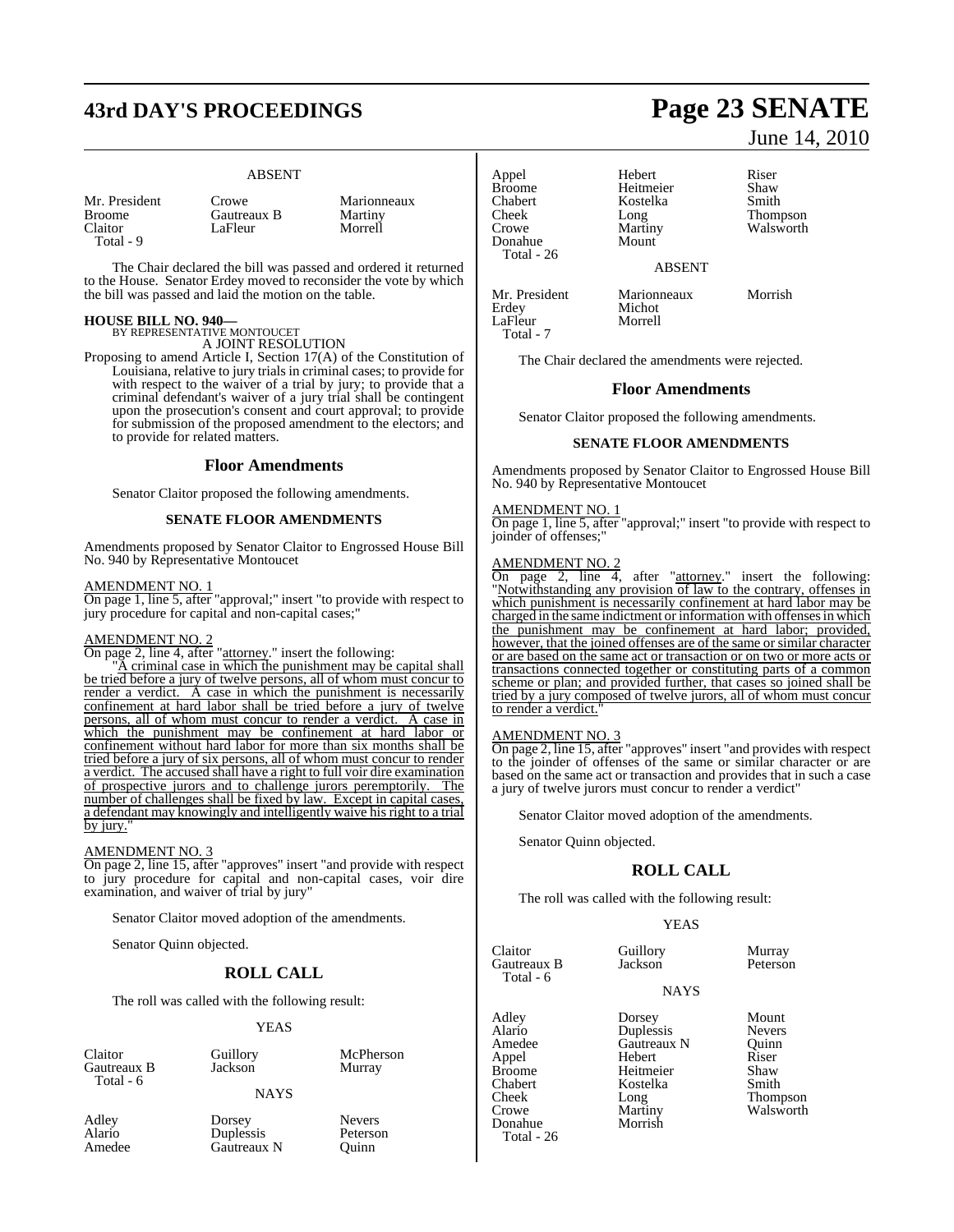### ABSENT

LaFleur Total - 7

Mr. President Marionneaux Morrell<br>Erdev McPherson McPherson<br>Michot

The Chair declared the amendments were rejected.

### **Floor Amendments**

Senator Adley proposed the following amendments.

### **SENATE FLOOR AMENDMENTS**

Amendments proposed by Senator Adley to Engrossed House Bill No. 940 by Representative Montoucet

### AMENDMENT NO. 1

On page 1, line 4, after "trial" delete the remainder of the line and delete line 5 in its entirety and insert the following: "no later than forty-five days prior to the trial date; to provide for irrevocable waivers; to provide for submission of the proposed"

### AMENDMENT NO. 2

On page 2, delete lines 3 and 4 and insert the following: "his right to a trial by jury but no later than forty-five days prior to the trial date and the waiver shall be irrevocable.

### AMENDMENT NO. 3

On page 2, delete line 14 and insert the following: "to a trial by jury no later than forty-five days prior to the trial date.

AMENDMENT NO. 4

On page 2, line 15, delete "trial court approves."

Senator Adley moved adoption of the amendments.

Senator Dorsey objected.

## **ROLL CALL**

The roll was called with the following result:

### YEAS

| Adley<br>Alario<br>Amedee<br>Chabert<br>Claitor<br>Gautreaux B<br>Total - 16 | Gautreaux N<br>Hebert<br>Heitmeier<br>Jackson<br>Martiny<br>McPherson<br><b>NAYS</b> | Morrell<br>Murray<br>Riser<br>Smith |
|------------------------------------------------------------------------------|--------------------------------------------------------------------------------------|-------------------------------------|
| Appel<br>Cheek                                                               | Kostelka<br>Long                                                                     | Peterson<br>Ouinn                   |

Crowe Michot Shaw Donahue Morrish Dorsey Mount<br>
Dunlessis Nevers Duplessis Total - 17

| <b>Peterson</b> |
|-----------------|
| Ouinn           |
| Shaw            |
| <b>Thompson</b> |
| Walsworth       |
|                 |

### ABSENT

Total - 6

Mr. President Erdey LaFleur<br>Broome Guillory Marionn Marionneaux

The Chair declared the amendments were rejected.

### **Floor Amendments**

Senator McPherson proposed the following amendments.

# **Page 24 SENATE 43rd DAY'S PROCEEDINGS**

### **SENATE FLOOR AMENDMENTS**

Amendments proposed by Senator McPherson to Engrossed House Bill No. 940 by Representative Montoucet

### AMENDMENT NO. 1

On page 1, line 3, after "criminal" and before "cases" insert "and civil"

### AMENDMENT NO. 2

On page 1, line 4, after "criminal" and before "defendant's" insert "and a civil"

### AMENDMENT NO. 3

On page 1, line 5, after "approval;" and before "to" insert "to provide for a defendant's waiver of a jury trial shall be contingent upon the court's approval;"

### AMENDMENT NO. 4

On page 1, line 11, after "Criminal" and before "Cases" insert "and Civil"

## AMENDMENT NO. 5

On page 1, line 12, after " $(A)$ " insert " $(1)$ "

## MENDMENT NO. 6

On page 2, between lines 5 and 6 insert the following: "(2) Jury Trial in Civil Cases. A civil case in which the defendant shall be tried by a jury of twelve, nine of whom must concur to render a verdict and if a trial is by jury of six, five of the jurors must concur to render a verdict. A defendant may knowingly and intelligently waive his right to a trial by jury."

### AMENDMENT NO. 7

On page 2, line 15, after "approves." insert "To permit civil defendants to waive their right to a trial by jury.

Senator Dorsey asked for a ruling from the Chair as to whether the amendment was germane to the bill.

The Chair ruled that the amendment was not germane to the bill.

The amendment was withdrawn.

### **Rules Suspended**

Senator McPherson asked for a suspension of the rules to invoke 3 minute cloture.

Senator Dorsey objected.

### **ROLL CALL**

The roll was called with the following result:

```
YEAS
```
**NAYS** 

Total - 14

Total - 15

ABSENT

Total - 10

Due to a voting machine malfunction, the vote was notrecorded.

The Chair declared the Senate refused to suspend the rules.

### **Floor Amendments**

Senator Adley proposed the following amendments.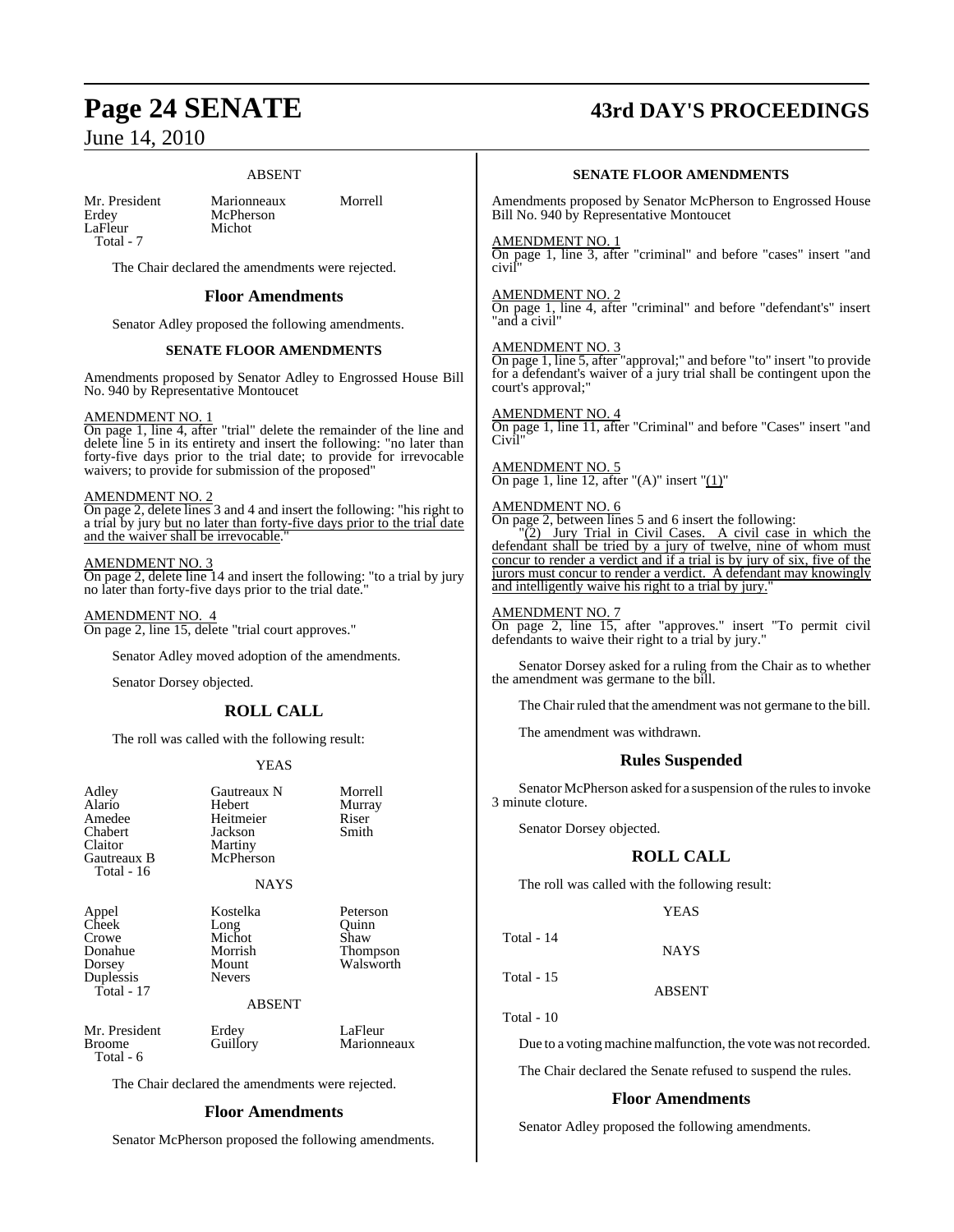# **43rd DAY'S PROCEEDINGS Page 25 SENATE**

### **SENATE FLOOR AMENDMENTS**

Amendments proposed by Senator Adley to Engrossed House Bill No. 940 by Representative Montoucet

### AMENDMENT NO. 1

On page 1, line 4, after "trial" delete the remainder of the line and delete line 5 in its entirety and insert the following: "no later than forty-five days prior to the trial date; to provide for irrevocable waivers; to provide for submission of the proposed"

### AMENDMENT NO. 2

On page 2, delete lines 3 and 4 and insert the following: "his right to a trial by jury but no later than forty-five days prior to the trial date and the waiver shall be irrevocable.

### AMENDMENT NO. 3

On page 2, delete line 14 and insert the following: "to a trial by jury no later than forty-five days prior to the trial date."

### AMENDMENT NO. 4

On page 2, line 15, delete "trial court approves."

Senator Adley moved adoption of the amendments.

Senator Quinn objected.

### **ROLL CALL**

The roll was called with the following result:

### YEAS

| Adley<br>Alario<br>Amedee<br>Claitor<br>Gautreaux B<br>Gautreaux N<br>Total - 17 | Guillory<br>Hebert<br>Heitmeier<br>Jackson<br>Martiny<br>McPherson<br><b>NAYS</b> | Morrell<br>Murray<br>Peterson<br>Riser<br>Smith |
|----------------------------------------------------------------------------------|-----------------------------------------------------------------------------------|-------------------------------------------------|
| Appel<br>Chabert<br>Cheek<br>Crowe<br>Donahue<br>Total - 14                      | Dorsey<br>Duplessis<br>Kostelka<br>Long<br>Mount<br><b>ABSENT</b>                 | Quinn<br>Shaw<br>Thompson<br>Walsworth          |
| Mr. President<br><b>Broome</b>                                                   | LaFleur<br>Marionneaux                                                            | Morrish<br>Nevers                               |

The Chair declared the amendments were adopted.

On motion of Senator Quinn, the amended bill was read by title and returned to the Calendar, subject to call.

### **HOUSE BILL NO. 1062—** BY REPRESENTATIVE FOIL

Erdey Michot

Total - 8

AN ACT

To amend and reenact Code of Civil Procedure Article 1561(A), relative to civil actions; to provide for the procedures for the consolidation of separate actions; and to provide for related matters.

On motion of Senator Mount, the bill was read by title and returned to the Calendar, subject to call.

# June 14, 2010

### **HOUSE BILL NO. 296—**

BY REPRESENTATIVE HUTTER AN ACT

To amend and reenact R.S. 42:1123(26), relative to the Code of Governmental Ethics; to allow the acceptance of certain gifts by public servants under certain circumstances; and to provide for related matters.

The bill was read by title. Senator Smith moved the final passage of the bill.

### **ROLL CALL**

The roll was called with the following result:

YEAS

Adley Hebert Michot Chabert Heitmeier Morrell Cheek Jackson Morris<br>Donahue Kostelka Ouinn Duplessis Long Shaw Guillory McPherson Smith Guillory<br>Total - 18

Alario Mount Peterson Appel Murray Thompson<br>Dorsey Nevers Total - 8

Kostelka

Nevers<sup>1</sup>

ABSENT

NAYS

Mr. President Erdey Martiny Amedee Gautreaux B Riser Broome Gautreaux N<br>Claitor LaFleur Claitor LaFleur<br>Crowe Marionr Total - 13

The Chair declared the bill failed to pass.

Marionneaux

### **Notice of Reconsideration**

Senator Smith moved to reconsider on the next Legislative Day the vote by which the bill failed to pass.

### **Explanation of Vote**

Senator Erdey stated he appeared as absent on the vote on House Bill No. 296. He intended to vote nay and asked that the Official Journal so state.

### **Explanation of Vote**

Senator McPherson stated he intended to vote nay on House Bill No. 296, and asked that the Official Journal so state.

### **HOUSE BILL NO. 464—**

BY REPRESENTATIVE KLECKLEY AN ACT

To amend and reenact R.S. 22:272(E)(2), 971, 972(A), 973, 974, 975(A)(introductory paragraph) and (1) through (8) and (10) through  $(13)$ ,  $(B)$ (introductory paragraph) and  $(1)$  through  $(7)$ , 976(B), 977(B), 978(A)(2) and (B), 980(B), 983, 984(A) and  $(B)$ , 985, 986 $(A)(1)$  and  $(3)(introducing a paragraph)$  and  $(B)$ , 987, 988(I)(1)(introductory paragraph), 989, 990(B)(introductory paragraph) and (1), 992, 993, 995(C), 999 $(E)(2)$ , 1000 $(A)$ (introductory paragraph),  $(2)(a)$ , and  $(3)(c)$ , (B), and (D), 1002, 1003(A)(1), 1004(A), 1006(C) and (E)(5), 1009(A)(7), 1015, 1023(A)(9)(b)(introductory paragraph) and (i),  $(B)(4)(a)$ (introductory paragraph) and (i), and  $(F)(2)$ (introductory paragraph) and  $(a)$ , 1024(A) and (D), 1025(B), 1026(A)(4) and (B), 1027(B), 1028(A)(4), (F), and (G), 1029(D), 1030(D), 1031(B), (C), and (D), 1032(C),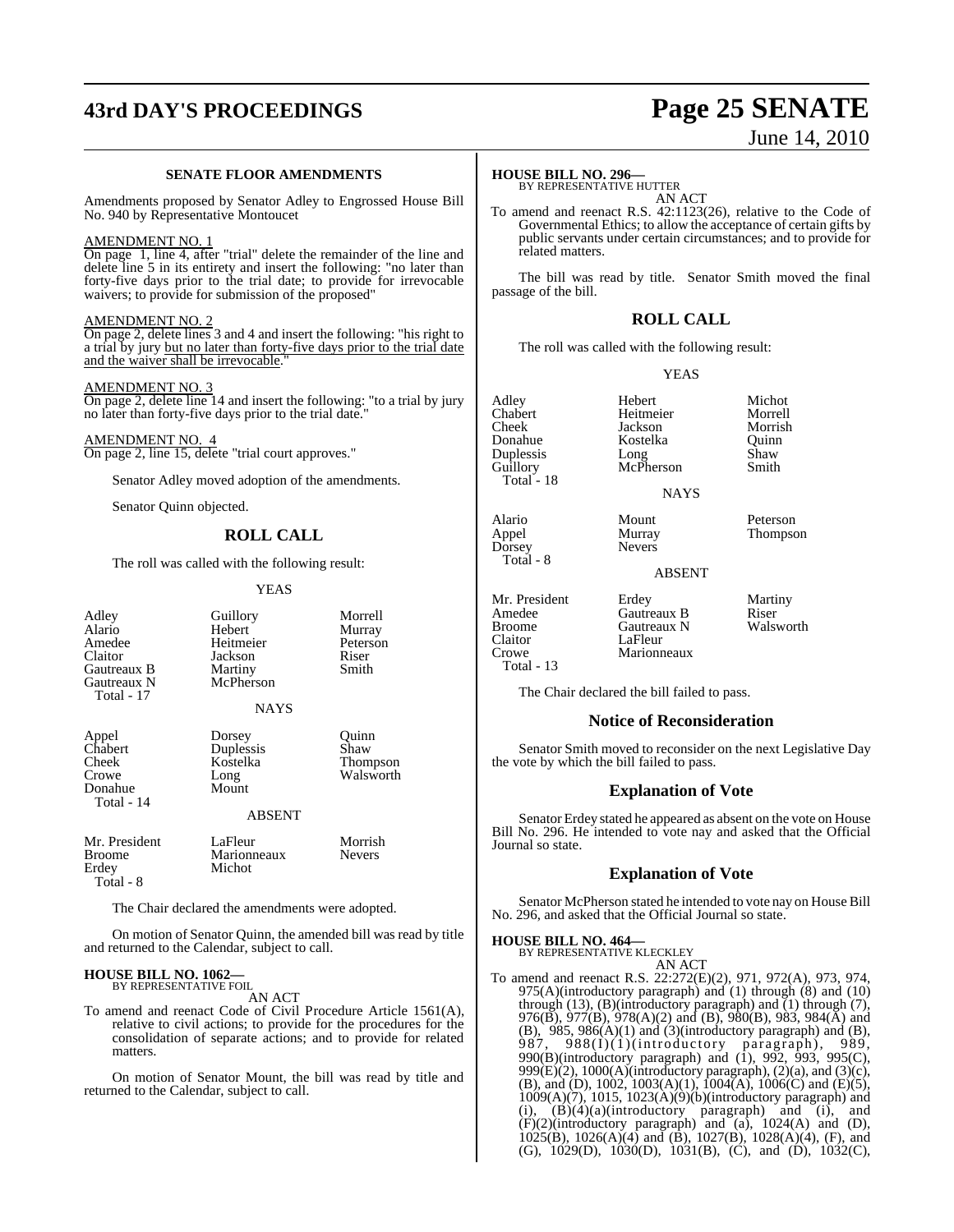1034(B)(3) and (D)(1), 1035(D), 1037(A), (B), and (C)(3), 1038(C)(1), (E), and (F), 1040(B) and (E), 1043(A)(3)(b), 1044(A)(4), 1046(F), 1049(I), 1050(H)(3), 1061(1)(a), (3),  $(4)(j)$ , and  $(5)(e)(i)$ ,  $(f)$ , and  $(u)(introducing)$  paragraph) and (ii)(bb),  $1062(A)(1)$  and  $(D)(3)$ ,  $1066(A)(2)(c)$  and (B)(introductory paragraph), 1072(D)(introductory paragraph),  $1077(B)$  and (C)(introductory paragraph) and (1),  $1095(\overline{D})$ , and  $1821(F)(3)$ , all relative to technical recodification of certain provisions of the Insurance Code relative to health and accident insurance, including correction of citations, updates of terms and language, reorganization of provisions, elimination of obsolete or ineffective provisions, harmonizing of inconsistent provisions, and standardizing of language exempting limited benefit policies or contracts from health insurance mandates; and to provide for related matters.

The bill was read by title. Senator Morrish moved the final passage of the bill.

## **ROLL CALL**

The roll was called with the following result:

### YEAS

| Adley<br>Alario<br>Amedee<br>Appel<br>Chabert<br>Cheek<br>Donahue<br>Dorsey<br>Duplessis<br>Erdey<br>Gautreaux N<br>Total - 31 | Guillory<br>Hebert<br>Heitmeier<br>Jackson<br>Kostelka<br>Long<br>McPherson<br>Michot<br>Morrell<br>Morrish<br>Mount<br><b>NAYS</b> | Murray<br><b>Nevers</b><br>Peterson<br>Ouinn<br>Riser<br>Shaw<br>Smith<br>Thompson<br>Walsworth |
|--------------------------------------------------------------------------------------------------------------------------------|-------------------------------------------------------------------------------------------------------------------------------------|-------------------------------------------------------------------------------------------------|
| Total - 0                                                                                                                      | <b>ABSENT</b>                                                                                                                       |                                                                                                 |
| Mr. President<br>Broome<br>Claitor                                                                                             | Crowe<br>Gautreaux B<br>LaFleur                                                                                                     | Marionneaux<br>Martiny                                                                          |

The Chair declared the bill was passed and ordered it returned to the House. Senator Morrish moved to reconsider the vote by which the bill was passed and laid the motion on the table.

### **HOUSE BILL NO. 717—** BY REPRESENTATIVE ROY

Total - 8

AN ACT

To amend and reenact R.S. 22:979, 1068(C)(2)(a)(iii) and (b),  $1074(C)(2)(a)(iii)$  and (b), and 1096 and to enact R.S.  $22:1068(C)(2)(c)$  and  $1074(C)(2)(c)$ , relative to withdrawal from health insurance markets in this state; to prohibit the increase of premiums and reduction of benefits during withdrawal; to require prior approval of the notice of withdrawal; to clarify periods of coverage during withdrawal; and to provide for related matters.

### **Floor Amendments**

Senator Long proposed the following amendments.

### **SENATE FLOOR AMENDMENTS**

Amendments proposed by Senator Long to Engrossed House Bill No. 717 by Representative Roy

AMENDMENT NO. 1 On page 2, line 29, delete "renewal or"

# **Page 26 SENATE 43rd DAY'S PROCEEDINGS**

AMENDMENT NO. 2

On page 3, line 29, delete "renewal or"

On motion of Senator Long, the amendments were adopted.

The bill was read by title. Senator Long moved the final passage of the amended bill.

## **ROLL CALL**

The roll was called with the following result:

| v |
|---|
|---|

| Adley<br>Alario<br>Amedee<br>Appel<br>Chabert<br>Cheek<br>Donahue<br>Dorsey<br>Duplessis<br>Erdey<br>Total $-30$<br>Total - 0 | Gautreaux N<br>Guillory<br>Hebert<br>Heitmeier<br>Jackson<br>Kostelka<br>Long<br>McPherson<br>Michot<br>Morrell<br><b>NAYS</b><br><b>ABSENT</b> | Morrish<br>Mount<br>Murray<br><b>Nevers</b><br>Peterson<br>Ouinn<br>Riser<br>Shaw<br>Smith<br><b>Thompson</b> |
|-------------------------------------------------------------------------------------------------------------------------------|-------------------------------------------------------------------------------------------------------------------------------------------------|---------------------------------------------------------------------------------------------------------------|
|                                                                                                                               |                                                                                                                                                 |                                                                                                               |
| Mr. President<br><b>Broome</b><br>Claitor                                                                                     | Crowe<br>Gautreaux B<br>LaFleur                                                                                                                 | Marionneaux<br>Martiny<br>Walsworth                                                                           |

The Chair declared the amended bill was passed and ordered it returned to the House. Senator Long moved to reconsider the vote by which the bill was passed and laid the motion on the table.

### **Senator Broome in the Chair**

**HOUSE BILL NO. 813—** BY REPRESENTATIVE KATZ

Total - 9

AN ACT To amend and reenact R.S. 37:1285(C), relative to the Louisiana State Board of Medical Examiners; to authorize the board to render decisions, consent orders, or other agreed orders to require a license or permit holder to pay all costs of the board proceedings, including certain ancillary expenses; to authorize the board to recover costs and attorneys' fees if the cost of board proceedings are not paid within the time specified by the board; and to provide for related matters.

The bill was read by title. Senator Mount moved the final passage of the bill.

## **ROLL CALL**

The roll was called with the following result:

### YEAS

Adley Gautreaux N Mount Amedee Hebert Nevers<br>
Appel Heitmeier Peterson Broome Jackson Quinn<br>Chabert Kostelka Riser Cheek Donahue McPherson Smith<br>Dorsey Michot Thom Dorsey Michot Thompson Duplessis Morrell Walsworth Total - 32

Aussuri Guillory<br>
Hebert Nevers Kostelka Riser<br>Long Shaw

Heitmeier Morrish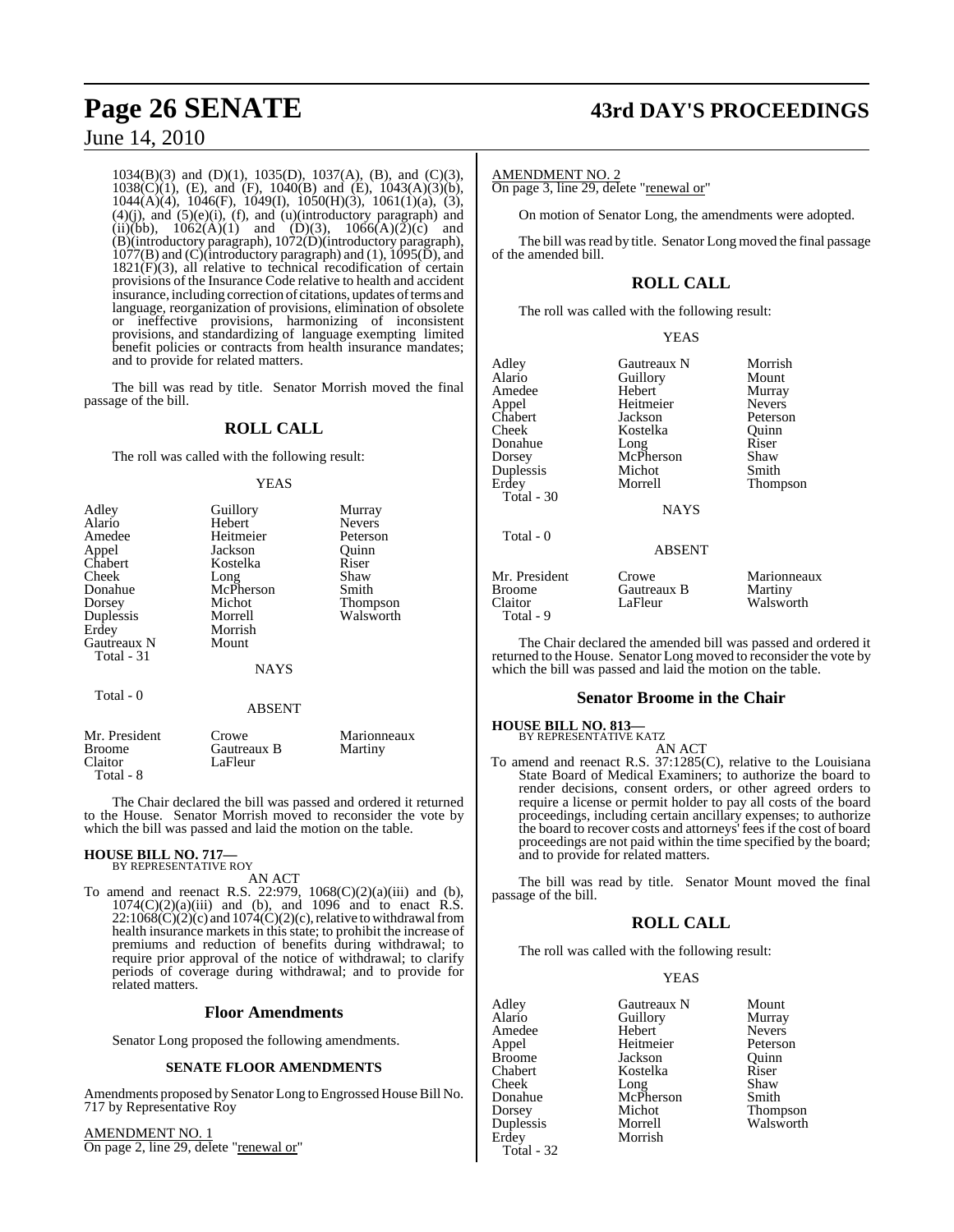# **43rd DAY'S PROCEEDINGS Page 27 SENATE**

|                                                | <b>NAYS</b>                           |         |
|------------------------------------------------|---------------------------------------|---------|
| Total - 0                                      | <b>ABSENT</b>                         |         |
| Mr. President<br>Claitor<br>Crowe<br>Total - 7 | Gautreaux B<br>LaFleur<br>Marionneaux | Martiny |

The Chair declared the bill was passed and ordered it returned to the House. Senator Mount moved to reconsider the vote by which the bill was passed and laid the motion on the table.

### **HOUSE BILL NO. 989—** BY REPRESENTATIVE STIAES

AN ACT

To amend and reenact R.S.  $37:1104(A)$ ,  $(B)(1)$  and  $(2)(a)$  and  $(C)$ , 1110(A)(introductory paragraph), (2), (4), (5), and (7) and (E), 1116(A)(introductory paragraph) and (2), (B)(introductory paragraph) and (1), and 1118 and to repealR.S. 37:1103(12) and 1120, relative to licensed marriage and family therapists; to provide for an additional member to the Licensed Professional Counselors Board of Examiners; to provide for denial, revocation, or suspension of a licensee; to provide for changes to licensure application for marriage and family therapists; to provide for changes for reciprocity licensure; and to provide for related matters.

### **Floor Amendments**

Senator Crowe proposed the following amendments.

### **SENATE FLOOR AMENDMENTS**

Amendments proposed by Senator Crowe to Reengrossed House Bill No. 989 by Representative Stiaes

### AMENDMENT NO. 1

On page 6, between lines 2 and 3, insert the following

"(d) A masters degree or a doctoral degree in marriage and family therapy from a regionally accredited institution of higher education whose program and cirriculum was approved by the board through the advisory committee at anytime prior to July 1, 2010, and the applicant for licensure has at least five hundred hours of client contact, and where the client contact shall include all of the following:

(i) Two hundred and fifty hours of relational therapy.

(ii) One hundred hoursin which the applicant has been subjected to qualified supervision as is defined in  $R.S. 37:1103(11)$ .

On motion of Senator Crowe, the amendments were adopted.

The bill was read by title. Senator Duplessis moved the final passage of the amended bill.

### **ROLL CALL**

The roll was called with the following result:

### YEAS

| Adlev         | Gautreaux N | Mount   |
|---------------|-------------|---------|
| Alario        | Guillory    | Murray  |
| Amedee        | Hebert      | Nevers  |
| Appel         | Heitmeier   | Peterso |
| <b>Broome</b> | Jackson     | Ouinn   |
| Chabert       | Kostelka    | Riser   |
| Cheek         | Long        | Shaw    |
| Crowe         | Martiny     | Smith   |
| Donahue       | McPherson   | Thomp   |
| Dorsey        | Michot      | Walsw   |

Gautreaux N Mount<br> **Administrary County**<br> **Administrary Murray** Ausselland Guillory<br>
Hebert Meyers Heitmeier Peterson<br>Jackson Quinn Jackson Quinn<br>Kostelka Riser Kostelka Riser<br>Long Shaw Long Shaw<br>Martiny Smith McPherson Thompson<br>Michot Walsworth Walsworth

# June 14, 2010

| Duplessis<br>Erdey<br>Total - 34      | Morrell<br>Morrish     |             |
|---------------------------------------|------------------------|-------------|
|                                       | <b>NAYS</b>            |             |
| Total - 0                             | <b>ABSENT</b>          |             |
| Mr. President<br>Claitor<br>Total - 5 | Gautreaux B<br>LaFleur | Marionneaux |

The Chair declared the amended bill was passed and ordered it returned to the House. Senator Duplessis moved to reconsider the vote by which the bill was passed and laid the motion on the table.

# **HOUSE BILL NO. 1028—**

BY REPRESENTATIVE WADDELL AN ACT

To amend and reenact R.S. 37:563(6), 572(D), 573(B), 574(B), 575(A)(1)(a), 576(B), 578, 583(C), 585(B)(3), 591(A), 594(B)(introductory paragraph) and  $(5)$ , and  $595(A)(3)$  and  $(4)$ and to repeal R.S. 37:591(B)(6), relative to the Louisiana Cosmetology Board; to change the definition of "esthetics"; to clarify the qualifications of board members; to provide for committees within the board; to clarify quorum of the board; to provide for a testing center; to provide for a salary of the executive director of the board; to provide for qualifications of a registered teacher of cosmetology, esthetics, or manicuring; to provide for liability insurance on beauty shops or salons; to provide for changes to the application for school certificate of registration; to provide for changes to requirements of schools; and to provide for related matters.

### **Floor Amendments**

Senator Erdey proposed the following amendments.

### **SENATE FLOOR AMENDMENTS**

Amendments proposed by Senator Erdey to Engrossed House Bill No. 1028 by Representative Waddell

### AMENDMENT NO. 1

Delete Senate Committee Amendment Nos. 1 through 4, proposed by the Senate Committee on Commerce, Consumer Protection and International Affairs and adopted by the Senate on May 27, 2010.

On motion of Senator Erdey, the amendments were adopted.

### **Floor Amendments**

Senator Peterson proposed the following amendments.

### **SENATE FLOOR AMENDMENTS**

Amendments proposed by Senator Peterson to Engrossed House Bill No. 1028 by Representative Waddell

AMENDMENT NO. 1 On page 2, line 14, change "two" to "four"

On motion of Senator Peterson, the amendments were adopted.

### **Floor Amendments**

Senator Peterson proposed the following amendments.

### **SENATE FLOOR AMENDMENTS**

Amendments proposed by Senator Peterson to Engrossed House Bill No. 1028 by Representative Waddell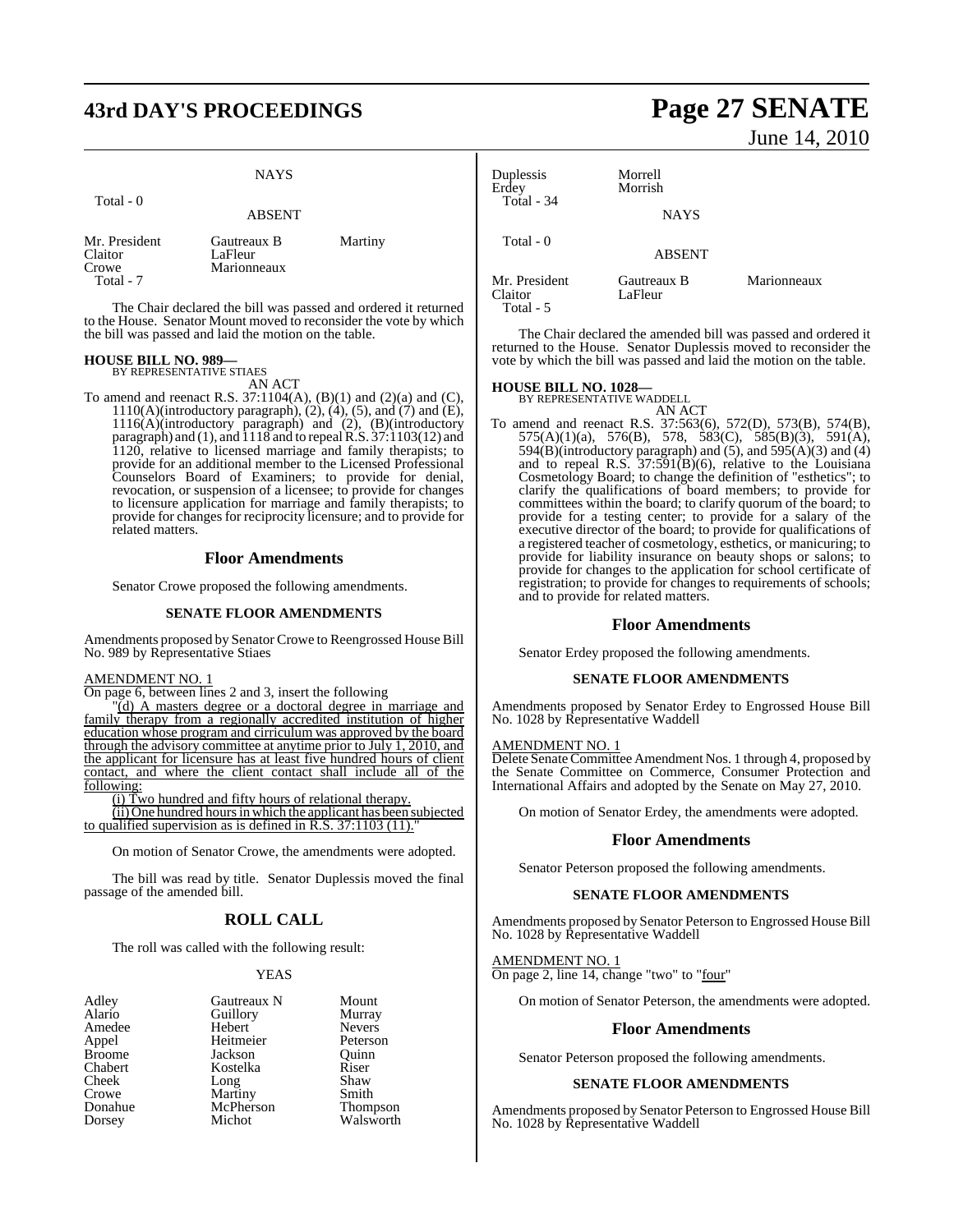AMENDMENT NO. 1

On page 3, at the end of line 14, delete "and" and insert "and shall not exceed seventy five thousand dollars"

AMENDMENT NO. 2 On page 3, line 15, delete "shall not exceed fifty thousand dollars"

AMENDMENT NO. 3 On page 5, line 3, after "board" insert a period "." and delete the remainder of the line

AMENDMENT NO. 4 On page 5, delete line 4 in its entirety

### **Motion**

Senator Claitor moved for a division of the question on the floor amendments.

Without objection, so ordered.

The Chair declared the division of the question was ordered.

### **Motion**

Senator Peterson moved to adopt Amendment No. 1 and Amendment No. 2.

AMENDMENT NO. 1 On page 3, at the end of line 14, delete "and" and insert "and shall not exceed seventy five thousand dollars"

AMENDMENT NO. 2 On page 3, line 15, delete "shall not exceed fifty thousand dollars"

Without objection the amendments were adopted.

### **Motion**

Senator Peterson moved to adopt Amendment No. 3 and Amendment No. 4.

AMENDMENT NO. 3 On page 5, line 3, after "board" insert a period "." and delete the remainder of the line

AMENDMENT NO. 4 On page 5, delete line 4 in its entirety

Senator Erdey objected.

## **ROLL CALL**

The roll was called with the following result:

Murray Peterson

### YEAS

| Adley      |
|------------|
| Alario     |
| Broome     |
| Chabert    |
| Donahue    |
| Dorsey     |
| Duplessis  |
| Total - 19 |
|            |

Gautreaux B Quinn<br>
Heitmeier Riser Heitmeier Riser<br>Iackson Shaw Jackson Shaw<br>Martiny Smith Martiny Smith<br>
McPherson Walsworth McPherson

NAYS

Claitor Hebert<br>Crowe Kostelka Total - 12

Appel Erdey Long Cheek Gautreaux N Mount<br>Claitor Hebert Nevers Thompson

# **Page 28 SENATE 43rd DAY'S PROCEEDINGS**

### ABSENT

Mr. President LaFleur Morrell<br>Amedee Marionneaux Morrish Guillory Total - 8

The Chair declared the amendments were adopted.

Marionneaux<br>Michot

The bill was read by title. Senator Erdey moved the final passage of the amended bill.

### **ROLL CALL**

The roll was called with the following result:

YEAS

| Adley                      | Duplessis     | Morrell       |
|----------------------------|---------------|---------------|
| Amedee                     | Erdey         | Morrish       |
| Appel                      | Guillory      | Murray        |
| Broome                     | Heitmeier     | <b>Nevers</b> |
| Chabert                    | Jackson       | Peterson      |
| Cheek                      | Long          | Ouinn         |
| Crowe                      | Martiny       | Shaw          |
| Donahue                    | McPherson     | Thompson      |
| Dorsey                     | Michot        | Walsworth     |
| Total - 27                 |               |               |
|                            | <b>NAYS</b>   |               |
| Alario                     | Gautreaux N   | Mount         |
| Claitor                    | Hebert        | Riser         |
| Gautreaux B                | Kostelka      | Smith         |
| Total - 9                  |               |               |
|                            | <b>ABSENT</b> |               |
| Mr. President<br>Total - 3 | LaFleur       | Marionneaux   |

The Chair declared the amended bill was passed and ordered it returned to the House. Senator Erdey moved to reconsider the vote by which the bill was passed and laid the motion on the table.

# **HOUSE BILL NO. 1053—** BY REPRESENTATIVE ARNOLD

AN ACT

To amend and reenact R.S. 40:1664.2(B) and (D), 1664.3(2), (4), (7), (10), (13), (20), (28), (37), (39), (42), (43), (49) through  $(52)$ ,  $(55)$ , and  $(57)$ , 1664.4(A) and (D), 1664.5(1), (4), and (11), 1664.6 (B)(introductory paragraph) and  $(2)$ ,  $(E)$ ,  $(F)$ ,  $(G)$ , and (H), 1664.7(B),(C),(D), and (E), 1664.8(G), 1664.9(A) through (D), (I), and (J), 1664.10(3) and (4), 1664.11(A)(1) and (2)(a),  $(B)(2)$  and  $(3)$ , and  $(H)$ , 1664.12(3),  $(8)$ , and  $(11)$ , 1664.14(A)(5), and 1664.15(A), to enact R.S. 40:1664.3(62) through (66), 1664.6(I), 1664.7(F), 1664.10(8), and 1664.12(12), and to repeal R.S. 40:1664.3(38), relative to the Life Safety and Property Protection Licensing Act; to change the phrase "fire marshal" to "state fire marshal"; to make technical corrections; to provide for definitions; to repeal the definition of "limited locksmith specialist"; to require a license to perform life safety and property protection contracting; to provide for exemptions; to provide for an application process to obtain a firm license; to provide for an application process to obtain an individual license; to establish licensing fees; to provide for multi-year licenses; to provide for the powers and duties of the state fire marshal; to provide for the Life Safety and Property Protection Advisory Board; to provide for prohibited acts; to require the return of the lockout, installer, or programming code of a system to the factory default when a contract for service is cancelled; and to provide for related matters.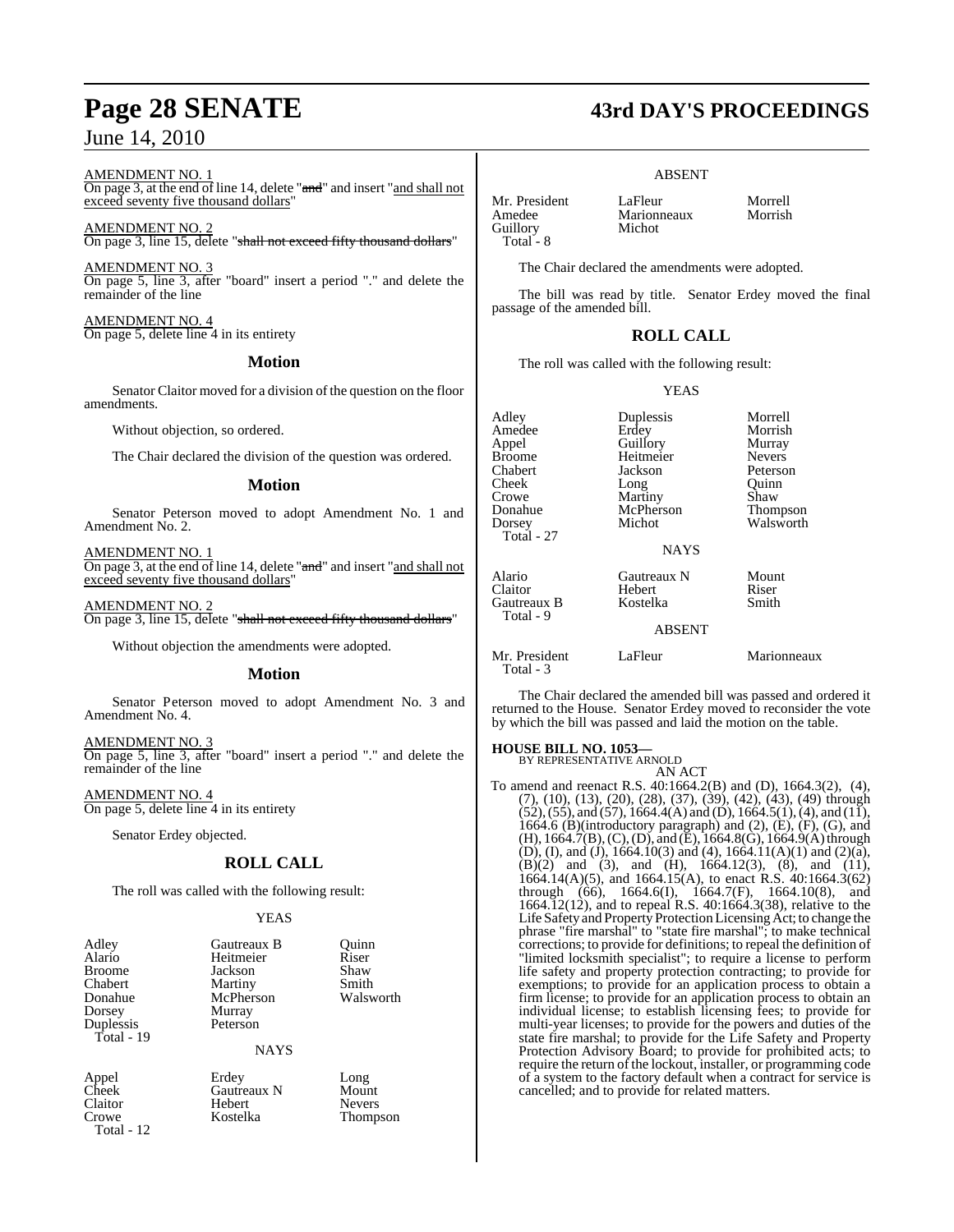# **43rd DAY'S PROCEEDINGS Page 29 SENATE**

### **Floor Amendments**

Senator Nevers proposed the following amendments.

### **SENATE FLOOR AMENDMENTS**

Amendments proposed by Senator Nevers to Reengrossed House Bill No. 1053 by Representative Arnold

### AMENDMENT NO. 1

On page 1, line 8, after " $(66)$ ," and before "1664.6(I)," insert "1664.5(15)"

## AMENDMENT NO. 2

On page 2, line 7, after " $(66)$ ," and before "1664.6(I)," insert "1664.5(15)"

AMENDMENT NO. 3

On page 9, between lines 17 and 18, add the following: "(15) An electrical contractor licensed by the State Licensing Board for Contractors and his employees.'

On motion of Senator Nevers, the amendments were adopted.

The bill was read by title. Senator Martiny moved the final passage of the amended bill.

### **ROLL CALL**

The roll was called with the following result:

### YEAS

| Adley                      | Erdey         | Morrell       |
|----------------------------|---------------|---------------|
| Alario                     | Gautreaux B   | Morrish       |
| Amedee                     | Gautreaux N   | Mount         |
| Appel                      | Guillory      | Murray        |
| <b>Broome</b>              | Hebert        | <b>Nevers</b> |
| Chabert                    | Heitmeier     | Peterson      |
| Cheek                      | Jackson       | Quinn         |
| Claitor                    | Kostelka      | Riser         |
| Crowe                      | Long          | Shaw          |
| Donahue                    | Martiny       | Smith         |
| Dorsey                     | McPherson     | Thompson      |
| Duplessis                  | Michot        | Walsworth     |
| Total $-36$                |               |               |
|                            | <b>NAYS</b>   |               |
| Total - 0                  |               |               |
|                            | <b>ABSENT</b> |               |
| Mr. President<br>Total - 3 | LaFleur       | Marionneaux   |

The Chair declared the amended bill was passed and ordered it returned to the House. Senator Martiny moved to reconsider the vote by which the bill was passed and laid the motion on the table.

### **HOUSE BILL NO. 1247—**

BY REPRESENTATIVES HOFFMANN, ARMES, BOBBY BADON, BURNS, BARAS, BILLIOT, BURFORD, HENRY BURNS, CARMODY, CHAMPAGNE, CHANDLER, CHANEY, CONNICK, GETEZ, CROATEZ, CROATEZ, CROATEZ, GETEZ, CROATEZ, GETYMANN, GISCLAIR, GREENE, GUI

To enact R.S. 22:1016, relative to health insurance issuers; to provide for legislative intent; to provide for definitions; to provide for a prohibition on insurance coverage of elective abortions; and to provide for related matters.

The bill was read by title. Senator Long moved the final passage of the bill.

### **ROLL CALL**

The roll was called with the following result:

### YEAS

| Adley<br>Alario<br>Amedee<br>Appel<br>Broome<br>Chabert<br>Cheek<br>Claitor<br>Crowe<br>Donahue | Duplessis<br>Erdey<br>Guillory<br>Hebert<br>Heitmeier<br>Kostelka<br>Long<br>Martiny<br>McPherson<br>Morrish | Mount<br><b>Nevers</b><br>Ouinn<br>Riser<br>Shaw<br>Smith<br>Thompson<br>Walsworth |
|-------------------------------------------------------------------------------------------------|--------------------------------------------------------------------------------------------------------------|------------------------------------------------------------------------------------|
| Total - 28                                                                                      | <b>NAYS</b>                                                                                                  |                                                                                    |
| Dorsey<br>Total - 3                                                                             | Murray<br><b>ABSENT</b>                                                                                      | Peterson                                                                           |
| Mr. President<br>Gautreaux B<br>Gautreaux N<br>Total - 8                                        | Jackson<br>LaFleur<br>Marionneaux                                                                            | Michot<br>Morrell                                                                  |

The Chair declared the bill was passed and ordered it returned to the House. Senator Long moved to reconsider the vote by which the bill was passed and laid the motion on the table.

# **HOUSE BILL NO. 1370—** BY REPRESENTATIVE MILLS

AN ACT

To amend and reenact R.S. 40:2175.6(G) and to enact R.S. 40:2175.6(H) and (I),relative to outpatient abortion facilities; to provide for license actions imposed against an outpatient abortion facility; to provide for a systemof notification, appeals, and injunctive relief; to provide for an effective date; and to provide for related matters.

### **Floor Amendments**

Senator Peterson proposed the following amendments.

### **SENATE FLOOR AMENDMENTS**

Amendments proposed by Senator Peterson to Engrossed House Bill No. 1370 by Representative Mills

### AMENDMENT NO. 1

On page 1, line 2, after "(H)" and before ", relative" delete "and (I)"

### AMENDMENT NO. 2

On page 1, line 8, after "(H)" and before "hereby" delete "and (I) are" and insert "is"

### AMENDMENT NO. 3

On page 2, delete lines 25 through 29 in their entirety

Senator Peterson moved adoption of the amendments.

Senator Mount objected.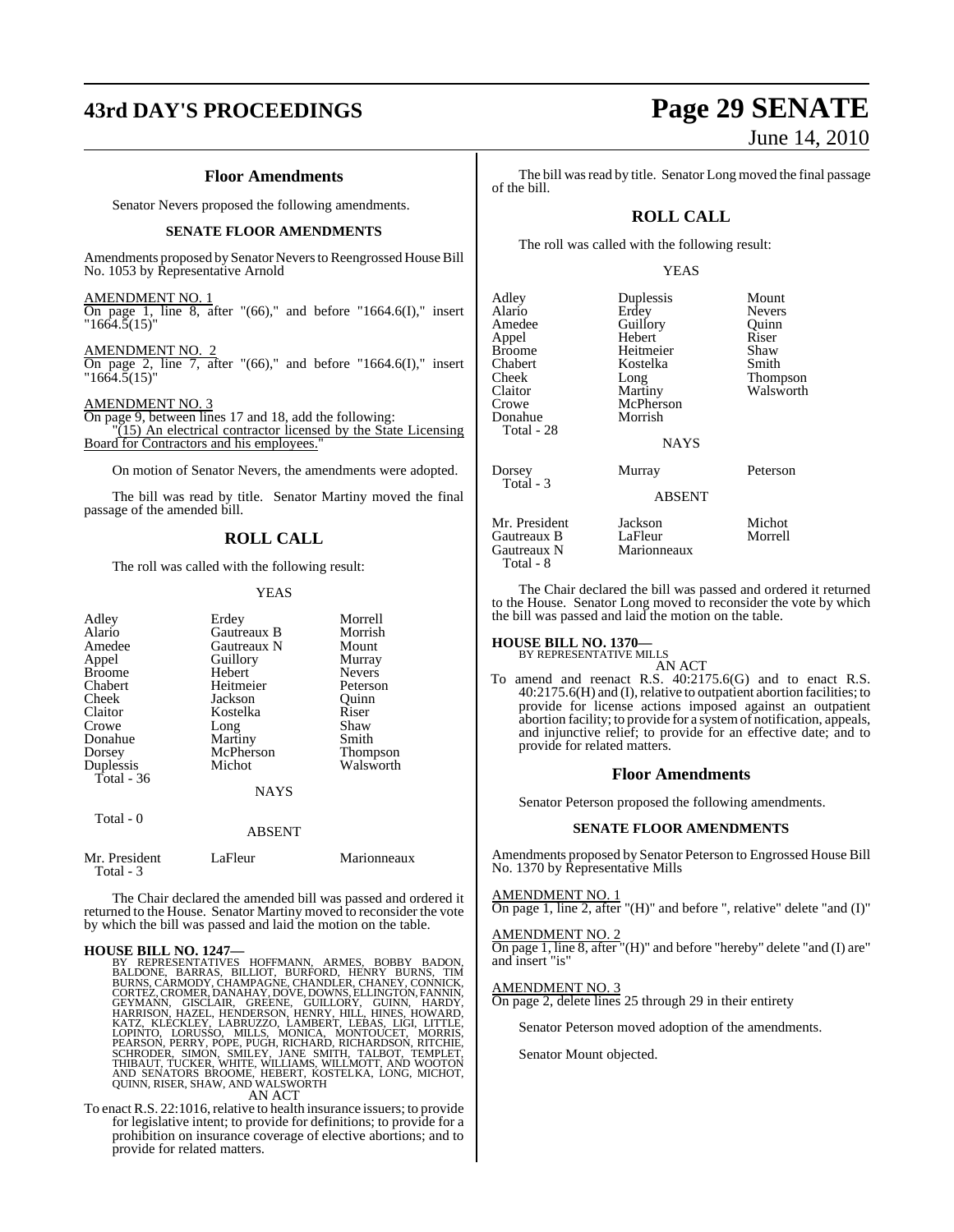## **ROLL CALL**

The roll was called with the following result:

Peterson

### YEAS

Chabert Murray<br>Dorsey Peterso Total - 4

Total - 6

| NAYS |
|------|
|      |

| Adley      | Erdey         | Mount         |
|------------|---------------|---------------|
| Alario     | Gautreaux N   | <b>Nevers</b> |
| Appel      | Hebert        | Ouinn         |
| Cheek      | Kostelka      | Riser         |
| Claitor    | Long          | Shaw          |
| Crowe      | McPherson     | Smith         |
| Donahue    | Michot        |               |
| Duplessis  | Morrish       |               |
| Total - 22 |               |               |
|            | <b>ABSENT</b> |               |
|            |               |               |

| Mr. President | Heitmeier   | Morrell   |
|---------------|-------------|-----------|
| Amedee        | Jackson     | Thompson  |
| <b>Broome</b> | LaFleur     | Walsworth |
| Gautreaux B   | Marionneaux |           |
| Guillory      | Martiny     |           |
| Total $-13$   |             |           |

The Chair declared the amendments were rejected.

The bill was read by title. Senator Mount moved the final passage of the bill.

### **ROLL CALL**

The roll was called with the following result:

### YEAS

| Adley             | Duplessis     | Morrell         |
|-------------------|---------------|-----------------|
| Alario            | Erdey         | Morrish         |
| Amedee            | Gautreaux B   | Mount           |
| Appel             | Gautreaux N   | Murray          |
| <b>Broome</b>     | Guillory      | <b>Nevers</b>   |
| Chabert           | Hebert        | Peterson        |
| Cheek             | Kostelka      | Quinn           |
| Claitor           | Long          | Riser           |
| Crowe             | Martiny       | Shaw            |
| Donahue           | McPherson     | Smith           |
| Dorsey            | Michot        | Walsworth       |
| <b>Total - 33</b> | <b>NAYS</b>   |                 |
| Total - 0         | <b>ABSENT</b> |                 |
| Mr. President     | Jackson       | Marionneaux     |
| Heitmeier         | LaFleur       | <b>Thompson</b> |

The Chair declared the bill was passed and ordered it returned to the House. Senator Mount moved to reconsider the vote by which the bill was passed and laid the motion on the table.

### **Explanation of Vote**

Senator Peterson stated she intended to vote nay on House Bill No. 1370, and asked that the Official Journal so state.

# **Page 30 SENATE 43rd DAY'S PROCEEDINGS**

### **HOUSE BILL NO. 1380—**

BY REPRESENTATIVE LEBAS AN ACT

To amend and reenact R.S. 37:1479(B), relative to the Louisiana State Board of Home Inspectors; to establish penalties for home inspectors who fail to renew their license within the twelvemonth period after expiration; to establish penalties for home inspectors who fail to renew their license within the thirty-sixmonth period following expiration; and to provide for related matters.

The bill was read by title. Senator Claitor moved the final passage of the bill.

### **ROLL CALL**

The roll was called with the following result:

YEAS

| Adley<br>Alario<br>Amedee<br>Appel<br><b>Broome</b><br>Chabert<br>Cheek<br>Claitor<br>Crowe<br>Donahue<br>Dorsey<br>Duplessis<br>Total - 34 | Erdey<br>Gautreaux B<br>Gautreaux N<br>Guillory<br>Heitmeier<br>Jackson<br>Kostelka<br>Long<br>Martiny<br>McPherson<br>Michot<br>Morrell<br><b>NAYS</b> | Morrish<br>Mount<br>Murray<br><b>Nevers</b><br>Peterson<br>Ouinn<br>Riser<br>Shaw<br>Smith<br>Walsworth |
|---------------------------------------------------------------------------------------------------------------------------------------------|---------------------------------------------------------------------------------------------------------------------------------------------------------|---------------------------------------------------------------------------------------------------------|
| Total - 0                                                                                                                                   | <b>ABSENT</b>                                                                                                                                           |                                                                                                         |
| Mr. President<br>Hebert                                                                                                                     | LaFleur<br>Marionneaux                                                                                                                                  | Thompson                                                                                                |

The Chair declared the bill was passed and ordered it returned to the House. Senator Claitor moved to reconsider the vote by which the bill was passed and laid the motion on the table.

Total - 5

**HOUSE BILL NO. 216—** BY REPRESENTATIVES FOIL, THIBAUT, AND WILLIAMS AN ACT

To enact Part II of Chapter 43 of Title 17 of the Louisiana Revised Statutes of 1950, to be comprised of R.S. 17:4031, relative to the establishment of a school choice pilot program in certain parishes for certain students with exceptionalities; to provide for the purpose of the program; to provide program eligibility requirements for participating students and nonpublic schools; to provide for program administration, implementation, and reporting; and to provide for related matters.

The bill was read by title. Senator Duplessis moved the final passage of the bill.

### **ROLL CALL**

The roll was called with the following result:

### YEAS

| Adley         | Donahue     | Ouinn    |
|---------------|-------------|----------|
| Alario        | Duplessis   | Riser    |
| Appel         | Erdev       | Shaw     |
| <b>Broome</b> | Gautreaux N | Smith    |
| Chabert       | Guillory    | Thompson |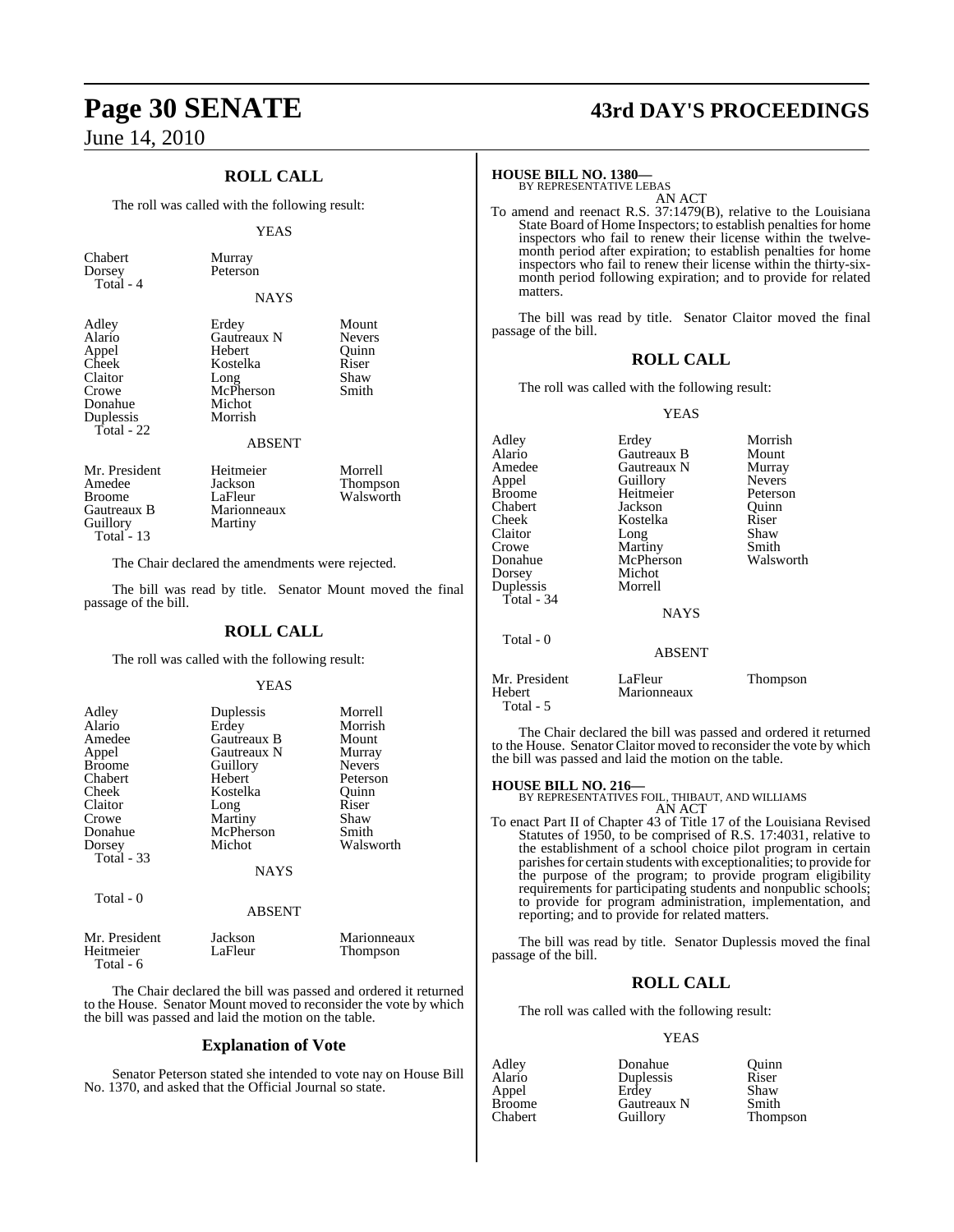# **43rd DAY'S PROCEEDINGS Page 31 SENATE**

| Claitor<br>Crowe<br>Total $-20$                               | Long<br>Martiny                             | Walsworth                          |
|---------------------------------------------------------------|---------------------------------------------|------------------------------------|
|                                                               | <b>NAYS</b>                                 |                                    |
| Dorsey<br>Heitmeier<br>Kostelka<br>Total - 8                  | McPherson<br>Morrish<br>Mount               | Murray<br>Peterson                 |
|                                                               | <b>ABSENT</b>                               |                                    |
| Mr. President<br>Amedee<br>Cheek<br>Gautreaux B<br>Total - 11 | Hebert<br>Jackson<br>LaFleur<br>Marionneaux | Michot<br>Morrell<br><b>Nevers</b> |

The Chair declared the bill was passed and ordered it returned to the House. Senator Duplessis moved to reconsider the vote by which the bill was passed and laid the motion on the table.

### **HOUSE BILL NO. 29—**

BY REPRESENTATIVE WOOTON AN ACT

To amend and reenact R.S. 15:893.1(1), relative to incarceration; to provide with respect to the assignment of inmates at certain correctional facilities; and to provide for related matters.

The bill was read by title. Senator Martiny moved the final passage of the bill.

### **ROLL CALL**

The roll was called with the following result:

### YEAS

| Adley<br>Alario<br>Amedee<br>Appel<br><b>Broome</b><br>Chabert<br>Cheek<br>Claitor<br>Crowe<br>Donahue<br>Dorsey | Duplessis<br>Erdey<br>Gautreaux B<br>Gautreaux N<br>Guillory<br>Heitmeier<br>Kostelka<br>Long<br>Martiny<br>McPherson<br>Michot | Morrell<br>Morrish<br>Mount<br>Murray<br><b>Nevers</b><br>Ouinn<br>Riser<br>Smith<br><b>Thompson</b><br>Walsworth |
|------------------------------------------------------------------------------------------------------------------|---------------------------------------------------------------------------------------------------------------------------------|-------------------------------------------------------------------------------------------------------------------|
| Total $-32$                                                                                                      | <b>NAYS</b>                                                                                                                     |                                                                                                                   |
| Peterson<br>Total - 1                                                                                            | ABSENT                                                                                                                          |                                                                                                                   |

| Mr. President | Jackson | Marionneaux |
|---------------|---------|-------------|
| Hebert        | LaFleur | Shaw        |
| Total - 6     |         |             |

The Chair declared the bill was passed and ordered it returned to the House. Senator Martiny moved to reconsider the vote by which the bill was passed and laid the motion on the table.

### **HOUSE BILL NO. 195—**

BY REPRESENTATIVES MILLS, WOOTON, PATRICIA SMITH,<br>BARROW,BURRELL,CARMODY,DIXON,EDWARDS,HARDY,GIROD<br>JACKSON, KATZ, LAFONTA, LOPINTO,MMONTOUCET,NORTON,<br>NOWLIN, ST. GERMAIN,STIAES,THIERRY,AND WILLIAMSAND<br>SENATORMARTINY

### AN ACT

To amend and reenact R.S. 15:574.2(B), (C), (D), (E), and (F) and to enact R.S. 15:574.2(G), relative to the Board of Parole; to change the number of votes required to grant parole to offenders

# June 14, 2010

convicted of certain offenses; to provide for applicability; to provide for criteria; to provide for the granting of parole to certain offenders participating in work release programs; and to provide for related matters.

The bill was read by title. Senator Martiny moved the final passage of the bill.

## **ROLL CALL**

The roll was called with the following result:

| v |
|---|
|---|

| Adley         | Duplessis   | Murray    |
|---------------|-------------|-----------|
| Amedee        | Erdey       | Peterson  |
| Appel         | Gautreaux B | Ouinn     |
| <b>Broome</b> | Guillory    | Shaw      |
| Chabert       | Heitmeier   | Smith     |
| Cheek         | Jackson     | Walsworth |
| Claitor       | Long        |           |
| Dorsey        | Martiny     |           |
| Total - 22    |             |           |
|               | <b>NAYS</b> |           |

**NAYS** 

Donahue Never<br>
Gautreaux N<br>
Riser ABSENT

McPherson<br>Michot

Alario Mount Thompson

Mr. President LaFleur Morrell<br>Crowe Marionneaux Morrish Crowe Marionneaux<br>
Hebert McPherson Kostelka Total - 10

Gautreaux N Total - 7

The Chair declared the bill was passed and ordered it returned to the House. Senator Martiny moved to reconsider the vote by which the bill was passed and laid the motion on the table.

**HOUSE BILL NO. 556—**

BY REPRESENTATIVE WOOTON

AN ACT To amend and reenactR.S. 14:95.2(C)(4) andR.S. 40:1379.3(N)(11), relative to firearms; to provide with respect to firearm-free zones; to provide relative to the possession of firearms by concealed handgun permit holders; to retain the prohibition regarding the carrying of concealed handguns at a school; to prohibit the carrying of concealed handguns on any school campus or school bus; and to provide for related matters.

### **Floor Amendments**

Senator N. Gautreaux proposed the following amendments.

### **SENATE FLOOR AMENDMENTS**

Amendments proposed by Senator N. Gautreaux to Engrossed House Bill No. 556 by Representative Wooton

### AMENDMENT NO. 1

On page 1, line 2, change "R.S. 40:1379.3(N)(11)," to "R.S. 40:1379.3(C)(10) and (N)(11),"

### AMENDMENT NO. 2

On page 1, line 6, after "bus;" and before "and" insert "to provide for exceptions regarding qualifications for concealed handgun permits;

### AMENDMENT NO. 3

On page 1, line 19, change "R.S. 40:1379.3(N)(11) is" to "R.S. 40:1379.3(C)(10) and (N)(11) are"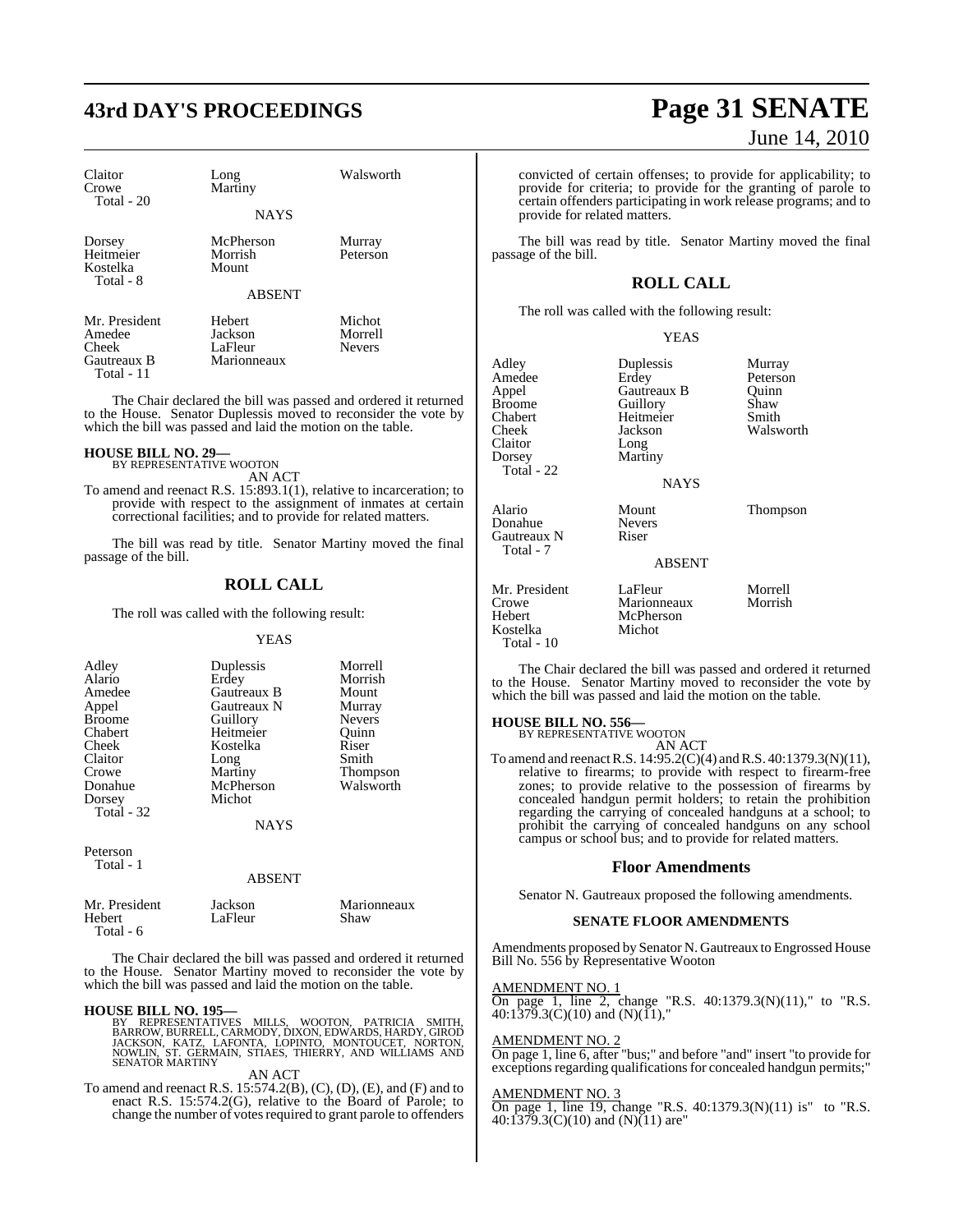### AMENDMENT NO. 4

On page 2, between lines 3 and 4, insert the following: "C. To qualify for a concealed handgun permit, a citizen shall:

\* \* \* (10) Not have been convicted of, have entered a plea of guilty or nolo contendere to, or not be charged under indictment or a bill of information for any crime of violence or any crime punishable by imprisonment for a term of one year or greater. A conviction, plea of guilty, or plea of nolo contendere under this Paragraph shall include a dismissal and conviction set-aside under the provisions of Code of Criminal Procedure Article 893. However, a person who has been convicted of a violation of 18 USC  $491(a)$  shall be permitted to qualify for a concealed handgun permit if fifteen or more years has elapsed between the date of application and the successful completion or service of any sentence, deferred adjudication, or period of probation or parole.

\* \* \*"

On motion of Senator N. Gautreaux, the amendments were adopted.

The bill was read by title. Senator Martiny moved the final passage of the amended bill.

## **ROLL CALL**

The roll was called with the following result:

### YEAS

| Adley<br>Alario<br>Amedee<br>Appel<br>Broome<br>Chabert<br>Cheek<br>Claitor<br>Crowe<br>Donahue<br>Dorsey<br>Duplessis<br>Total - 35 | Erdey<br>Gautreaux B<br>Gautreaux N<br>Guillory<br>Hebert<br>Heitmeier<br>Kostelka<br>Long<br>Martiny<br>McPherson<br>Michot<br>Morrell<br><b>NAYS</b> | Morrish<br>Mount<br>Murray<br><b>Nevers</b><br>Peterson<br>Quinn<br>Riser<br>Shaw<br>Smith<br>Thompson<br>Walsworth |
|--------------------------------------------------------------------------------------------------------------------------------------|--------------------------------------------------------------------------------------------------------------------------------------------------------|---------------------------------------------------------------------------------------------------------------------|
|                                                                                                                                      |                                                                                                                                                        |                                                                                                                     |
| Total - 0                                                                                                                            | <b>ABSENT</b>                                                                                                                                          |                                                                                                                     |
| Mr President                                                                                                                         | LaFleur                                                                                                                                                |                                                                                                                     |

| Mr. President | LaFleur     |
|---------------|-------------|
| Jackson       | Marionneaux |
| Total - 4     |             |

The Chair declared the amended bill was passed and ordered it returned to the House. Senator Martiny moved to reconsider the vote by which the bill was passed and laid the motion on the table.

# **HOUSE BILL NO. 277—** BY REPRESENTATIVE SAM JONES

AN ACT

To enact Chapter 10-E of Title 33 of the Louisiana Revised Statutes of 1950, to be comprised of R.S. 33:4550.1 through 4550.12, relative to St. Mary Parish; to create and provide for the St. Mary Hydroelectric Authority as a political subdivision within such parish; to provide for the boundaries, governance, and powers and duties of the district; to provide for district funding, including the issuance of bonds and the use of district funds; and to provide for related matters.

The bill was read by title. Senator B. Gautreaux moved the final passage of the bill.

# **Page 32 SENATE 43rd DAY'S PROCEEDINGS**

## **ROLL CALL**

The roll was called with the following result:

### YEAS

Adley Gautreaux B Morrell **Gautreaux N** Amedee Guillory Murray<br>Appel Hebert Peterso Appel Hebert Peterson Broome Heitmeier Quinn<br>
Chabert Jackson Riser Chabert Jackson Riser Cheek Kostelka Shaw<br>Crowe Long Smith Crowe Long<br>Donahue Martiny Donahue Martiny Thompson<br>
Duplessis McPherson Walsworth McPherson Total - 30 **NAYS**  Total - 0 ABSENT Mr. President Erdey Michot Claitor LaFleur Morrisl<br>Dorsey Marionneaux Nevers

The Chair declared the bill was passed and ordered it returned to the House. Senator B. Gautreaux moved to reconsider the vote by which the bill was passed and laid the motion on the table.

Marionneaux

# **HOUSE BILL NO. 298—** BY REPRESENTATIVE BALDONE

Total - 9

AN ACT

To amend and reenact R.S. 32:197 and 329(B) and to enact R.S.  $32:329(C)$ , (D), (E), (F), and (G), relative to bicycles and roadways; to provide relative to light requirements on the rear of bicycles; to provide for installation requirements; to allow persons riding bicycles upon a roadway the option of riding a bicycle on the improved shoulder under certain circumstances; and to provide for related matters.

### **Floor Amendments**

Senator Heitmeier proposed the following amendments.

### **SENATE FLOOR AMENDMENTS**

Amendments proposed by Senator Heitmeier to Reengrossed House Bill No. 298 by Representative Baldone

### AMENDMENT NO. 1

On page 2, line 6, after "which" and before "from" delete "shall be visible" and insert "has sufficient candle power so that such lamp projects light" and after "within" and before "hundred" change "six" to "one" and after "feet to" change "one" to "six"

On motion of Senator Heitmeier, the amendments were adopted.

The bill was read by title. Senator Heitmeier moved the final passage of the amended bill.

### **ROLL CALL**

The roll was called with the following result:

### YEAS

Appel Guillory<br>Broome Hebert

Alario Gautreaux B Morrell Amedee Gautreaux N Mount Broome Hebert Peterson<br>Chabert Heitmeier Ouinn Heitmeier

Adley Duplessis McPherson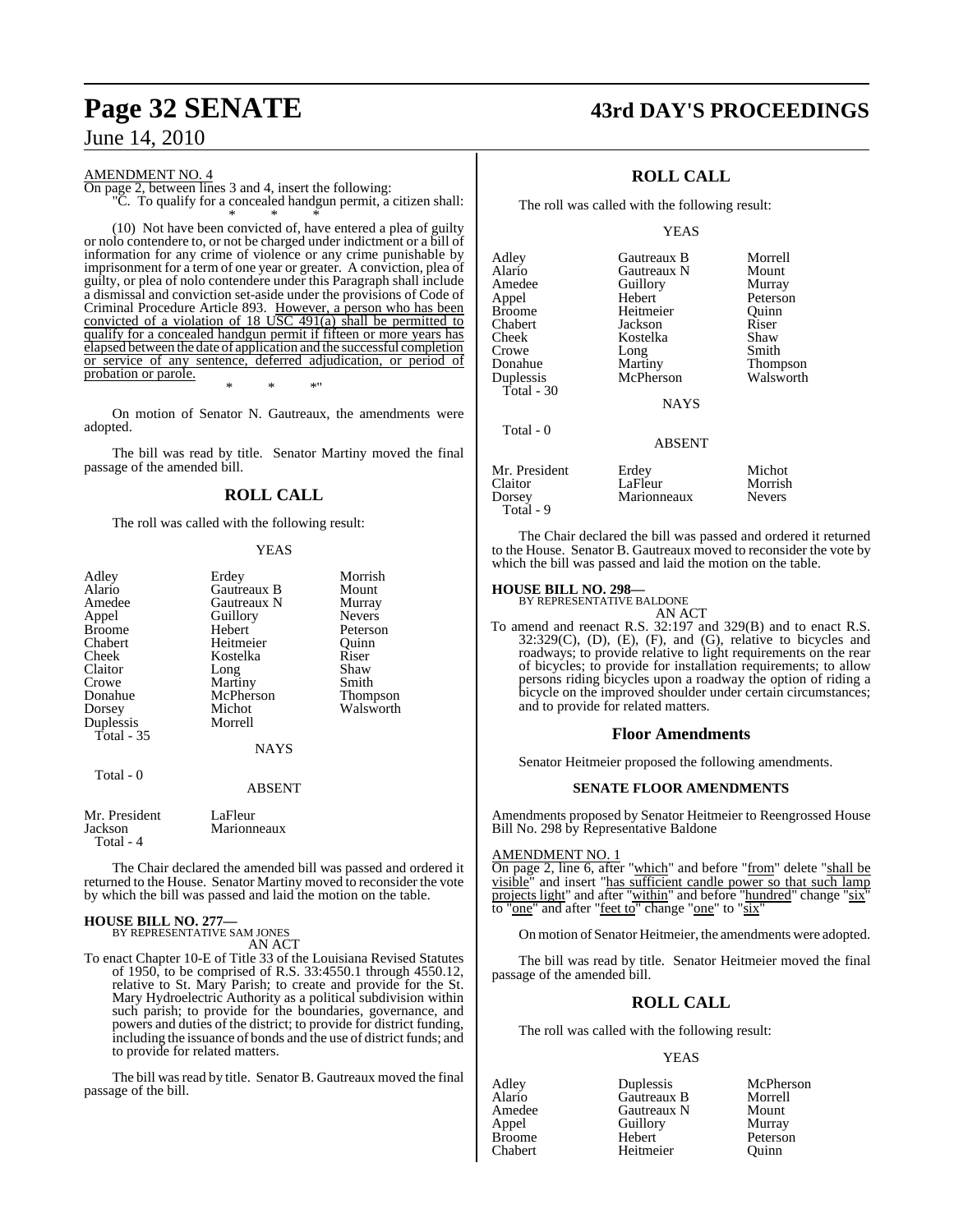# **43rd DAY'S PROCEEDINGS Page 33 SENATE**

| Cheek       | Jackson     | Riser     |
|-------------|-------------|-----------|
| Crowe       | Kostelka    | Shaw      |
| Donahue     | Long        | Smith     |
| Dorsey      | Martiny     | Walsworth |
| Total $-30$ |             |           |
|             | <b>NAYS</b> |           |

| Mr. President | LaFleur     | Morrish       |
|---------------|-------------|---------------|
| Claitor       | Marionneaux | <b>Nevers</b> |
| Erdey         | Michot      | Thompson      |
| Total - 9     |             |               |

The Chair declared the amended bill was passed and ordered it returned to the House. Senator Heitmeier moved to reconsider the vote by which the bill was passed and laid the motion on the table.

ABSENT

### **HOUSE BILL NO. 303—**

Total - 0

- BY REPRESENTATIVES HENRY, BOBBY BADON, TIM BURNS,<br>CARMODY, CHAMPAGNE, CONNICK, GISCLAIR, HARDY, HINES,<br>LABRUZZO, LAMBERT, LIGI, NOWLIN, SMILEY, AND WOOTON AND<br>SENATORS APPEL, DONAHUE, DUPLESSIS, AND QUINN AN ACT
- To enact R.S. 17:236.3, relative to the eligibility of students in stateapproved home study programs to participate in interscholastic athletics in certain high schools; to provide applicability; to provide guidelines and conditions for participation; to provide limitations; to provide effectiveness; to provide an effective date; and to provide for related matters.

### **Floor Amendments**

Senator Walsworth proposed the following amendments.

### **SENATE FLOOR AMENDMENTS**

Amendments proposed by Senator Walsworth to Reengrossed House Bill No. 303 by Representative Henry

### AMENDMENT NO. 1

On page 1, delete line 2, and insert:

"To enact R.S. 17:176(G) and 236.3, relative to student eligibility to participate in high school interscholastic athletics; to provide certain definitions relative to participation in extracurricular activities; to provide relative to the eligibility of students in state-approved home study"

### AMENDMENT NO. 2

On page 1, delete line 8, and insert:

"Section 1. R.S. 17:176(G) and 236.3 are hereby enacted to read as follows:<br>§176.

Extracurricular activities; participation; standards; prohibitions; filming or videotaping; definitions \* \* \*

G. For purposes of regulation of interscholastic athletic activity by the Louisiana High School Athletic Association, the word "family" as used in the rules, regulations, or by-laws of the Association shall mean "immediate family", and shall be defined as consisting of a student's parents, spouse, children, and siblings, excluding step siblings. If the phrase "extended family" is used by the Association, it shall mean the immediate family together with collateral relatives. The provisions of this Subsection shall apply retroactively to August 1, 2009. \* \* \*"

On motion of Senator Walsworth, the amendments were adopted.

The bill was read by title. Senator Walsworth moved the final passage of the amended bill.

# June 14, 2010

## **ROLL CALL**

The roll was called with the following result:

### YEAS

| Alario<br>Amedee<br>Appel<br>Broome<br>Claitor<br>Crowe<br>Donahue<br>Duplessis<br>Total - 22 | Gautreaux N<br>Hebert<br>Heitmeier<br>Long<br>Martiny<br>McPherson<br>Morrell<br>Mount<br><b>NAYS</b> | Murray<br>Quinn<br>Riser<br>Smith<br>Thompson<br>Walsworth |
|-----------------------------------------------------------------------------------------------|-------------------------------------------------------------------------------------------------------|------------------------------------------------------------|
| Adlev<br>Chabert<br>Cheek<br>Gautreaux B<br>Total - 10                                        | Guillory<br>Jackson<br>Kostelka<br>Morrish<br><b>ABSENT</b>                                           | Peterson<br>Shaw                                           |
| Mr. President<br>Dorsey<br>Erdey<br>Total - 7                                                 | LaFleur<br>Marionneaux<br>Michot                                                                      | <b>Nevers</b>                                              |

The Chair declared the amended bill was passed and ordered it returned to the House. Senator Walsworth moved to reconsider the vote by which the bill was passed and laid the motion on the table.

# **HOUSE BILL NO. 560—** BY REPRESENTATIVE POPE

AN ACT To amend and reenact R.S. 33:4766(E)(1), relative to the condemnation of dilapidated and dangerous structures; to provide relative to the enforcement of privileges and liens granted in favor of a parish or municipality for the costsincurred in the demolition, removal, repair, or maintenance of any such structure; to authorize a parish and municipality seeking to enforce a privilege or lien as a tax against immovable property to submit the attested bills for such costs to the tax assessor of the parish in which the property is located as an alternative to submitting any such bill to the director of administration; and to provide for related matters.

### **Floor Amendments**

Senator Long proposed the following amendments.

### **SENATE FLOOR AMENDMENTS**

Amendments proposed by Senator Long to Engrossed House Bill No. 560 by Representative Pope

AMENDMENT NO. 1 On page 1, line 5, after "parish" delete "and" and insert ","

AMENDMENT NO. 2 On page 1, line 6, after "municipality" and before "seeking" insert "or

levee board"

AMENDMENT NO. 3 On page 2, line 3, after "parish" and before "or" insert ", levee board"

AMENDMENT NO. 4 On page 2, line 4, after "mayor," and before "or" insert "president or executive director of the levee board"

### AMENDMENT NO. 5

On page 2, line 9, after "parish" and before "or" insert ", levee board"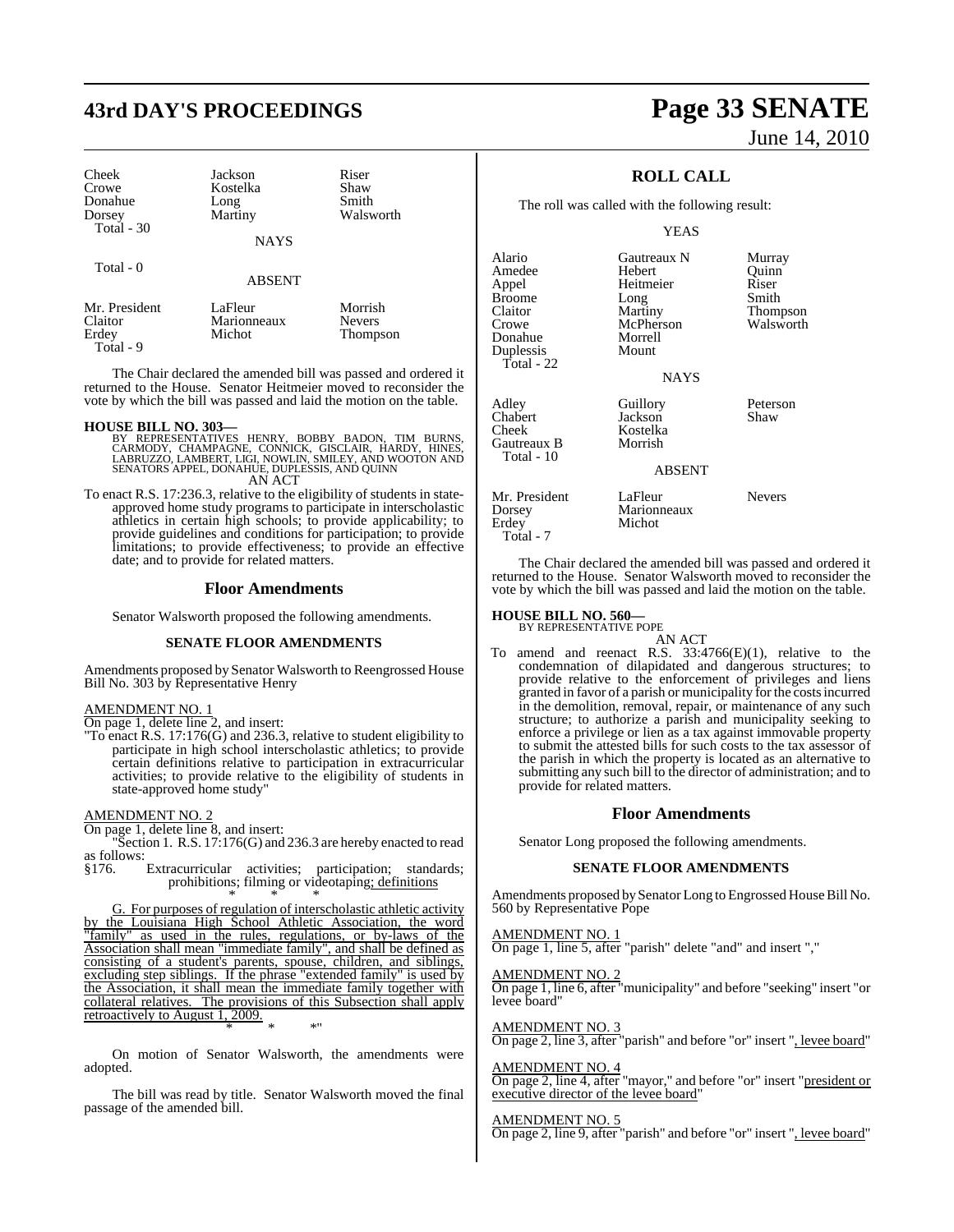On motion of Senator Long, the amendments were adopted.

The bill was read by title. Senator Claitor moved the final passage of the amended bill.

### **ROLL CALL**

The roll was called with the following result:

### YEAS

| Adley         | Gautreaux B   | Morrish   |
|---------------|---------------|-----------|
| Alario        | Gautreaux N   | Mount     |
| Amedee        | Guillory      | Murray    |
| Appel         | Hebert        | Peterson  |
| <b>Broome</b> | Heitmeier     | Ouinn     |
| Chabert       | Jackson       | Riser     |
| Cheek         | Kostelka      | Shaw      |
| Claitor       | Long          | Smith     |
| Donahue       | Martiny       | Walsworth |
| Dorsey        | McPherson     |           |
| Duplessis     | Morrell       |           |
| Total - 31    |               |           |
|               | <b>NAYS</b>   |           |
| Total - 0     |               |           |
|               | <b>ABSENT</b> |           |

| Mr. President | LaFleur     | <b>Nevers</b> |
|---------------|-------------|---------------|
| Crowe         | Marionneaux | Thompson      |
| Erdey         | Michot      |               |
| Total - 8     |             |               |

The Chair declared the amended bill was passed and ordered it returned to the House. Senator Claitor moved to reconsider the vote by which the bill was passed and laid the motion on the table.

# **HOUSE BILL NO. 694—** BY REPRESENTATIVE SAM JONES

AN ACT

To enact R.S. 38:329.3(I), relative to the St. Mary Levee District; to provide for the transfer of certain property from the Atchafalaya Basin Levee District to the St. Mary Levee District; and to provide for related matters.

The bill was read by title. Senator B. Gautreaux moved the final passage of the bill.

### **ROLL CALL**

The roll was called with the following result:

### YEAS

| Adley         | Gautreaux B | Morrish         |
|---------------|-------------|-----------------|
| Alario        | Gautreaux N | Mount           |
| Amedee        | Guillory    | Murray          |
| Appel         | Hebert      | Peterson        |
| <b>Broome</b> | Heitmeier   | Ouinn           |
| Chabert       | Jackson     | Riser           |
| Cheek         | Kostelka    | Shaw            |
| Claitor       | Long        | Smith           |
| Donahue       | Martiny     | <b>Thompson</b> |
| Dorsey        | McPherson   | Walsworth       |
| Duplessis     | Morrell     |                 |
| Total - 32    |             |                 |
|               |             |                 |

NAYS

Total - 0

# **Page 34 SENATE 43rd DAY'S PROCEEDINGS**

### ABSENT

Marionneaux Michot

| Mr. President |  |
|---------------|--|
| Crowe         |  |
| Erdey         |  |
| Total - 7     |  |

LaFleur Nevers

The Chair declared the bill was passed and ordered it returned to the House. Senator B. Gautreaux moved to reconsider the vote by which the bill was passed and laid the motion on the table.

**HOUSE BILL NO. 942—**<br>BY REPRESENTATIVES CARTER, HENRY BURNS, CARMODY, FOIL,<br>GUILLORY, HARDY, HENRY, LABRUZZO, LANDRY, LIGI, MONICA,<br>PEARSON, RICHARD, RICHMOND, SMILEY, JANE SMITH, AND **THIBAUT** 

AN ACT

To amend and reenact R.S.  $17:54(B)(1)(a)$  and  $(b)(iii)$  and  $(iv)$  and (C) and  $81(P)$ , to enact R.S.  $17:81(T)$  and (U), and to repeal R.S.  $17:54(B)(1)(b)(v)$ , relative to the powers, duties, functions, and responsibilities of city, parish, and other local public school boards; to provide relative to prohibitions on the involvement of members of local school boards in personnel matters; to provide for the responsibilities of local school superintendents and school boards for personnel matters; to provide for the vote required for hiring and removal of a local school superintendent; and to provide for related matters.

The bill was read by title. Senator Duplessis moved the final passage of the bill.

### **ROLL CALL**

The roll was called with the following result:

### YEAS

**Donahue** Michot<br> **Dunlessis** Mount

Guillory Quinn<br>
Hebert Riser

Adley Crowe Martiny<br>
Alario Donahue Michot Amedee Duplessis Mount<br>
Appel Guillory Quinn Broome Hebert<br>Chabert Heitmeier Chabert Heitmeier Walsworth<br>
Cheek Iackson Claitor Long Total - 22

Gautreaux N Murray<br>
Kostelka Nevers Kostelka McPherson Peterson Total - 13

Dorsey Morrell Shaw Gautreaux B Morrish Smith<br>Gautreaux N Murray Thompson

Jackson

### ABSENT

NAYS

Mr. President LaFleur<br>Erdey Marionn Marionneaux Total - 4

The Chair declared the bill was passed and ordered it returned to the House. Senator Duplessis moved to reconsider the vote by which the bill was passed and laid the motion on the table.

### **Rules Suspended**

Senator Mount asked for and obtained a suspension of the rules to revert to the Morning Hour.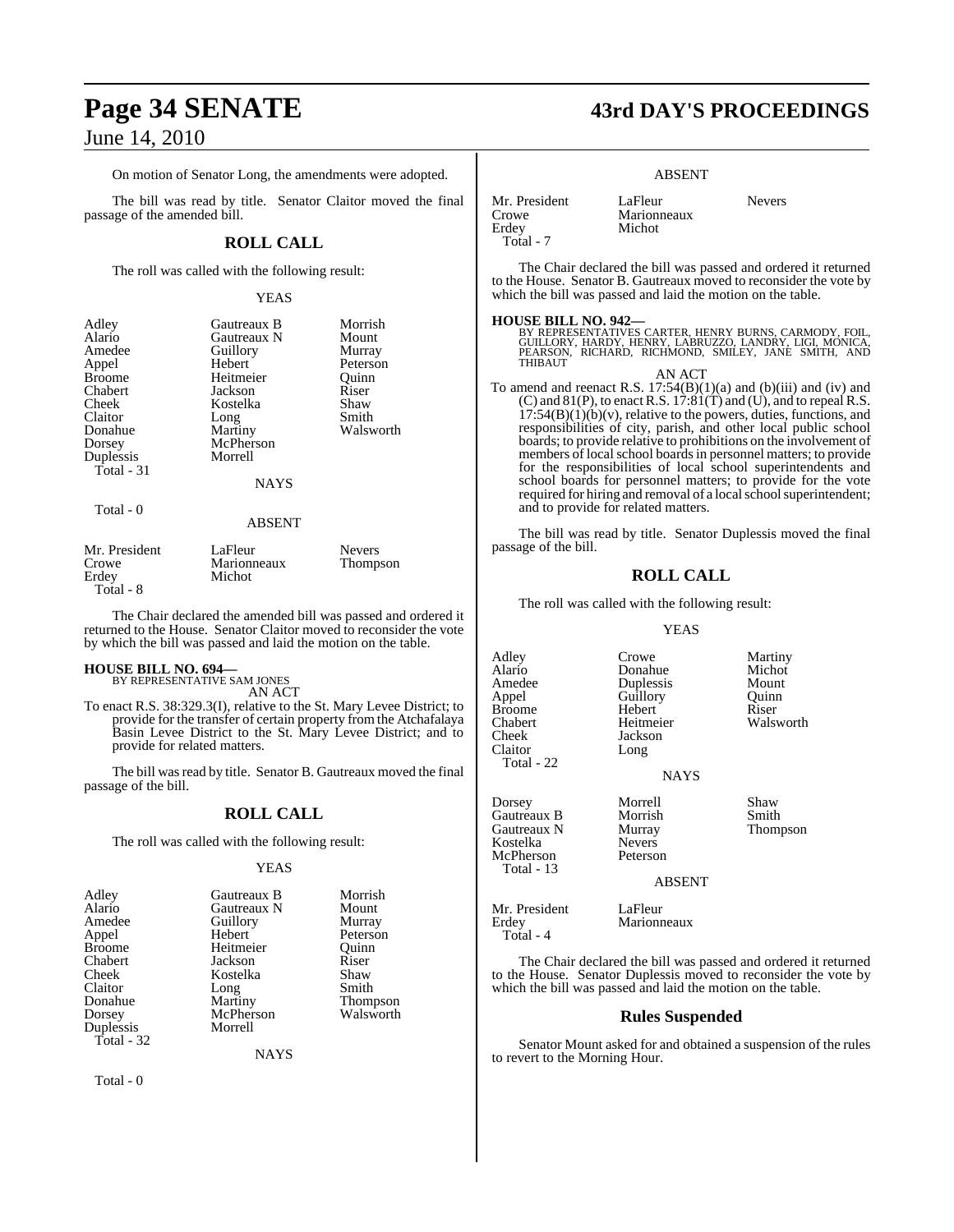# **43rd DAY'S PROCEEDINGS Page 35 SENATE**

# June 14, 2010

### **Mr. President in the Chair**

### **Petitions, Memorials and Communications**

The following petitions, memorials and communications were received and read:

### **SUPREME COURT** STATE OF LOUISIANA

June 9, 2010

The Honorable Joel T. Chaisson II, President Louisiana State Senate Post Office Box 94183 Baton Rouge, LA 70804

Re: Appointment to the Louisiana Public Defender Board By Chief Justice Kimball

Dear President Chaisson:

In accordance with Louisiana Revised Statute 15:146, I have re-appointed the following individual to the Louisiana Public Defender Board.

In that regard, I hereby acknowledge the following appointment to the Louisiana Public Defender Board and submit to you the name for consideration of Senate confirmation as required by law.

Luceia LeDoux 400 Poydras Street, Suite 2950 New Orleans, Louisiana 70130 Appointed: January 1, 2010 Term: December 31, 2013

Thank you for your courtesies. Please do not hesitate to call if you have any questions or need additional information.

> Sincerely, CATHERINE D. KIMBALL Chief Justice

### **STATE OF LOUISIANA** OFFICE OF THE GOVERNOR

### June 14, 2010

The Honorable President and Members of the Senate

Ladies and Gentlemen:

I have appointed the following person on the attached list to the office indicated.

In compliance with Article IV, Section  $5(H)(3)$  of the Louisiana Constitution of 1974, I do hereby present these names for your review.

> Sincerely, BOBBY JINDAL Governor

### **DEPARTMENT OF HEALTH AND HOSPITALS** Rochelle Head-Dunham

## **Messages from the House**

The following Messages from the House were received and read as follows:

### **Message from the House**

### **CONCURRING IN SENATE CONCURRENT RESOLUTIONS**

June 14, 2010

To the Honorable President and Members of the Senate:

I am directed to inform your honorable body that the House of Representatives has finally concurred in the following Senate Concurrent Resolutions:

### **SENATE CONCURRENT RESOLUTION NO. 115—** BY SENATOR CROWE

A CONCURRENT RESOLUTION To urge and request theCoastal Protection and Restoration Authority of Louisiana and the United States Army Corps of Engineers to incorporate the East Biloxi Shoreline Barrier Zone as a vital component in the state and federal master plans for coastal restoration and storm protection.

Reported without amendments.

**SENATE CONCURRENT RESOLUTION NO. 117—** BY SENATOR ADLEY A CONCURRENT RESOLUTION

To declare August 14, 2010, as Keep the Spirit of '45 Day.

Reported without amendments.

### **SENATE CONCURRENT RESOLUTION NO. 118—**

BY SENATOR ADLEY AND REPRESENTATIVE DOERGE A CONCURRENT RESOLUTION To commend Continental Structural Plastics on receiving the 2010 Platinum Award for Continued Excellence.

Reported without amendments.

Respectfully submitted, ALFRED W. SPEER Clerk of the House of Representatives

### **Introduction of Senate Resolutions**

Senator Long asked for and obtained a suspension of the rules to read Senate Resolutions a first and second time.

**SENATE RESOLUTION NO. 131—** BY SENATOR LONG

### A RESOLUTION

To commend Mark B. Ward for his act of heroism and unselfish efforts in saving the life of his brother-in-law, Mark. S. Swafford, Sr.

On motion of Senator Long the resolution was read by title and adopted.

### **Introduction of Senate Concurrent Resolutions**

Senator Claitor asked for and obtained a suspension of the rules to read Senate Concurrent Resolutions a first and second time.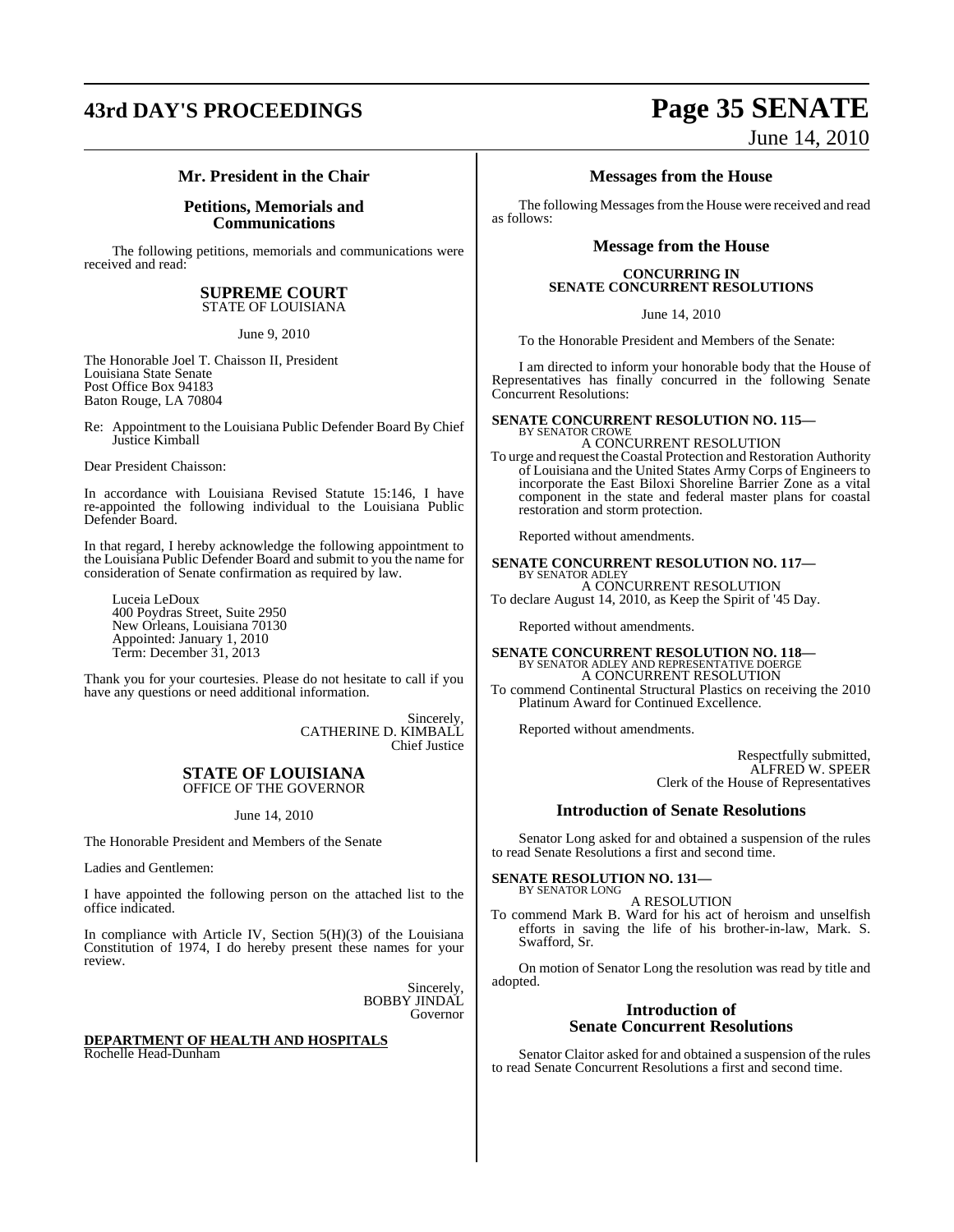# **Page 36 SENATE 43rd DAY'S PROCEEDINGS**

## June 14, 2010

### **SENATE CONCURRENT RESOLUTION NO. 119—**

BY SENATOR CLAITOR A CONCURRENT RESOLUTION

To commend World War II Veterans of the U.S. Navy  $2^{\text{nd}}$ ,  $4^{\text{th}}$  and  $7^{\text{th}}$ Beach Battalions and USS Karnes (APA 175) participating in their annual reunion with their families and to welcome them during their visit to Baton Rouge, Louisiana in July 2010.

The resolution was read by title. Senator Claitor moved to adopt the Senate Concurrent Resolution.

### **ROLL CALL**

The roll was called with the following result:

### YEAS

Mr. President Hebert Murray<br>Adley Heitmeier Nevers Adley Heitmeier<br>Alario Jackson Appel Long Riser<br>Broome Martiny Shaw Broome Martiny Shaw<br>
Chabert McPherson Smith Chabert McPherson<br>
Crowe Michot Dorsey Morris<br>
Dunlessis Mount Duplessis

LaFleur

Alario Jackson Peterson Crowe Michot Thompson<br>
Donahue Morrell Walsworth Morrell Walsworth<br>Morrish

NAYS

### Total - 0

Total - 31

### ABSENT

| Cheek     | Gautreaux B | Kostelka    |
|-----------|-------------|-------------|
| Claitor   | Gautreaux N | Marionneaux |
| Erdey     | Guillory    |             |
| Total - 8 |             |             |

The Chair declared the Senate adopted the Senate Concurrent Resolution and ordered it sent to the House.

### **Messages from the House**

The following Messages from the House were received and read as follows:

### **Message from the House**

### **ASKING CONCURRENCE IN HOUSE CONCURRENT RESOLUTIONS**

June 14, 2010

To the Honorable President and Members of the Senate:

I am directed to inform your honorable body that the House of Representatives has finally passed and asks your concurrence in the following House Concurrent Resolutions:

HCR No. 245 HCR No. 246

Respectfully submitted, ALFRED W. SPEER Clerk of the House of Representatives

### **House Concurrent Resolutions**

Senator Mount asked for and obtained a suspension of the rules to read House Concurrent Resolutions a first and second time.

## **HOUSE CONCURRENT RESOLUTION NO. 245—** BY REPRESENTATIVE LEGER A CONCURRENT RESOLUTION

To urge and request the Louisiana State Law Institute to evaluate Louisiana's progresstoward achieving juvenile justice reformas it relates to the "Missouri Model" and to report its findings and recommendations to the Louisiana Legislature as to additional steps necessary to further pursue a system of juvenile justice similar to that of the "Missouri Model".

The resolution was read by title and placed on the Calendar for a second reading.

### **HOUSE CONCURRENT RESOLUTION NO. 246—** BY REPRESENTATIVE NORTON A CONCURRENT RESOLUTION

To urge and request the State Board of Elementary and Secondary Education to collect information relative to the use by city, parish, and other local public school boards of corporal punishment in public schools and to submit a written report of its findings to the House Committee on Education and the Senate Committee on Education prior to the convening of the 2011 Regular Session of the Legislature of Louisiana.

The resolution was read by title and referred by the President to the Committee on Education.

### **Reports of Committees**

The following reports of committees were received and read:

### **SUPPLEMENTAL REPORT OF COMMITTEE ON**

### **RETIREMENT**

Senator D.A. "Butch" Gautreaux, Chairman on behalf of the Committee on Retirement, submitted the following report:

June 14, 2010

To the President and Members of the Senate:

I am directed by your Committee on Retirement to submit the following report:

### **HOUSE BILL NO. 1337—**

BY REPRESENTATIVES ROBIDEAUX, TIM BURNS, CARMODY, CARTER, CORTEZ, GREENE, HARDY, HENDERSON, KATZ, LANDRY, LIGI, PEARSON, AND TUCKER AN ACT

To amend and reenact R.S. 11:62(4), (5)(a) and (c) and (10), 203, 211, 212, 214, 231, 403(5), 441(A) and (F), 444(A), 461(B), 471(A), 478(A), 551, 553 (introductory paragraph), 581, 601(B), 602, 701(5)(a),(b), and (c)(i), 761(A)(3), 768(B)(2), 778(C) and (D), 779, 1002(6)(b), 1141(A), 1144(B)(2)(a) and (3),  $1147(C)(2)(b)$ ,  $1151(A)$ ,  $1307(A)$ ,  $1310(A)$ , 1313(B)(introductory paragraph), 1316(A), 1317(A)(1)(introductory paragraph), 1318(A), 1319, 1320(A), 1321(A)(1), 1322(A)(introductory paragraph) and to enact R.S.  $11:62(5)(g)$ , 471.1, Subpart D of Part VII of Chapter 1 of Subtitle II of Title 11 of the Louisiana Revised Statutes of 1950, to be comprised of R.S. 11:611 through 619, 761(A)(4), 779.1, 1002(6)(c), 1144(B)(4), 1147(C)(2)(a)(iii), 1151.1, 1313(C), 1323, 1323.1, Part III of Chapter 4 of Subtitle II of Title 11 of the Louisiana Revised Statutes of 1950, to be comprised of R.S. 11:1345.1 through 1345.9, and R.S. 24:36(M), relative to the Louisiana State Employees' Retirement System, the Teachers' Retirement System of Louisiana, the State Police Pension and Retirement System, and the Louisiana School Employees' Retirement System; to provide relative to membership, employee contributions, benefit calculation, survivor benefits,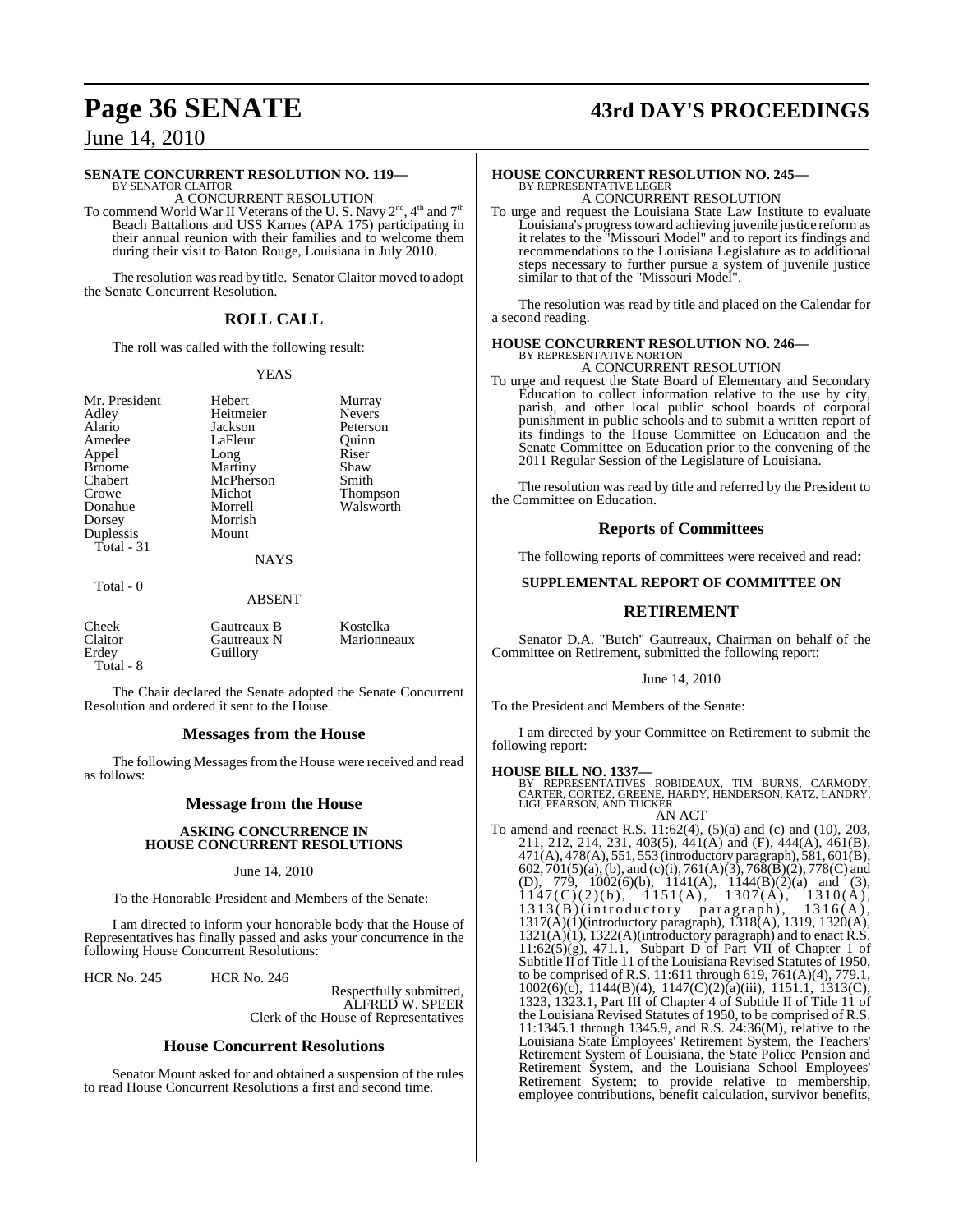# **43rd DAY'S PROCEEDINGS Page 37 SENATE**

disability benefits, and retirement eligibility for members of such systems newly hired after a certain date; to provide an effective date; and to provide for related matters.

Reported with amendments.

Respectfully submitted, D.A. "BUTCH" GAUTREAUX Chairman

### **Rules Suspended**

Senator Cheek asked for and obtained a suspension of the rules to recall Senate Bill No. 454 from the Committee on Senate and Governmental Affairs.

### **SENATE BILL NO. 454—** BY SENATOR CHEEK

AN ACT

To amend and reenact R.S.  $24:603.1(A)$ ,  $(B)(3)$ , and  $(D)$ , relative to legislative instruments; to provide that certain legislative instruments be accompanied by certain reports; to provide relative to referral of certain legislative instruments to certain legislative committees; and to provide for related matters.

On motion of Senator Cheek the bill was read by title and withdrawn from the files of the Senate.

### **Rules Suspended**

Senator Cheek asked for and obtained a suspension of the rules to recall Senate Bill No. 770 from the Committee on Health and Welfare.

### **SENATE BILL NO. 770—** BY SENATOR CHEEK

AN ACT

To enact R.S. 40:2009.26, relative to adjudications and fair hearings; to provide for the delegation of the fair hearings function; to provide for the adjudication and hearing functions of the Department of Health and Hospitals; to provide for the delegation of certain functions and authority to the division of administrative law, except where prohibited by federal law; to require an agency to prove its exempt status; to provide for the transfer of adjudications and the resources related to handling such adjudications; and to provide for related matters.

On motion of Senator Cheek the bill was read by title and withdrawn from the files of the Senate.

### **Rules Suspended**

Senator Chaisson asked for and obtained a suspension of the rules to recall House Bill No. 1474 from the Committee on Finance.

## **HOUSE BILL NO. 1474— (Substitute for House Bill No. 1191**

**by Representative Talbot)**<br>BY REPRESENTATIVES TALBOT, HENRY BURNS, TIM BURNS,<br>CARMODY, CARTER, CONNICK, FOIL, GREENE, GUINN, HAZEL,<br>HENRY, HOFFMANN, HUTTER, KLECKLEY, LABRUZZO, LAMBERT,<br>RICHARDSON, SCHRODER, SIMON, SMILEY

### AN ACT

To enact R.S. 22:1016, relative to the sale and purchase of health insurance coverage; to provide for public policy; to prohibit any resident of this state from being required to purchase health insurance coverage; to authorize the attorney general to initiate litigation relative to such prohibition; to provide for recovery of delinquent medical expenses incurred by uninsured individuals; and to provide for related matters.

The bill was read by title and referred to the Legislative Bureau.

# June 14, 2010

### **Rules Suspended**

Senator Martiny asked for and obtained a suspension of the rules to allow the Senate Committee on Judiciary B to meet without the required 24-hour notice.

### **Privilege Report of the Committee on Senate and Governmental Affairs**

### **ENROLLMENTS**

Senator Kostelka, Chairman on behalf of the Committee on Senate and Governmental Affairs, submitted the following report:

June 14, 2010

To the President and Members of the Senate:

I am directed by your Committee on Senate and Governmental Affairs to submit the following report:

The following Senate Concurrent Resolution has been properly enrolled:

# **SENATE CONCURRENT RESOLUTION NO. 116—** BY SENATOR CHEEK

A CONCURRENT RESOLUTION

To recognize and pay tribute to those fallen police officers and firefighters that have served with distinction and have sacrificed their all unselfishly for the sake of others.

> Respectfully submitted, ROBERT W. "BOB" KOSTELKA Chairman

The foregoing Senate Concurrent Resolution was signed by the President of the Senate.

### **Privilege Report of the Committee on Senate and Governmental Affairs**

### **ENROLLMENTS**

Senator Kostelka, Chairman on behalf of the Committee on Senate and Governmental Affairs, submitted the following report:

June 14, 2010

To the President and Members of the Senate:

I am directed by your Committee on Senate and Governmental Affairs to submit the following report:

The following Senate Bills have been properly enrolled:

**SENATE BILL NO. 4—** BY SENATOR MURRAY

AN ACT

To enact R.S. 33:4883, relative to the exercise of police powers by local governmental subdivisions; to authorize parish and municipal governing authorities to adopt ordinances regulating the backwash and drainage of swimming pools; and to provide for related matters.

**SENATE BILL NO. 8—** BY SENATOR ADLEY

AN ACT

To amend and reenact R.S. 13:783(D)(7), relative to expenses of the clerk's office; to authorize the clerk of the district court in Red River Parish to receive an automobile expense allowance; and to provide for related matters.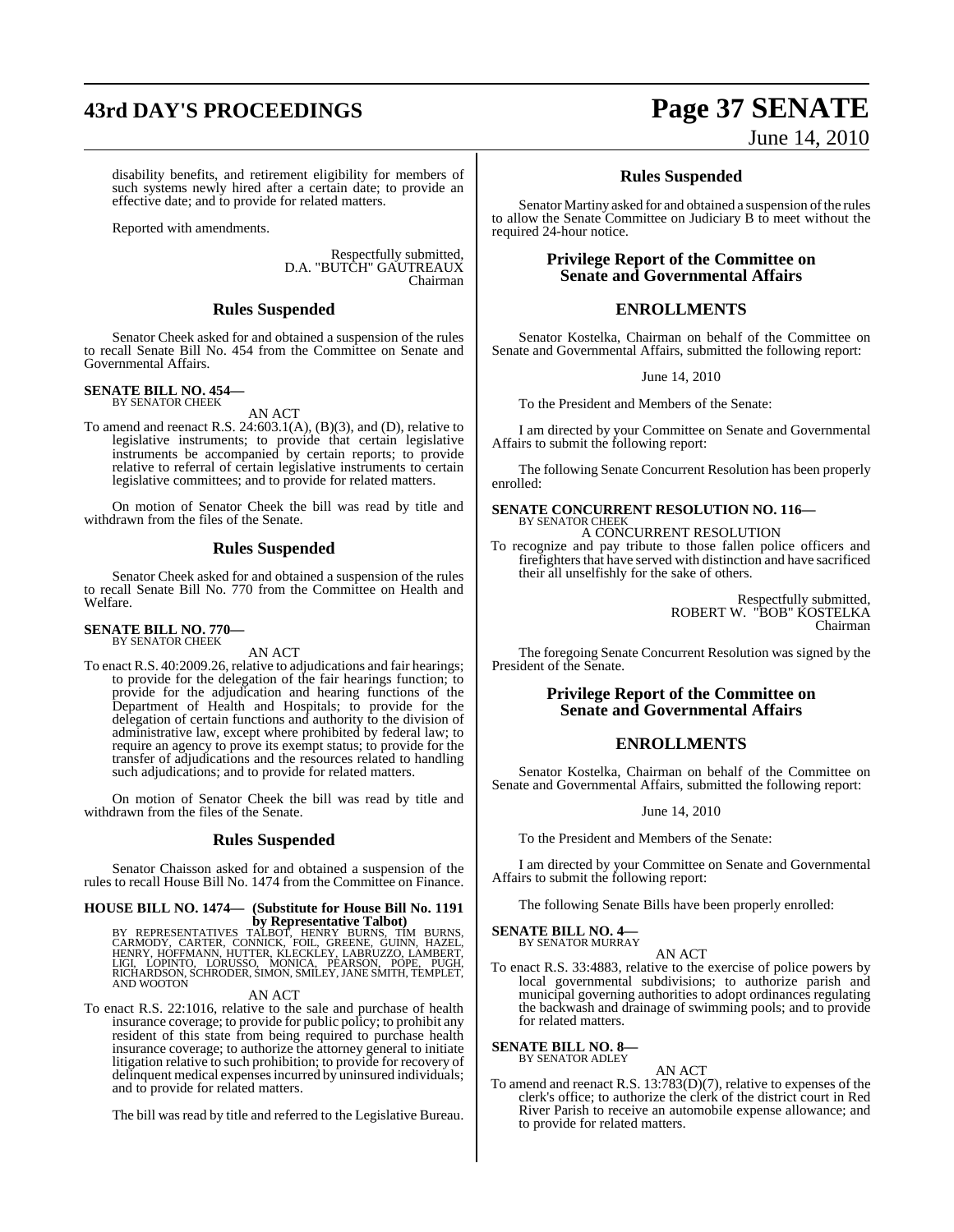# **Page 38 SENATE 43rd DAY'S PROCEEDINGS**

## June 14, 2010

### **SENATE BILL NO. 30—** BY SENATOR MURRAY

AN ACT

To amend and reenact R.S. 33:9091.7(F)(3)(c), relative to Orleans Parish; to provide for a renewal of parcel fees for the Lakeshore Crime Prevention District; and to provide for related matters.

# **SENATE BILL NO. 59—**<br>BY SENATOR GUILLORY

AN ACT

To enact R.S. 33:130.302(K), relative to the St. Landry Parish Economic and Industrial Development District; to prohibit elected officials from serving on the district's board of commissioners; and to provide for related matters.

# **SENATE BILL NO. 84—** BY SENATOR B. GAUTREAUX

AN ACT

To amend and reenact R.S. 11:1903(C)(2), (D), and (E), relative to the Parochial Employees' Retirement System of Louisiana; to provide with respect to continuing liability of a participating employer which terminates its agreement for coverage of employees; to provide relative to interest rates on delinquent amounts owed to the system; to provide for an effective date; and to provide for related matters.

# **SENATE BILL NO. 96—** BY SENATOR MORRISH

AN ACT To amend and reenact R.S. 40:2852, relative to judicial agency referral residential facilities; to provide for inspection and certification of judicial agency referral residential facilities; to provide for accreditation; and to provide for related matters.

# **SENATE BILL NO. 119—** BY SENATOR B. GAUTREAUX

AN ACT

To amend and reenact R.S. 11:1939, 2011, and 2014(C), and to repeal R.S. 11:1903(H) and 2012(D), relative to the Parochial Employees' Retirement System; to provide relative to plans within the system; to provide for funding of such plans; to provide for proper contributions for funding purposes; to provide relative to the funds to which system assets are credited; to provide for interest and penalties; to provide for an effective date; and to provide for related matters.

**SENATE BILL NO. 144—**<br>BY SENATORS THOMPSON AND WALSWORTH AND<br>REPRESENTATIVE WHITE AN ACT

To enact R.S. 49:191(5)(b) and to repeal R.S. 49:191(3)(k), relative to the Governor's Office of Homeland Security and Emergency Preparedness, including provisions to provide for the re-creation of the Governor's Office of Homeland Security and Emergency Preparedness and the statutory entities made a part of the department by law; to provide for the effective termination date for all statutory authority for the existence of such statutory entities; and to provide for related matters.

### **SENATE BILL NO. 148—**

BY SENATORS THOMPSON, LONG, NEVERS, RISER, SMITH AND WALSWORTH

AN ACT

To amend and reenact R.S. 3:264(F), the introductory paragraph of 556.3(B), 556.4(B), 559.4(I), 559.23(I), 732(D), 904(A), 1431(2), 1433(A)(3), 1440, 1604(A)(2) and (3), 1742(1), 1743(A), 2062, 2091(L), the introductory paragraph of 2097(A), 3206, 3211(B)(2), 3366(B)(2), the introductory paragraph of 3801(C), 3808(E)(4)(a) and (b), 4153(1) and (2), 4156(2), 4157(D), 4158(A), 4159(A), 4160(A), and 4602(21), to enact R.S.  $3:732(B)(1)(j)$  and  $1433(A)(4)$ , (5), (6), and (7) and to repeal R.S. 3:6, 7, 8, 9, 15, and 3366(B)(3), relative to the Department of Agriculture and Forestry; to provide relative to membership of various boards and commissions; to provide relative to voting, officers and meetings; to provide relative to stop orders; to provide relative to definitions; to provide for technical corrections; to repeal statistics requirements; to repeal

provisions related to the registration of land; to repeal the Weather Modification Program; and to provide for related matters.

**SENATE BILL NO. 149—** BY SENATORS THOMPSON, LONG, NEVERS, RISER, SMITH AND WALSWORTH

### AN ACT

To amend and reenact R.S. 3:4201(12) and 4203 and to enact R.S. 3:4201(22), relative to slaughtering livestock; to provide for the definition of the "Federal Humane Methods of Livestock Slaughter Act"; to provide relative to humane methods of slaughter; to require inspections of slaughtering establishments; and to provide for related matters.

### **SENATE BILL NO. 156—** BY SENATOR MURRAY

AN ACT

To enact R.S. 13:2152.3, relative to qualifications of certain judges; to provide with respect to the qualifications for judges of the First and Second City Court of the city of New Orleans; to provide for an effective date; and to provide for related matters.

# **SENATE BILL NO. 166—** BY SENATOR WALSWORTH

AN ACT To repeal Chapter 8 of Title 29 of the Louisiana Revised Statues of 1950, comprised of R.S. 29:751, relative to homeland security and emergency preparedness; to repeal the Southern Regional Homeland Security and Emergency Preparedness Management Assistance Compact; and to provide for related matters.

### **SENATE BILL NO. 192—**

BY SENATORS MOUNT, CHEEK, NEVERS, SHAW AND WALSWORTH<br>AND REPRESENTATIVES BALDONE, BURFORD, HENRY BURNS,<br>CARMODY, CORTEZ, DOWNS, EDWARDS, GUILLORY, GUINN,<br>HENRY, HILL, HOFFMANN, KATZ, LORUSSO, NOWLIN, RICHARDSON,<br>GARY SMITH AND WILLIAMS

### AN ACT

To enact R.S. 46:1429, relative to child care facilities and childplacing agencies; to provide with respect to licensure; to provide for an exception for certain religious organizations; and to provide for related matters.

# **SENATE BILL NO. 201—** BY SENATOR DUPLESSIS

AN ACT

To amend and reenact R.S. 33:9091.15(F)(3)(c), relative to Orleans Parish; to provide for renewal elections of parcel fees for the Oak Island Neighborhood Improvement District; and to provide for related matters.

# **SENATE BILL NO. 202—** BY SENATOR DUPLESSIS

AN ACT To amend and reenact R.S. 33:9080.3(F)(3)(c), relative to Orleans Parish; to provide for renewal elections of parcel fees for the Lakewood East Security and Neighborhood Improvement District; and to provide for related matters.

# **SENATE BILL NO. 234—** BY SENATOR HEITMEIER

AN ACT

To amend and reenact R.S. 15:451, relative to confession evidence in a criminal proceeding; to make technical corrections; and to provide for related matters.

# **SENATE BILL NO. 276—** BY SENATOR HEITMEIER

AN ACT

To enact R.S. 33:1448.3, relative to payment of group insurance premiums for retired sheriffs and deputy sheriffs; to create the Plaquemines Parish Retired Employees' Insurance Fund; to provide relative to eligible retired sheriffs and retired deputy sheriffs; to provide for the total amount of principal and earnings; to provide for limitations on withdrawals; to provide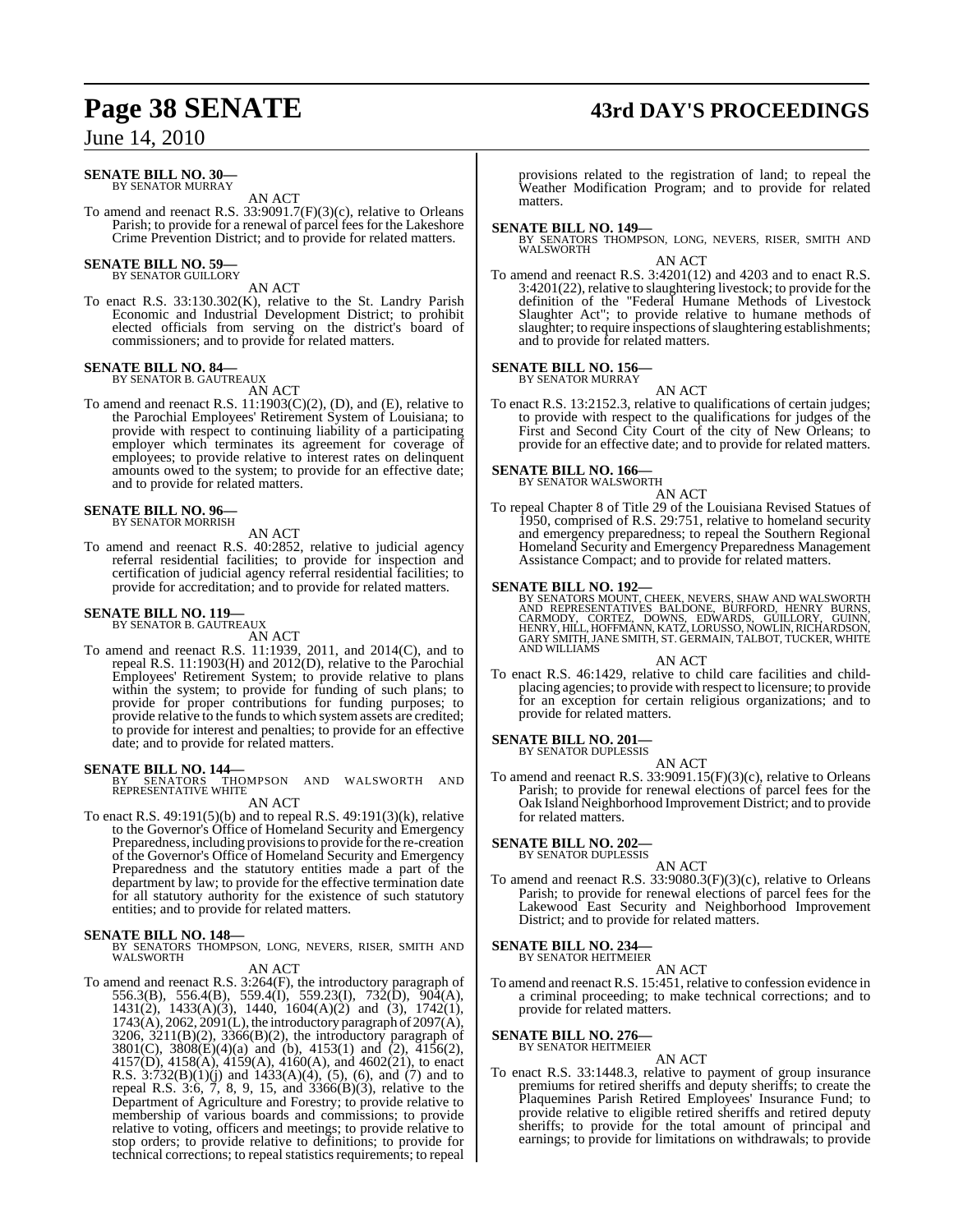# **43rd DAY'S PROCEEDINGS Page 39 SENATE**

# June 14, 2010

limitations of investments; to provide for membership and election of advisory board; and to provide for related matters.

**SENATE BILL NO. 282—** BY SENATOR HEITMEIER AND REPRESENTATIVE KATZ AN ACT

To amend and reenact Code of Criminal Procedure Art. 401(A)(5), relative to qualifications of jurors; to provide for persons who have been convicted of a felony but not received a pardon by the governor; and to provide for related matters.

### **SENATE BILL NO. 385—** BY SENATOR CLAITOR

AN ACT

To enact R.S. 33:9097.8, relative to East Baton Rouge Parish; to create the Broadmoor Crime Prevention and Improvement District; to provide for the purpose, governance, and powers and duties of the district; to provide with respect to the levy of an ad valorem tax within the district; and to provide for related matters.

### **SENATE BILL NO. 411—** BY SENATOR CHAISSON

AN ACT

To enact R.S. 48:36, relative to the Department of Transportation and Development; to provide for topographic mapping responsibilities; to authorize the department to develop and maintain a statewide digital geospatial database; to provide for the adoption of rules; and to provide for related matters.

# **SENATE BILL NO. 476—** BY SENATOR N. GAUTREAUX

AN ACT

To amend and reenact R.S. 44:36(D), relative to public records; to provide relative to public bodies; to reduce the time required for the Department of Public Safety and Corrections to retain records regarding adult offenders; and to provide for related matters.

# **SENATE BILL NO. 487—** BY SENATOR NEVERS

AN ACT

To enact R.S. 49:191(4)(f) and to repeal R.S. 49:191(3)(o), relative to the Department of Education, including provisionsto provide for the re-creation of the Department of Education and the statutory entities made a part of the department by law; to provide for the effective termination date for all statutory authority for the existence of such statutory entities; and to provide for related matters.

### **SENATE BILL NO. 393** BY SENATOR CLAITOR

### AN ACT

To enact R.S. 33:9097.8, relative to crime prevention and improvement districts; to create the Shenandoah Estates Crime Prevention and Improvement District in East Baton Rouge Parish; to provide for the powers and duties of the district and its board of commissioners; to provide for a parcel fee; to provide with respect to termination of the district; and to provide for related matters.

### **SENATE BILL NO. 490—** BY SENATOR NEVERS

AN ACT

To enact R.S. 17:183.3(B)(3), relative to high school career options; to provide relative to certain examinations administered to students pursuing a career major curriculum and a career diploma; to require that construction of end-of-course examination questions reflect course content and method of instruction; and to provide for related matters.

### **SENATE BILL NO. 493—**

BY SENATOR NEVERS AN ACT

To repeal R.S. 17:2005, relative to the Louisiana Community and Technical College System; to delete certain duplicative and outdated reporting requirements relative to postsecondary vocational-technical schools; and to provide for related matters.

### **SENATE BILL NO. 512—** BY SENATOR MURRAY

AN ACT To amend and reenact R.S. 33:4085(A), relative to the Sewerage and Water Board of New Orleans; to increase the limit under which the board may perform construction work for its public systems; to provide for an effective date; and to provide for related matters.

### **SENATE BILL NO. 525**

- BY SENATOR MURRAY
- AN ACT To amend and reenact R.S. 47:1520(A)(1)(e), relative to electronic filing of tax returns; to authorize the Secretary of the Department of Revenue to require electronically filed returns and reports by professional athletic teams and professional athletes for the administration of the Sports Facility Assistance Fund; to provide for an effective date; and to provide for related matters.

### **SENATE BILL NO. 538—** BY SENATOR NEVERS

AN ACT

To amend and reenact R.S. 17:3126(D)(2), 3128(A) and (B)(1), 3130(A) and  $(B)(1)(a)$ , and  $3351(A)(introductory paragraph),$ relative to postsecondary education; to provide with respect to the powers, duties, and functions of the Board of Regents and the postsecondary education management boards; and to provide for related matters.

# **SENATE BILL NO. 572—** BY SENATOR CLAITOR

AN ACT

To enact R.S. 13:918, relative to clerks of court; to provide for the duties of clerks of court; to provide for the disbursement of funds in the registry of the court; to provide for accrued interest; and to provide for related matters.

**SENATE BILL NO. 641—**<br>BY SENATORS MORRELL AND HEBERT AND REPRESENTATIVE<br>LEGER

- AN ACT
- To enact 33:41, relative to a local government authority; to provide that certain contracts are void and unenforceable; to impose a duty upon the local government authority; to provide for an effective date; and to provide for related matters.

### **SENATE BILL NO. 648—**

BY SENATOR HEBERT

AN ACT To amend and reenact R.S. 37:3392(1) and (3), relative to real estate appraisers; to require real estate appraisers to consider energy efficiency aspects when assigning value to certain property; and to provide for related matters.

**SENATE BILL NO. 687** BY SENATOR HEBERT

AN ACT

To amend and reenactR.S. 45:200.4, relative to public carrier vehicle insurance; to increase the minimum amount of insurance for property damage; and to provide for related matters.

**SENATE BILL NO. 691—** BY SENATORS WALSWORTH AND THOMPSON

- AN ACT
- To amend and reenact R.S.  $33:9039.52(A)(2)$  and (7) and to enact R.S. 33:9039.52(A)(8) and (9), relative to composition of the Northeast Louisiana Film Commission; to provide for changes in membership; and to provide for related matters.